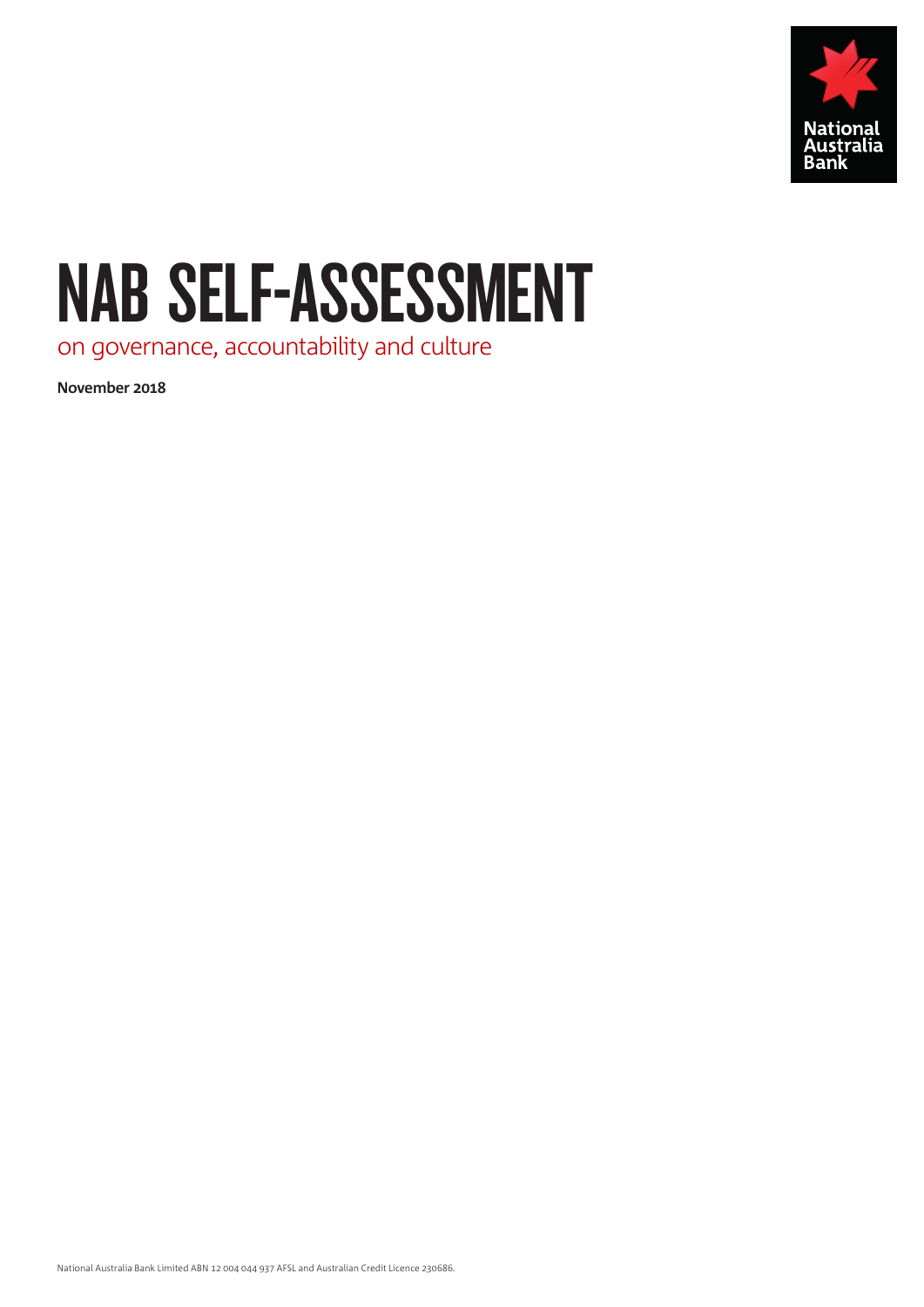# **FOREWORD**

On the day of its release in May 2018, NAB's Board and Executive Leadership Team discussed APRA's Prudential Inquiry into the Commonwealth Bank of Australia (CBA). We asked ourselves this question: "if you replaced every instance of "CBA" with "NAB", to what extent would the findings of that inquiry remain valid?" Subsequently, APRA formally requested that we conduct an in-depth self-assessment to answer that question.

In undertaking the self-assessment, we have explored our governance, accountability and culture frameworks and practices, in some areas going beyond the issues highlighted at CBA. Many of the findings from the CBA review resonate at NAB. Many do not. And there are other issues that we have identified that may be unique to NAB, but of no lesser importance.

Our self-assessment comes at a time when we have been confronted by the Royal Commission's examination of various conduct matters, both at NAB and across the financial services sector. The Royal Commission has been a necessary and important process to make our sector stronger, and an opportunity that we at NAB have welcomed.

The matters that have received attention have led to deep reflection within NAB and recognition that we have not met the standards our customers are entitled to expect of us. The Board takes these matters seriously. They should have been dealt with better and faster.

The self-assessment process was led by the Board. It has provoked considerable introspection, motivating us to shine a sharper light on weakness in our governance, accountability and culture frameworks and practices and explore the extent to which they might explain instances of poor regulatory compliance and unsatisfactory outcomes for our customers.

It revealed that we do a good job of many things, most of the time. But we certainly don't get it right for all of our customers, every single time. And we have a long way to go to achieve our vision, to be 'Australia's leading bank, trusted by customers for exceptional service'.

Too often the voice of the customer has been missing from our decision-making. And too often we have been prepared to accept good intentions rather than hold ourselves to account for operating with the required degree of urgency, consistency and discipline.

We have been reluctant to set exacting standards and have not moved quickly enough to address weaknesses when they were recognised.

We must take action to better manage our non-financial risks. And we are. We are tackling complexity and investing to ensure our systems and processes support our people to consistently deliver regulatory compliance.

We are creating clearer lines of accountability, lifting our expectations of leaders and ensuring our remuneration framework incentivises the right behaviours, at all levels, to support and build the culture we want.

At the Executive level, we are measuring and incentivising performance for the long-term and in the interests of all stakeholders, particularly our customers. Where NAB falls short, the Board has greater discretion to hold leaders accountable and this is reflected in the significantly reduced remuneration outcomes for 2018.

We are working to better understand customer complaints and deal with persistent issues. And we are working to fix problems faster and better. But we have more to do.

The self-assessment has identified the need for further improvements across the bank. These too will be actioned.

We accept that we will be assessed on the changes we make and the actions we take to put customers first. We know that trust is the foundation for a sustainable business. We understand that we will rebuild trust only by demonstrating that we exist to serve customers.

Of course, the ability to provide a good return to our shareholders is essential. We cannot operate without reliable access to risk capital. But profitability should not be confused with purpose. We have articulated our purpose in these terms: 'back the bold who move Australia forward'. Our purpose emphasises the role we play in backing families, businesses, communities and, more broadly, national economic and social development.

The Board is determined to earn the trust of our customers and the community, and is ambitious to achieve our vision and purpose.

We value the insights of our customers and our people, and thank those employees who contributed to this self-assessment. We accept the challenges identified through this process and take full accountability for driving improvements in our business.

Ken Henry AC Chairman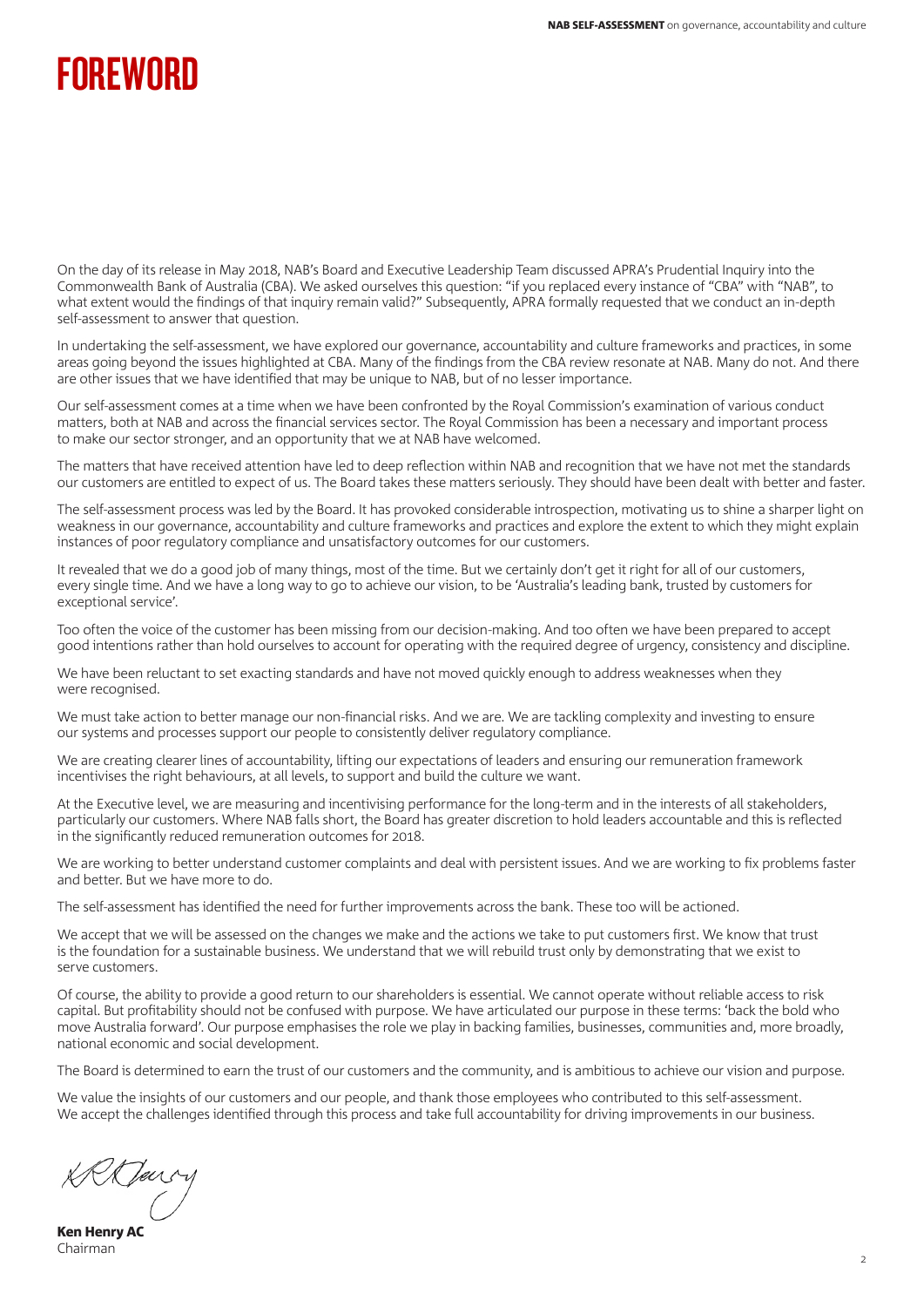# **CONTENTS**

|    |     |                              | <b>EXECUTIVE SUMMARY</b>                                        | 4        |  |
|----|-----|------------------------------|-----------------------------------------------------------------|----------|--|
| L  |     | INTRODUCTION<br>6            |                                                                 |          |  |
|    | 1.1 | Scope of the self-assessment |                                                                 |          |  |
|    | 1.2 |                              | Governance and management of the self-assessment                | 7        |  |
|    | 1.3 |                              | Approach to the self-assessment                                 | 8        |  |
|    | 1.4 |                              | Structure of the report                                         | 9        |  |
| 2. |     |                              | <b>ROLE OF THE BOARD</b>                                        | 10       |  |
|    | 2.1 | Summary                      |                                                                 | 11       |  |
|    | 2.2 | Background                   |                                                                 | 11       |  |
|    | 2.3 |                              | Review observations                                             | 12       |  |
|    |     | 2.3.1                        | Composition of the Board                                        | 12       |  |
|    |     | 2.3.2                        | Operation of the Board and its committees                       | 13       |  |
|    |     | 2.3.3                        | Tone from the top/engagement                                    | 13       |  |
|    |     | 2.3.4<br>2.3.5               | Reporting to the Board<br>Board challenge and closure of issues | 14<br>15 |  |
|    |     | 2.3.6                        | Remuneration and consequence management                         | 16       |  |
| 3. |     |                              | <b>SENIOR LEADERSHIP OVERSIGHT</b>                              | 17       |  |
|    | 3.1 | Summary                      |                                                                 | 18       |  |
|    | 3.2 | Background                   |                                                                 | 18       |  |
|    | 3.3 | Review observations          |                                                                 |          |  |
|    |     | 3.3.1                        | Operation of the Executive Leadership Team                      | 20       |  |
|    |     | 3.3.2                        | Senior leadership oversight of bank-wide<br>risks and issues    | 20       |  |
|    |     | 3.3.3                        | Senior leadership oversight                                     |          |  |
|    |     |                              | of non-financial risk                                           | 21       |  |
| 4  |     |                              | RISK MANAGEMENT AND COMPLIANCE                                  | 22       |  |
|    | 4.1 | Summary<br>Background        |                                                                 | 23       |  |
|    | 4.2 |                              |                                                                 | 23       |  |
|    | 4.3 |                              | Review observations                                             | 25       |  |
|    |     | 4.3.1                        | Risk Management Framework                                       | 25       |  |
|    |     | 4.3.2                        | First Line Risk Management                                      | 25       |  |
|    |     | 4.3.3                        | Second Line Risk Management                                     | 26       |  |
| 5. |     |                              | <b>ISSUE IDENTIFICATION. ESCALATION AND RESOLUTION</b>          | 30       |  |
|    | 5.1 | Summary                      |                                                                 | 31       |  |
|    | 5.2 | Background                   |                                                                 | 31       |  |
|    | 5.3 |                              | Review observations                                             | 33       |  |
|    |     | 5.3.1                        | Willingness to raise issues                                     | 33       |  |
|    |     | 5.3.2                        | Breach reporting                                                | 33       |  |
|    |     | 5.3.3                        | Voice of the customer in issue management                       | 33       |  |
|    |     | 5.3.4                        | Complex issue management and closure                            | 34       |  |
|    |     | 5.3.5                        | Resolving customer complaints                                   | 34       |  |
|    |     | 5.3.6                        | Customer remediation<br>Regulatory interactions                 | 35       |  |
|    |     | 5.3.7                        |                                                                 | 35       |  |

| 6.             |                      | <b>FINANCIAL OBJECTIVES AND PRIORITISATION</b>                               |                                           | 36 |
|----------------|----------------------|------------------------------------------------------------------------------|-------------------------------------------|----|
|                | 6.1<br>Summary       |                                                                              |                                           |    |
|                | 6.2                  | Background                                                                   |                                           | 37 |
|                | 6.3                  | Review observations                                                          |                                           | 38 |
|                |                      | Investment size and prioritisation<br>6.3.1                                  |                                           | 38 |
|                |                      | 6.3.2<br>Considering trade-offs in decision-making                           |                                           | 39 |
|                |                      | 6.3.3<br>Considering value to customer<br>and customer outcomes              |                                           | 39 |
|                |                      |                                                                              |                                           |    |
| 7 <sub>1</sub> |                      | <b>ACCOUNTABILITY</b>                                                        |                                           | 41 |
|                | Summary<br>7.1       |                                                                              |                                           | 42 |
|                | 7.2                  | Background                                                                   |                                           | 42 |
|                | 7.3                  | Review observations                                                          |                                           | 43 |
|                |                      | Clarity of accountability<br>7.3.1                                           |                                           | 43 |
|                |                      | Effectiveness of accountability<br>7.3.2                                     |                                           | 43 |
|                |                      | Accountabilities in Performance<br>7.3.3<br>and Remuneration                 |                                           | 44 |
|                |                      |                                                                              |                                           |    |
| 8.             | <b>REMUNERATION</b>  |                                                                              |                                           | 45 |
|                | 8.1                  | Summary                                                                      |                                           | 46 |
|                | 8.2                  | Background                                                                   |                                           |    |
|                | 8.3                  | Review observations                                                          |                                           | 48 |
|                |                      | 8.3.1                                                                        | Board oversight of remuneration practices | 48 |
|                |                      | Remuneration governance model<br>8.3.2                                       |                                           | 48 |
|                |                      | Assessment of risk and conduct within<br>8.3.3<br>the remuneration framework |                                           | 49 |
|                |                      | Application of remuneration consequence<br>8.3.4                             |                                           | 49 |
|                |                      |                                                                              |                                           |    |
| 9.             | <b>CULTURE</b>       |                                                                              |                                           | 50 |
|                | 9.1                  | Summary                                                                      |                                           |    |
|                | 9.2                  | Background                                                                   |                                           |    |
|                | 9.3                  | Review observations                                                          |                                           | 52 |
|                | <b>10. ACTIONS</b>   |                                                                              |                                           | 57 |
|                | 10.1 Actions summary |                                                                              |                                           | 58 |
|                |                      | 10.2 Initial actions identified                                              |                                           | 58 |
|                |                      |                                                                              |                                           |    |
|                |                      | <b>APPENDIX - GLOSSARY</b>                                                   |                                           | 61 |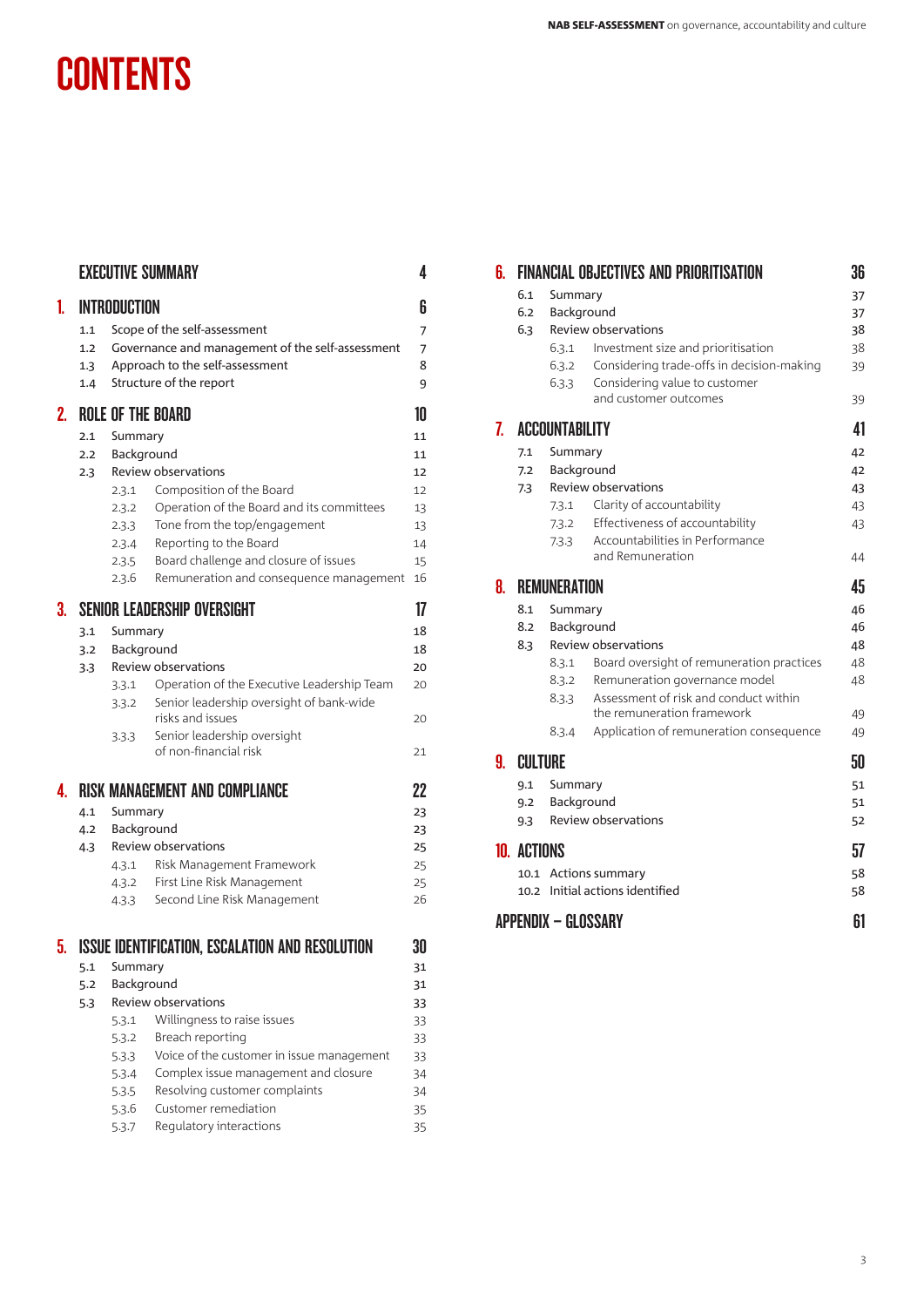# **EXECUTIVE SUMMARY**

This report is the outcome of NAB's self-assessment into the effectiveness of the bank's governance, accountability and culture frameworks and practices, undertaken at APRA's request.

The NAB Board, working closely with NAB's Executive Leadership Team, was heavily involved to ensure that the self-assessment had sufficient depth, challenge and insights to result in meaningful action and change.

## KEY FINDINGS

Overall, while the self-assessment identified many strengths, it also identified significant shortcomings in certain aspects of NAB's approach to non-financial risk management.

Weaknesses were found in areas such as conduct, compliance and the integrated management of operational risk.

#### **NAB did not bring enough focus to customer outcomes, did not set exacting enough standards, and did not move quickly enough to address weaknesses when they were recognised.**

In the instances where NAB fell short, one or more of the following characteristics were present:

## Customers' interests weren't always placed at the forefront of decision-making.

NAB has not consistently elevated customer considerations through decisions, oversight and risk management, too often focusing simply on what was expedient for NAB.

#### NAB's approach to managing compliance and conduct risk was not sufficiently robust or effective.

NAB's approach to compliance has lacked rigour and discipline, and the voice of the Compliance function has been too weak. NAB has been slow to develop an effective approach to managing conduct risk.

#### Leaders too often weren't clear enough on who was accountable for resolving complex cross-divisional issues, and the bank was too tolerant of slow progress.

Accountability for important issues was often left unclear by senior leadership, particularly when matters crossed divisions. Failures and delays were too readily accepted, with 'complexity' frequently blamed.

#### Remuneration and performance management didn't consistently and visibly sanction poor behaviour or reward good behaviour.

NAB's approach to assessing behaviours and outcomes, and rewarding or disciplining individuals, hasn't historically been robust and targeted enough. This has undermined the development of NAB's desired culture.

#### And importantly, at times NAB's Board and senior executives weren't as inquiring, challenging and demanding as they should have been.

There were times when the Board and senior executives, in their oversight roles, should have set higher expectations for leaders, been more focused on customer outcomes, and been more relentless about issues being fixed.

## NAB'S CULTURE

The self-assessment looked deeply into NAB's culture to better understand why these characteristics existed. In most instances, NAB's people acted in accordance with the bank's values. However, five cultural inhibitors were evident in the situations where the bank did not live its desired culture.

The inhibitors, as described below, are an articulation of the many and varied observations across all levels of the bank and can be seen as a root cause for many of the shortcomings identified in this report. They are written from the perspective of NAB's people, Board and Executive Leadership Team.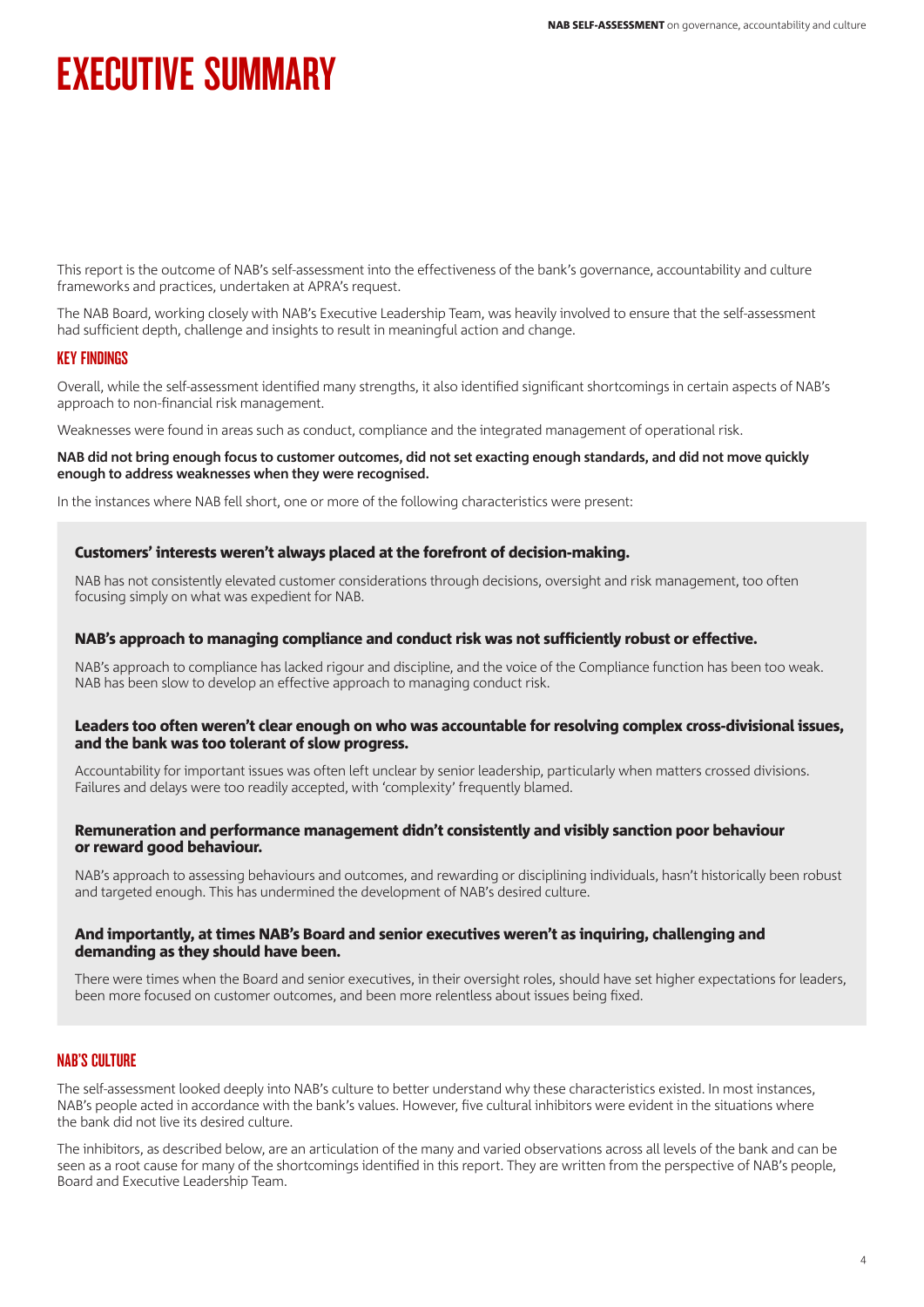# **EXECUTIVE SUMMARY**

#### 1. We haven't brought the rigour and discipline required to get it right every single time.

 We encouraged a 'get it done' attitude, at the expense of enforcing strict disciplines about what gets done where, and how it gets done. Further, we have not been ruthless in consolidating and decommissioning systems and keeping them up to date. We allowed complexity to grow. We also appointed generalist leaders in roles requiring specialist expertise, hindering our response to issues.

#### 2. We have over-relied on our people to make up for deficiencies in our systems and processes.

 Too often we defaulted to the collaboration, discretionary effort and goodwill of our people particularly those who interact every day with our customers instead of building better processes, systems and tools to support them.

#### 3. We have not consistently brought the collective intensity or individual resolve required to fix complex issues.

 The bank is often seen at its best in a crisis, where we tackle issues decisively and work together to solve urgent problems. This sense of urgency has not always translated to our everyday actions. Senior leaders have been unwilling to take accountability for resolving complex issues that extend beyond their direct spans of control. We have not consistently recognised that customer detriment is a crisis.

#### 4. We have not listened to or learned enough from our customers, regulators and employees.

Where we've gone wrong has usually been preceded by internal or external signals and warnings. Despite this, we have been too quick to create and accept a convenient narrative to explain our decisions, actions and mistakes. This means we've responded late, and missed or resisted signals that challenged our existing position and presented an opportunity to purposefully question our viewpoint.

#### 5. While we have a strong commitment to customers, we have too often put other priorities first.

 We too rarely asked what the impact of our decisions would be for our customers. We failed to be guided by the reality that good customer outcomes are critical to sound financial performance. We let the perception evolve among employees that delivering on short-term financial results remained the primary focus, despite extensive changes to remuneration frameworks.

## HOW NAB'S RESPONDING

Overall, the Board remains of the view that the bank continues to appropriately manage the financial risks it faces – and specifically the credit, market and liquidity risks which underpin prudential strength and stability. However, the self-assessment underlined that significant improvements are needed in aspects of non-financial risk management. Without such improvements, NAB will remain some distance away from its vision of being **'***Australia's leading bank, trusted by customers for exceptional service***'**.

Management has identified a clear set of actions that will complement the transformation under way and to help earn back the trust of customers and the community.

NAB has more to do to bring the voice of the customer firmly into its decisions and governance, accountability and risk management practices. This must be supported by embedding the right skills and capabilities and lifting significantly the bank's investment in, and focus on, conduct and compliance.

NAB will overhaul its approach to the way it identifies, manages and fixes issues, particularly when they affect customer outcomes. And leaders will focus heavily on developing the disciplined culture the bank aspires to, reinforced by sound remuneration, performance and consequence management frameworks.

The full set of actions can be found in Chapter 10: Actions.

The Board will discuss and review the self-assessment's findings with APRA, with updates to be provided to customers, employees and shareholders through regular reporting mechanisms such as NAB's annual reporting.

Senior leadership is resolute in its ownership of these changes and the Board will be vigilant in its oversight of the adequacy and sustainability of their implementation.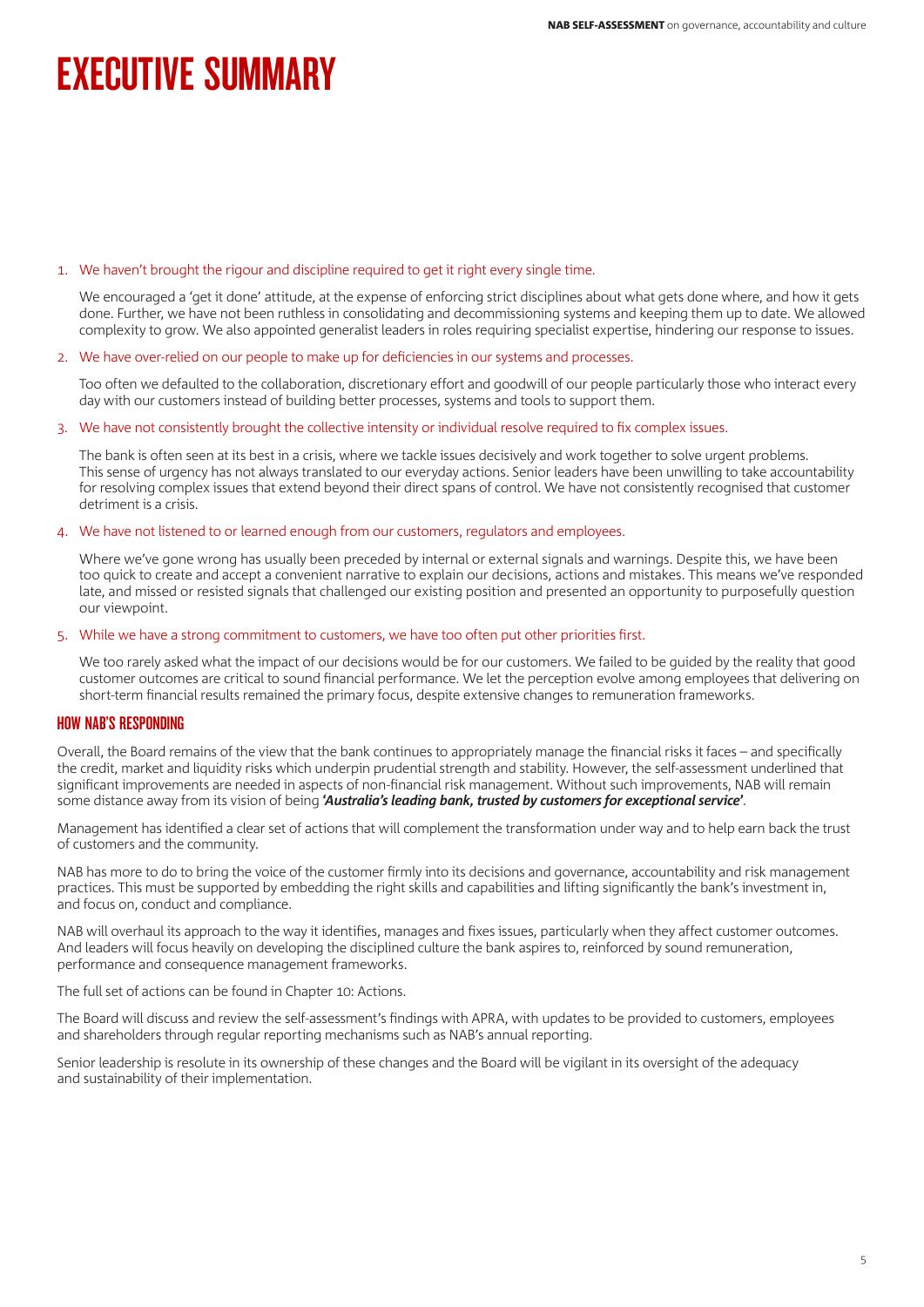# 1. INTRODUCTION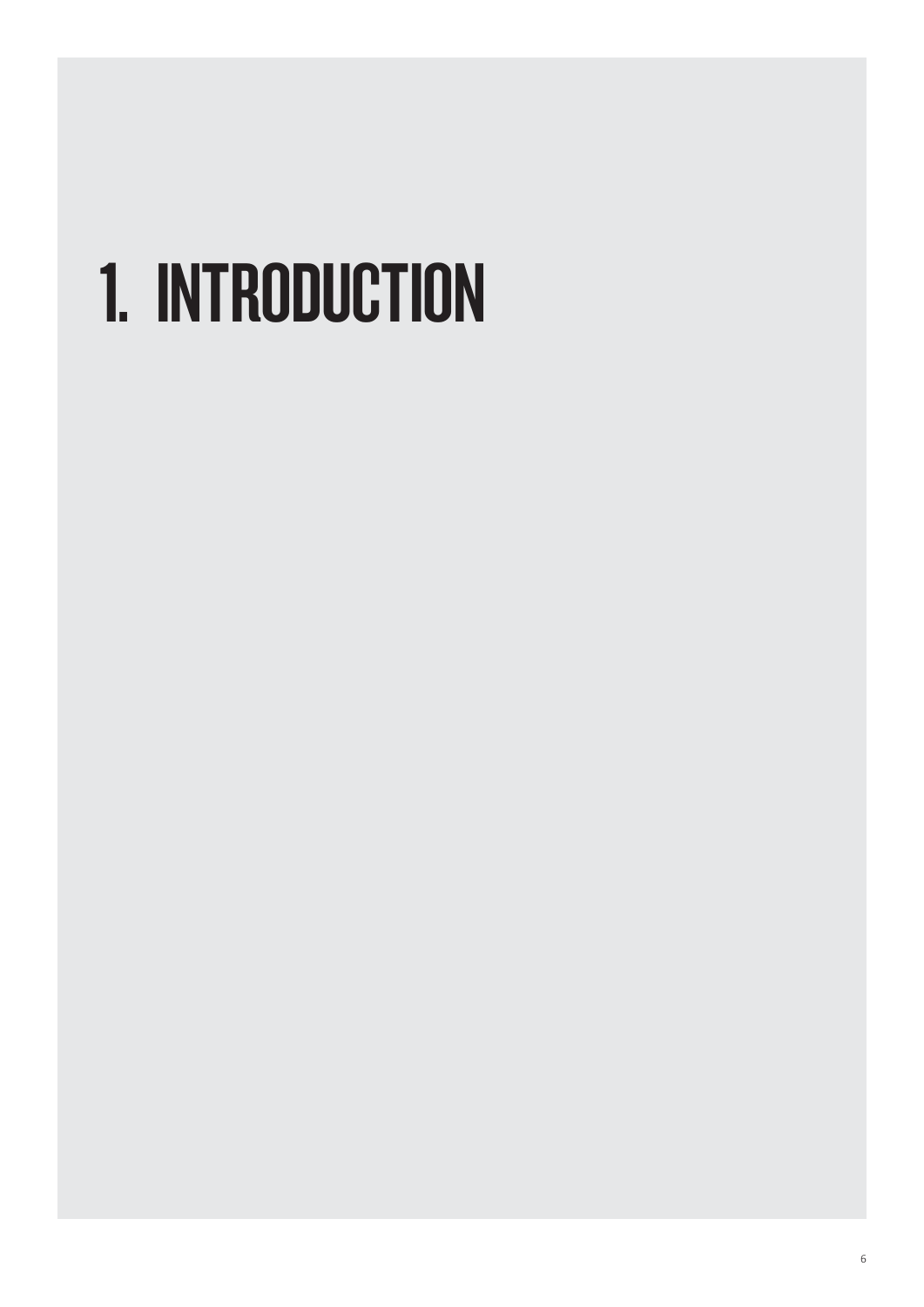# INTRODUCTION

# 1.1 SCOPE OF THE SELF-ASSESSMENT

On 1 May 2018, APRA released the Final Report of the Prudential Inquiry into Commonwealth Bank of Australia (the APRA Inquiry). NAB's Board and Executive Leadership Team (ELT) immediately recognised the value of assessing whether similar issues might exist in NAB. Shortly thereafter, APRA wrote to NAB requesting that NAB produce a report assessing its governance, accountability and culture frameworks and practices in the same way that APRA had done for Commonwealth Bank of Australia (CBA). This report is the outcome of that self-assessment.

In this self-assessment, the definitions of the three core themes in the APRA Inquiry report have been adopted as follows:

- Governance: the way in which decisions at NAB are made, including how financial objectives, values and strategic priorities impact on decision-making and risk management, and how decisions once made are implemented.
- Accountability: the way in which NAB employees, both individually and collectively, fulfil their responsibilities and the consequences of them not doing so.
- Culture: the norms of behaviour for individuals and groups within NAB that determine the collective ability to identify, understand, openly discuss, escalate and act on current and future challenges and risks.

The objectives of the self-assessment were to:

- Form conclusions on the current strengths and any shortcomings regarding the application and effectiveness of NAB's governance, accountability and culture frameworks and practices.
- Identify responses to those conclusions aligned to NAB's vision to be Australia's leading bank, trusted by customers for exceptional service.

The scope of the self-assessment was confined to recent business practices and prevailing culture, having considered evidence, as described below, dating back to five years ago.

Consistent with the approach taken by the APRA Prudential Inquiry into CBA, the self-assessment considered eight separate but interconnected areas: the role of the Board; senior leadership oversight; risk management and compliance; issue identification, escalation and resolution; financial objectives and prioritisation; accountability; remuneration; and culture.

In line with APRA's request, this self-assessment incorporated:

- Depth: enabling the Board to assess whether governance, accountability and culture are embedded in the practices and behaviours and enforced within the various levels and across the bank.
- Challenge: self-challenge to provide the Board with fresh perspectives of the strength of governance, accountability and culture within NAB.
- Insights: to inform the Board of areas requiring attention and improvement, and how better practice can be achieved.

Further, APRA instructed that the scope should be "group-wide, covering all material cross-industry operations in Australia". Matters related to specific divisions, including the bank's operations in New Zealand, were considered where they received or warranted Group-level attention and were relevant to the assessment of NAB's governance, accountability and culture frameworks and practices.

While the review included an assessment of NAB's management of the material risk categories to which the bank is exposed, it focused largely on those categories where there have been recent incidents and where there are shortcomings. For NAB these primary categories of concern relate to non-financial risks, being operational, compliance and conduct risks.

NAB defines operational, compliance and conduct risks as follows:

- Operational risk: The risk of loss resulting from inadequate or failed internal processes, people and systems or external events. This includes legal risk, but excludes strategic or reputation risk.
- Compliance risk: The risk of failing to understand or comply with relevant laws, regulations, licence conditions, supervisory requirements, self-regulatory industry codes of conduct and voluntary incentives, and internal policies, standards, procedures and frameworks.
- Conduct risk: The risk that any action of the Group, or those acting on behalf of the Group, will result in unfair outcomes for customers.

Responses for addressing identified shortcomings were considered in light of existing initiatives and programs of work, particularly the program of work to accelerate NAB's strategic transformation. Many of the reported shortcomings were known before the self-assessment, with work already under way to address them.

# 1.2 GOVERNANCE AND MANAGEMENT OF THE SELF-ASSESSMENT

This self-assessment report has been endorsed by the Board.

## Consultation with and review by Board

The Board remained engaged and was consulted throughout the self-assessment.

A sub-group of the Board comprising the Board Chairman and the Chairs of the Board Risk Committee, Board Audit Committee and Board Remuneration Committee met regularly with the self-assessment review team to consider emerging findings, how they were being articulated in the report, and proposed responses. Additionally, all members of the Board reviewed the full report and had an opportunity to provide individual input into it before it was endorsed by the Board.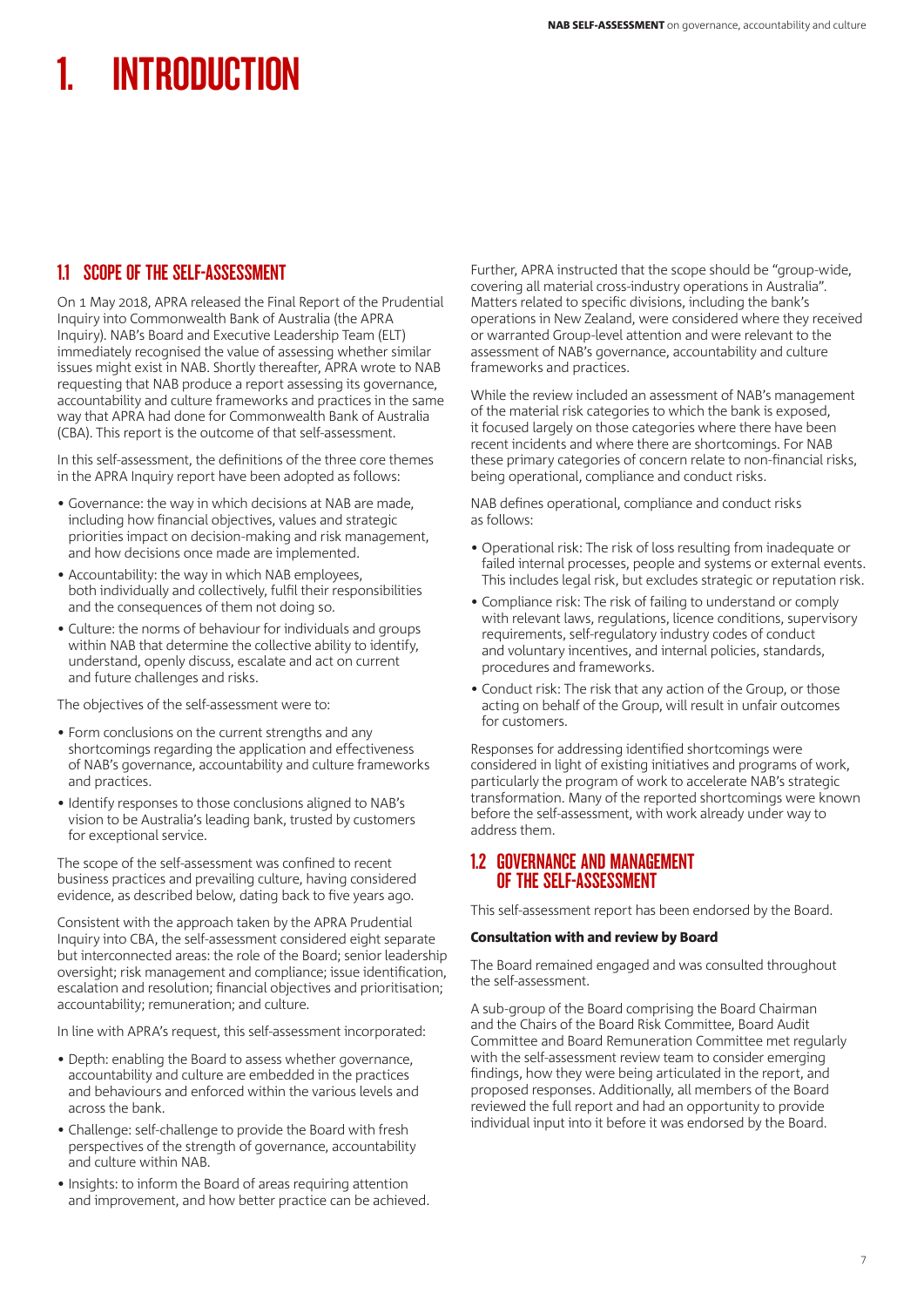# INTRODUCTION

## Engagement with Executive Leadership Team

A high level of engagement and interaction was maintained with the ELT throughout the self-assessment. This was facilitated through multiple workshops with:

- the ELT; and
- a sub-group of four members of the ELT.

This was done in order to communicate and help validate emerging observations and findings and to seek input to the development of actions to respond to observations.

## Advisory Committee

An Advisory Committee was set up to provide direction to the review team. It consisted of a small group of senior leaders from customer-facing divisions, Commercial Services, Technology & Operations, and Risk.

#### Self-assessment review team

The review team consisted of NAB subject matter experts supported by a team from PwC.

PwC was engaged to provide advice on the design of the self-assessment and the methodologies used, to support the review team's activities, and to bring external challenge and insights to the NAB team.

# 1.3 APPROACH TO THE SELF-ASSESSMENT

The self-assessment included a range of activities to evaluate strengths and shortcomings regarding the application and effectiveness of NAB's governance, accountability and culture frameworks and practices:

- documentation review;
- interviews;
- case studies; and
- focus groups.

The review team has also taken into account the outcomes from the August 2018 Employee Engagement Survey to complement the analysis, particularly in relation to risk culture. Other key reports considered include the report of the Assessment of NAB's Risk Management Framework (CPS 220 Comprehensive Review), conducted by Ernst & Young in September 2018 as part of the triennial review mandated by APRA Prudential Standard CPS 220: Risk Management (CPS 220).

Each of these activities is discussed in more detail below.

## Document review

In excess of 1,000 documents and papers were reviewed, typically dating back 12 to 24 months. These documents included: frameworks; policies; standard operating procedures; charters and terms of reference; Audit and Risk reports; regulator correspondence and reports; Board, Board sub-committee and management risk committee agendas, meeting papers/reports and minutes; and reports prepared by external parties.

#### Board and management interviews

More than 50 formal interviews were conducted with an extensive range of stakeholders including:

- non-executive directors;
- the Group Chief Executive Officer and Managing Director (CEO) and ELT (current and previous);
- a number of Executive General Managers (EGMs) and General Managers (GMs), Internal and External Audit, the Group Company Secretary, and the Independent Customer Advocate (Bank); and
- representatives from two key regulators.

In addition to these interviews, workshops were held with the ELT and the Risk Leadership Team (consisting of the Group Chief Risk Officer (Group CRO) and direct reports) to facilitate group discussions. There were also multiple subsequent workshops with members of the ELT and other senior management across the bank.

## Case studies

Three specific incidents were selected for review as case studies. The analysis of these incidents involved examining evidence dating back five years. These were the primary case studies:

- Securities in Order (SIO): concerned an issue, first identified in March 2014, regarding the ineffective design of processes to ensure security documents were 'in order' (i.e. signed, sealed, checked and filed before being used as security for a loan draw down).
- Introducer Fraud: concerned misconduct in connection with home loan applications submitted through the NAB Introducer Program between 2013 and 2016.
- Enterprise Data Management Strategy and Governance Weaknesses: concerned the management of information and data as a strategic asset after both management and APRA highlighted the need for improvement in 2013.

In addition to these three primary case studies, other incidents were analysed to provide additional perspectives on the governance, accountability and culture frameworks and practices of NAB.

As for the primary case studies, the evidence considered in relation to these other incidents dated back a number of years. Where relevant, these other incidents are identified in the body of the report.

## Focus groups

A total of 23 focus groups were conducted across the bank in Melbourne, Perth, Brisbane, Maroochydore, Sydney and Wollongong. Over 150 employees from across NAB took part in the focus group sessions, including senior leaders, branch managers, customer-facing teams and operations teams. The sessions were independently facilitated by PwC (without NAB review team members present) requiring participants, among other things, to identify factors at NAB that could contribute to a significant negative impact on customer outcomes and/or the reputation of the bank.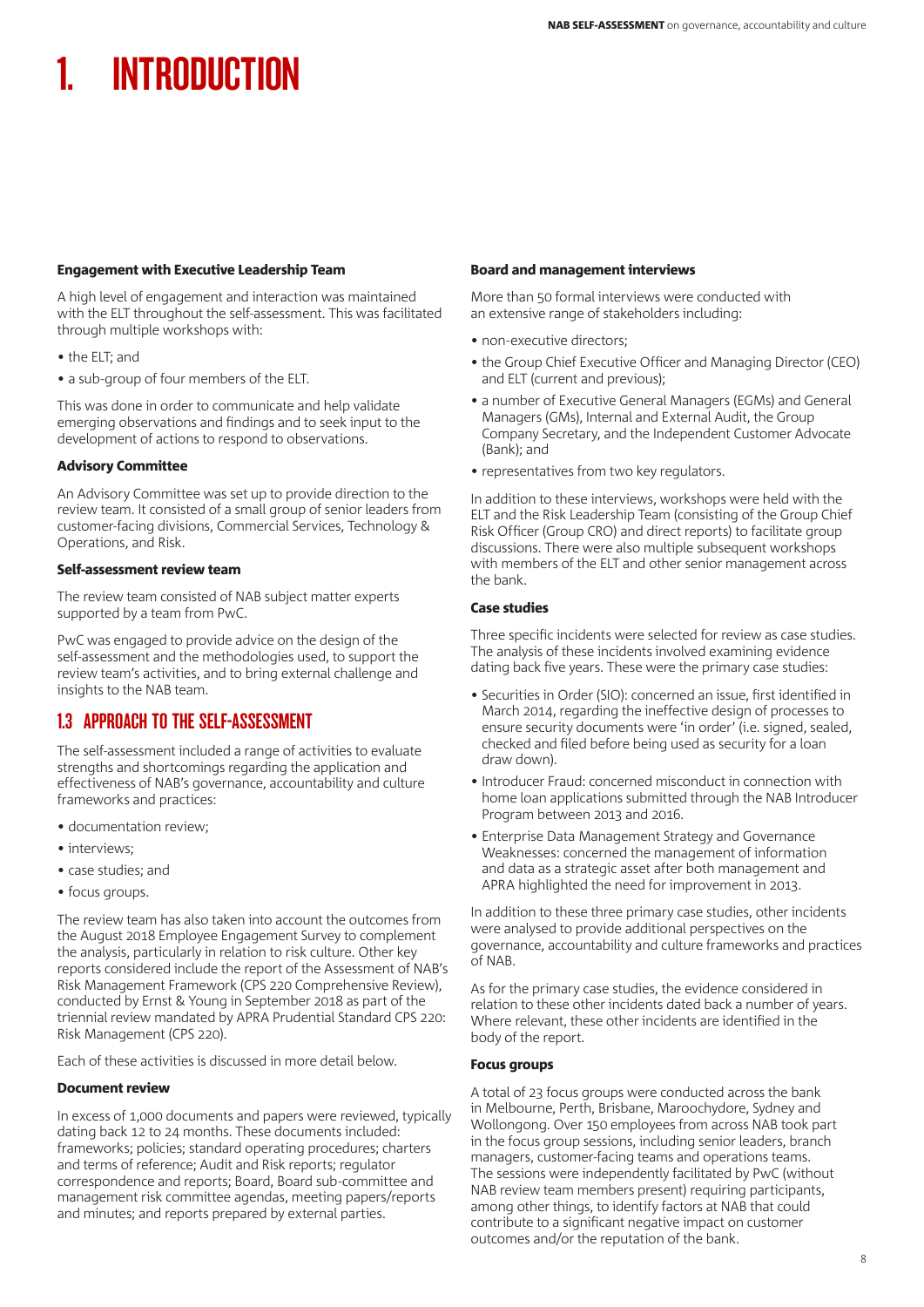# INTRODUCTION

#### **Customers**

Particular attention was paid to customer outcomes throughout the four self-assessment activities and by supplementing them with further specific activities involving NAB's internal customerfocused functions: reviewing customer complaints data; considering insights from the Independent Customer Advocate (Bank); examining customer data collected by Customer Journey teams; meeting representatives of Customer Advisory Councils; considering Customer Experience Board meeting materials; and reviewing the results of a complaints data pilot.

## Self-assessment criteria

In forming conclusions on the strengths and shortcomings of the application and effectiveness of NAB's governance, accountability and culture frameworks and practices, the review team was guided by detailed assessment criteria. Those criteria were based on an understanding of better practice and the expectations of NAB's leadership and Board, partly informed by the 35 recommendations in the APRA Inquiry.

# 1.4 STRUCTURE OF THE REPORT

This report is set out in 10 main chapters.

In line with the three themes identified in the scope, chapters 2–9 cover the observations and findings in relation to NAB's governance, accountability and culture. Each chapter includes a summary, background context, review observations and the actions NAB will implement to address identified shortcomings. They are set out as follows:

## **Governance**

- Chapter 2: The Role of the Board
- Chapter 3: Senior Leadership Oversight
- Chapter 4: Risk Management and Compliance
- Chapter 5: Issue Identification, Escalation and Resolution
- Chapter 6: Financial Objectives and Prioritisation

## **Accountability**

- Chapter 7: Accountability
- Chapter 8: Remuneration

#### **Culture**

• Chapter 9: Culture

#### **Actions**

• Chapter 10: Actions draws together the responses that NAB has committed to in order to meet customer, community and regulator expectations and achieve NAB's vision of being Australia's leading bank, trusted by customers for exceptional service.

The NAB Group is referred to as 'NAB', 'the bank', or 'us' throughout this report.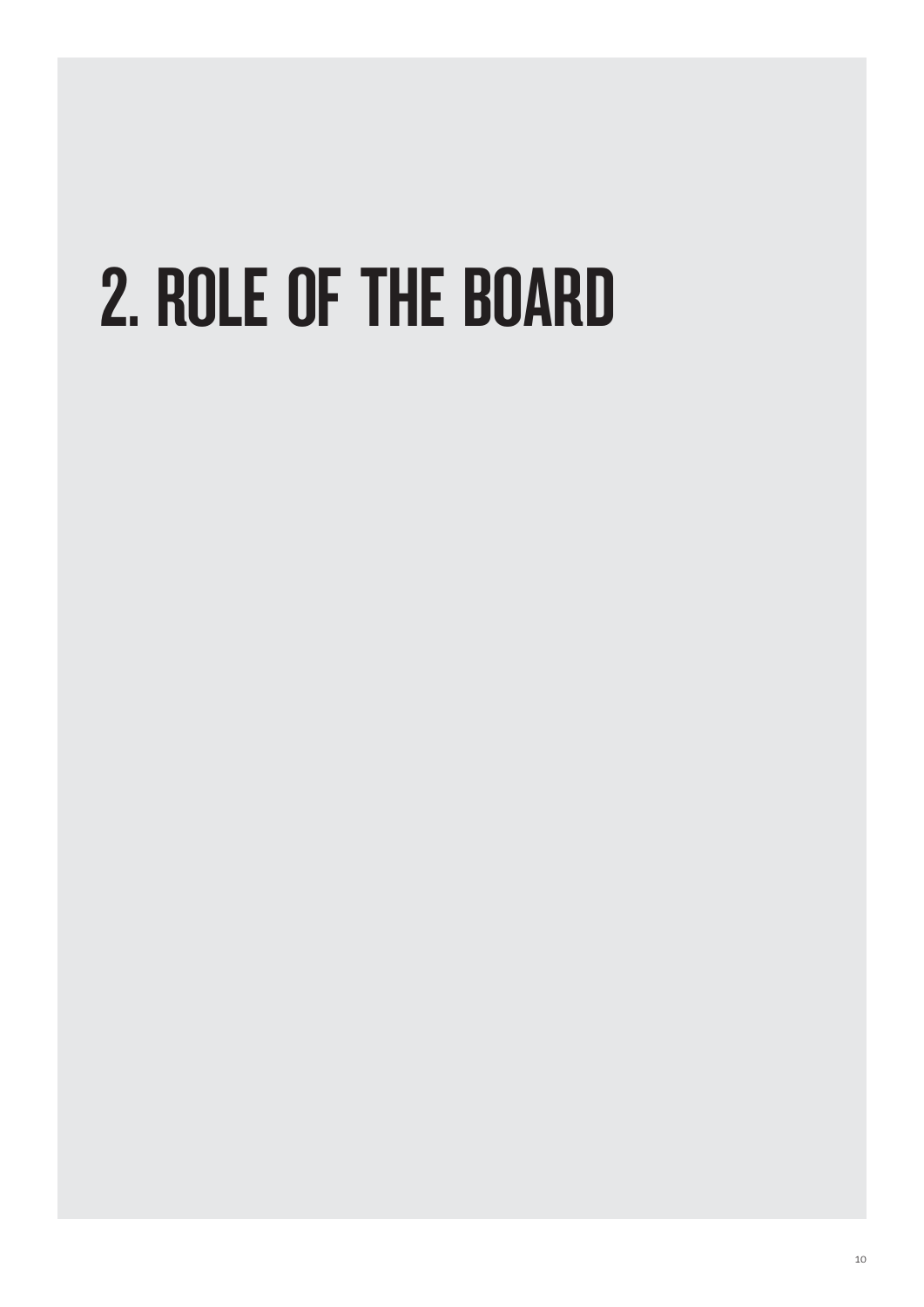# 2.1 SUMMARY

The NAB Board is responsible for the overall governance and strategic direction of the bank and for overseeing the delivery of performance including the management of risks.

The Board acknowledges instances through the period covered by this self-assessment where it should have been more searching and/or demanding of management, and therefore more effective. A more intense focus on customer outcomes and enhanced reporting on non-financial risks would also improve governance activities. The oversight of remuneration and consequence management is much improved in recent times but should strengthen further. And while the Board sets a clear 'tone from the top', it should seek greater feedback on the 'echo from the bottom'.

The self-assessment found that the Board has an appropriate combination of relevant experience and skills, and that its role is clearly understood by directors and management. Agendas for Board and committee meetings are well planned and dynamic, with time set aside for reflection. Good practices are in place for coordination and communication between the Board and its committees.

#### **In response to these findings, the following actions will be taken:**



#1 The Board will require and oversee a significant lift in the importance given to the voice of the customer and a more intense focus on customer outcomes, and is instituting structural (e.g. Board committee) changes to support this.

#2 The Board will continue to promote a clear tone from the top and seek greater insights on how well this has cascaded below executive management.

| #3 The Board will require and oversee enhancements<br>#3 to non-financial risk reporting, in particular to ensure key |  |  |  |  |
|-----------------------------------------------------------------------------------------------------------------------|--|--|--|--|
|                                                                                                                       |  |  |  |  |
| matters are escalated early and clearly and that adequate                                                             |  |  |  |  |
| agenda time is allocated to them.                                                                                     |  |  |  |  |

#4 The Board will maintain its heightened focus on setting clear directions and expectations for management, being sceptical as well as supportive; and being relentless on the timely, appropriate and sustainable closure of important issues.

#5 The Board will both lead and drive a further maturing of remuneration consequence management practices and require an uplift in remuneration governance activities more generally.

# 2.2 BACKGROUND

The Board has nine non-executive directors elected by NAB shareholders and one executive director (the CEO). The Board's role is to set the strategic direction for NAB's business and oversee the bank's operations and performance through the

creation of sustainable value. Directors must act in the best interests of the company and fulfil the responsibilities laid out in the Board Charter, a public document available on the bank's website.

There are four standing Board Committees to support the Board's oversight of specific areas of governance. They are:

- Board Risk Committee (BRC).
- Board Audit Committee (BAC).
- Board Remuneration Committee (RemCo).
- Board Nomination & Governance Committee.

The Board also establishes other committees with specific remits when the circumstances require.

Over the last two years the Board met 35 times, including four joint meetings with the BAC and two joint meetings with RemCo. The agendas of all those meetings sought to allocate appropriate time to strategic and risk management priorities, including operational, compliance and conduct risks.

Each Board Committee and each director may escalate any matter to the Board at any time.

The Board and each Committee has unfettered access to relevant senior executives, risk and financial control personnel and other relevant internal and external parties, including Internal Audit and the external auditor Ernst & Young.

The Board and each Committee maintain an annual 'dynamic planner' in order to map out the year in advance and proactively address mandatory matters and issues that demand particular focus, while remaining agile and responsive to emerging issues.

## Board Risk Committee overview

The BRC's responsibilities are to:

- establish NAB's risk appetite and oversight of NAB's risk management strategy and risk profile;
- review management's plans to mitigate risk;
- promote a risk-based culture across the bank; and
- oversee the effectiveness of the risk management framework.

The BRC is supported by the Group CRO and the NAB Second Line of defence team (Risk) which develops and maintains the Risk Management Strategy (RMS) and Risk Management Framework (RMF).

Over the last two years the BRC met 25 times, including five joint meetings with the BAC and four joint meetings with RemCo. The Group CRO, two partners from Ernst & Young and the EGM Internal Audit attended every scheduled BRC meeting. The BRC also holds workshops on matters that require deeper consideration.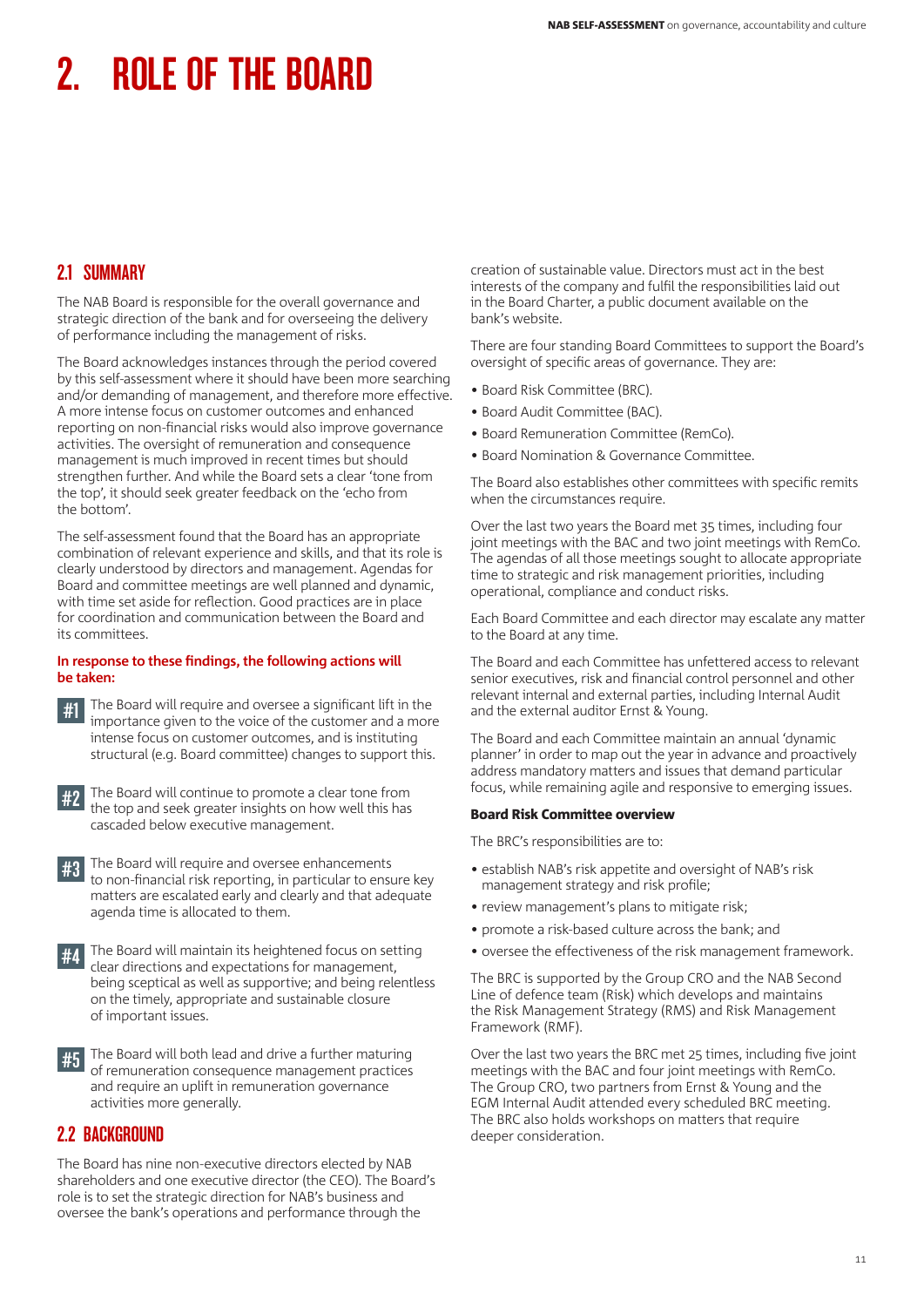## Board Audit Committee overview

The BAC's responsibilities are:

- the integrity of NAB's accounting and financial statements;
- internal and external audit activities; and
- NAB's Whistleblower policy and program.

The BAC is supported by Group Finance, Internal Audit and Ernst & Young. The EGM Internal Audit attends both BAC and BRC meetings (as do two partners from Ernst & Young) to ensure audit matters have the right levels of visibility and attention.

Over the last two years the BAC met 24 times, including five joint meetings with BRC and four joint meetings with the Board. The BAC also holds workshops on matters that require deeper consideration.

## Board Remuneration Committee overview

RemCo's responsibilities are to:

- oversee NAB's remuneration, policies and practices;
- make recommendations on the remuneration of the CEO and other senior executives;
- manage the design and implementation of incentive plans taking into consideration legislative, regulatory and market developments and the bank's RMF; and
- review the performance of relevant executives and make recommendations on incentives and remuneration.

RemCo is supported by the People and Risk divisions. The Chief People Officer meets regularly with the Chair of RemCo. The Chief People Officer, EGM Performance & Rewards and the Group CRO attended every scheduled RemCo meeting.

Over the last two years RemCo met 26 times, including four joint meetings with the BRC and two joint meetings with the Board. RemCo also holds workshops on matters that require deeper consideration.

## Board Nomination & Governance Committee overview

The Board's Nomination & Governance Committee is responsible for:

- reviewing the size and composition of the Board and succession plans to maintain an appropriate mix of experience, skills and diversity;
- evaluating the performance of the Board;
- recommending Board appointments and renewal; and
- reviewing relevant corporate governance principles and policies for the bank.

Over the last two years the Nomination & Governance Committee met 10 times.

# 2.3 REVIEW OBSERVATIONS

## 2.3.1 COMPOSITION OF THE BOARD

#### Board qualifications and experience

The Board has an appropriate range of relevant and deep skills and expertise. These include experience in leadership, strategy, customer experience, banking and financial services, risk management and compliance, finance, technology, international markets, people and remuneration, and governance. The experience and skills needed by the Board have changed over time and will continue to do so. The Board is highly attuned to such changing needs in periodically refreshing the Board's composition.

All Board members recognise the need to continually develop their knowledge. Board education sessions and deep-dives (i.e. in-depth examination and analysis) are now run more regularly than in the past. In January 2018 the Board held an off-site meeting to assess and determine the role of the Board during the NAB transformation. A secondary focus of the offsite was technology; the Board went on a study tour in June to consider emerging technologies and their potential impacts for NAB and the transformation. The Board also recognises the importance of getting 'outside in' perspectives to Board discussions.

The Board undertakes an annual review of Board and Committee effectiveness, during which individual performance conversations are held between the Chairman and each individual director. As such, both individual and combined performance is assessed. The results, along with a review of the depth and diversity of skills and experience, are: (i) used to determine focus areas for the Board and each of its Committees over the forthcoming year; and (ii) incorporated into Board succession planning and the selection of new directors. Every three years there is an external and independent assessment of Board, Committee and individual director effectiveness. The next such assessment will be in 2019.

## Committee membership

There has been careful planning of Committee composition. In 2015, it was decided to have fewer members on each Committee to enable more detailed and broader discussions. A necessary consequence of this was dedicating time at each Board meeting for the Chair of each Committee to give comprehensive updates of their meetings. All directors have access to all Board and Committee packs, all directors hear the comprehensive updates at each Board meeting and all directors have access to all of the Board and Committee minutes.

The previous external and independent Board assessments, the annual self-assessment process and the interviews of directors and senior executives through this self-assessment indicate that the Chairs of the Committees, along with the Board Chairman, are effective in their roles.

There is no apparent over-reliance on any individual member of a Committee, nor of the Board. For example, the BAC Chair is an expert in assurance and technical accounting and is mindful of actively involving other members of the BAC.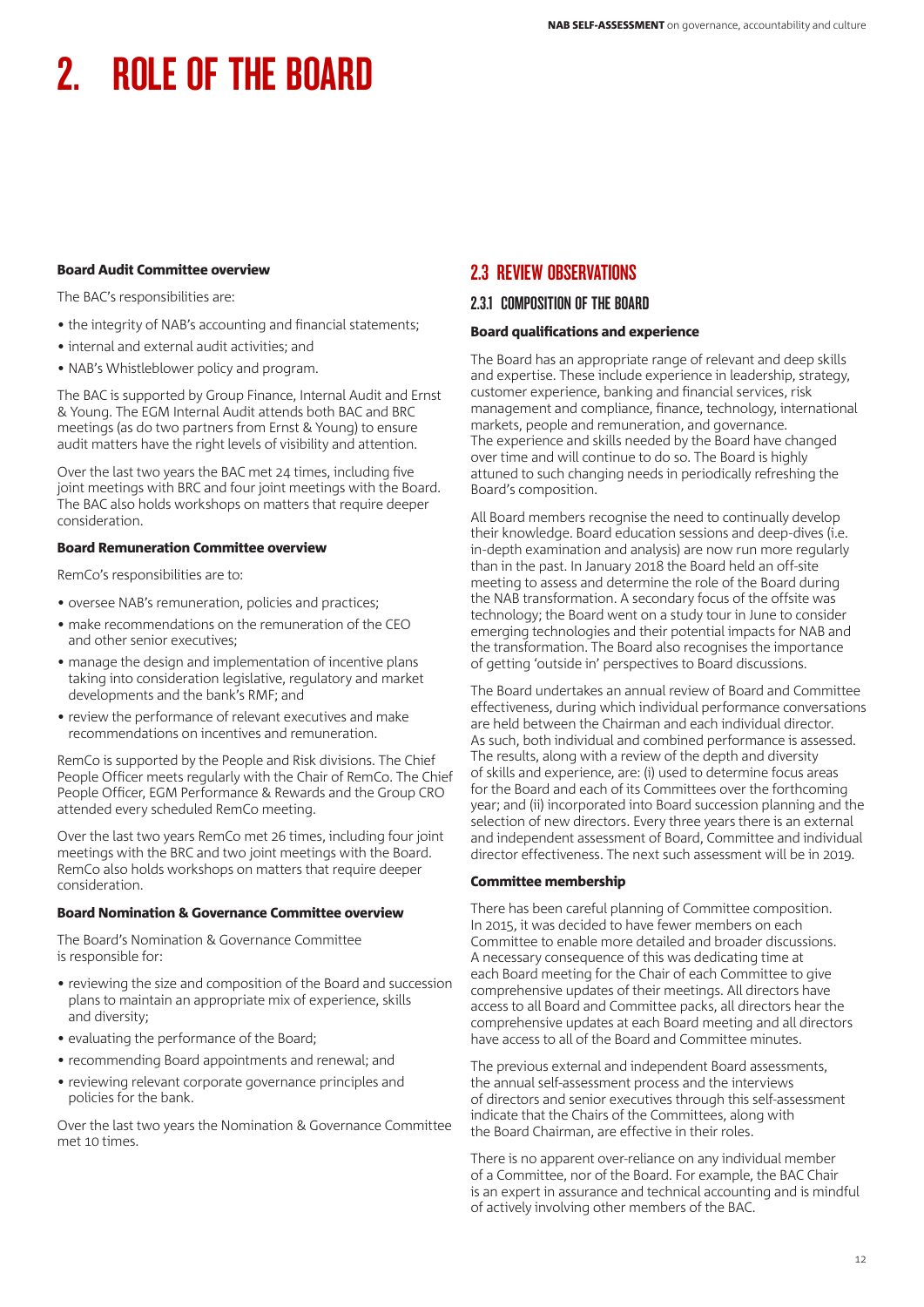# 2.3.2 OPERATION OF THE BOARD AND ITS COMMITTEES

## Working relationships and agendas

The Board is observed to work well together as a team, with good levels of confidence in each other and clear recognition and leverage of the experience, knowledge and skills that each member brings. Interviews, including with executives, revealed that Board members actively participate and are fully engaged in the Board's business.

The Chairman and CEO are seen to have a constructive and open relationship, meeting or conferencing every week to discuss what is happening within NAB and how the senior leadership is performing. The Chairman and CEO also speak frequently outside of these weekly discussions.

The Board runs on a dynamic agenda designed around the concept of 'Run the Bank' and 'Change the Bank'. Day-to-day operations and performance are addressed in Run the Bank, while strategy and initiatives to transform the bank are addressed in Change the Bank. There is a concerted effort to separate and allocate time between both, with two distinct dashboards and scorecards reporting on how each is progressing.

This self-assessment has identified:

- examples of the agenda being dynamically adjusted to ensure adequate time is spent on key topics;
- the Board being actively engaged in the design of agendas and topics for deep dives; and
- joint Board/management workshops and business immersion activities.

However, in some instances insufficient agenda time was allocated to important issues. An example is NAB's response to the 'fees for no service' matter which the Australian Securities and Investments Commission (ASIC) commenced a project to review in 2015. NAB is now in the process of agreeing a customer remediation program with ASIC in relation to this. Until recently, insufficient agenda time was requested by management or the Board on this matter.

Some years ago, the Board introduced reflection time at the end of every Board meeting. This is to allow directors to reflect on the monthly board program as a whole, for themes to be identified and to clarify areas of concern or focus. Private sessions are also held at the beginning of every Board and Committee meeting, when directors meet without management to consider the agenda before them, identify and discuss the themes of the meeting to come, and raise any concerns.

Practices are in place for coordination and communication between the Board and its Committees, including:

- Deliberate overlapping memberships; for example, the BAC Chair is a member of the BRC and the BRC Chair is a member of RemCo.
- Updates at each Board meeting from each Committee Chair on the key matters discussed at each Committee meeting.
- Joint Committee meetings where a combined discussion is required (e.g. BAC/BRC for risk, compliance and audit issues, and BRC/RemCo for consideration of variable reward outcomes in light of the prevailing risk environment).
- Quarterly meetings of the Chairs of the Board and each Committee. Each Committee Chair also meets individually with the Board Chairman on a regular basis.

## Focusing on the customer

While customer outcomes and conduct are clearly priorities for the Board, it needs to further improve its oversight of those matters, partly through receiving better reporting (see Section 2.3.4 below) and through more specific attention. In mid-2018, the Board requested more detailed management information on the 'voice of the customer', and more customer reporting is now provided to the Board on a monthly basis. This will not only help to provide greater context for the customer matters coming before the Board, but also make it easier to identify issues earlier.

Following the global financial crisis and partly in response to the Group of Thirty (G30)'s 'A Call for Sustained and Comprehensive Reform' in banking conduct and culture, many large European and US banks established a separate board committee focused on matters such as conduct, compliance, ethics and reputation. This recognised that these matters required time, information and a style of oversight that existing committees were not equipped to provide without compromising their prevailing priorities. Given that the Board wants to focus on customers and ensure appropriate customer outcomes, it has decided to introduce a Customer Outcomes Committee.

# ACTION #1:

The Board will require and oversee a significant lift in the importance given to the voice of the customer and a more intense focus on customer outcomes, and is instituting structural (e.g. Board committee) changes to support this.

## 2.3.3 TONE FROM THE TOP/ENGAGEMENT

## Setting the tone

Over recent years, Australian regulators and other global influencers (such as the Financial Stability Board and G30) have emphasised the important role that a Board plays in setting the tone from the top. This has been reflected in NAB's RMS, which requires the Board to set and reinforce an appropriate tone from the top.

The following are examples of how the Board has sought to set and role model the tone from the top, on a day-to-day basis:

• The Board has invested significant time and energy on NAB's Purpose, Vision and Values, which were jointly launched to employees by the Chairman and CEO.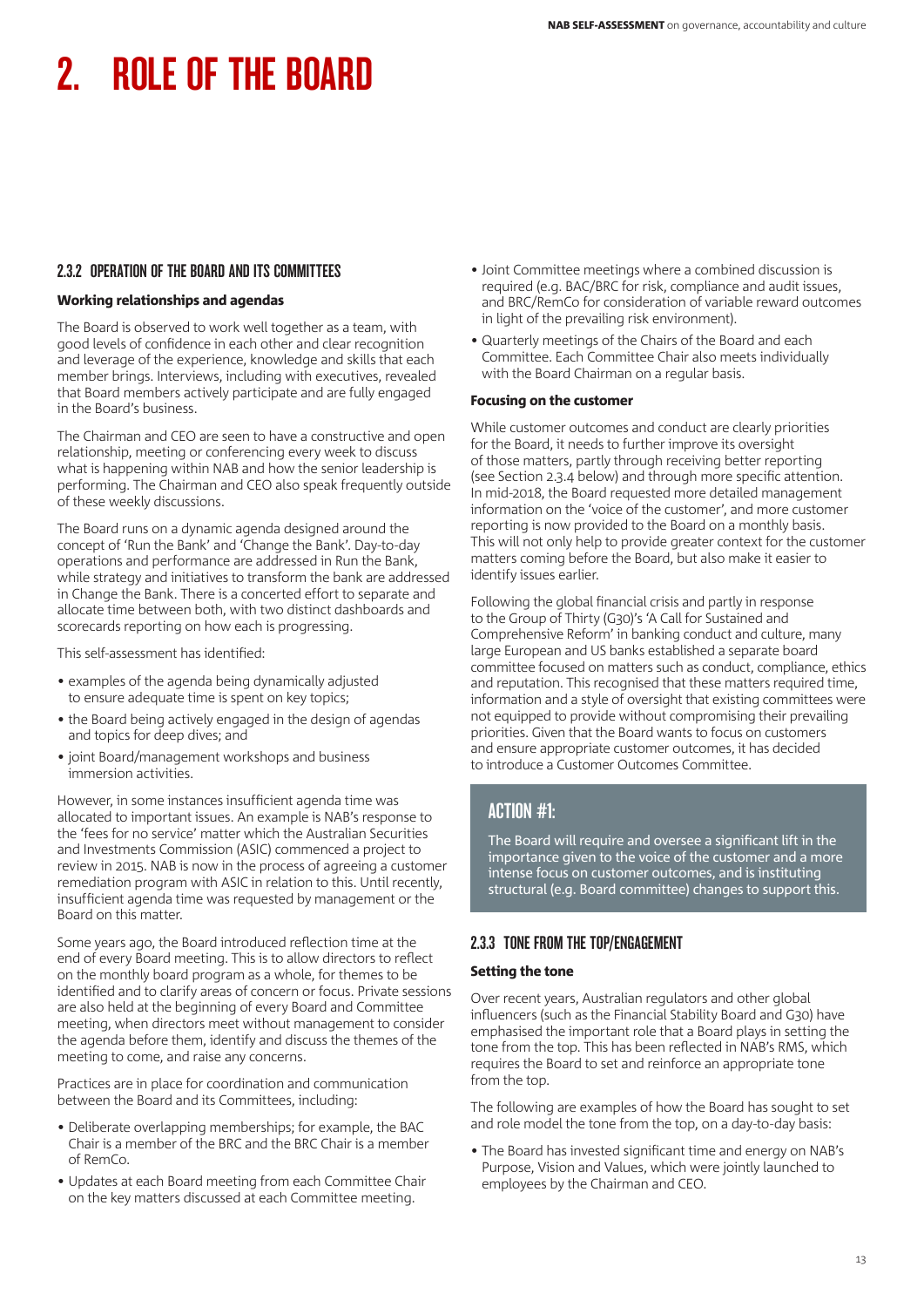- The Board recently announced significant changes to executive remuneration practices to address changing community, regulator and the Board's own expectations. Other changes have been made to the remuneration structures for front-line employees, well in advance of the Retail Banking Remuneration Review (Sedgwick Review) requirements.
- The Board has a program of customer engagements, in both metropolitan and regional locations.
- Board meetings are held once a year in regional areas.
- The Board actively engages with regulators, with regular scheduled meetings (including recent meetings with ASIC, APRA and Australian Transaction Reports and Analysis Centre (AUSTRAC)).
- The Board gives strong recognition to the stature of control functions, such as Risk and Internal Audit, and promotes their importance.
- The Chairman regularly delivers speeches to external forums, addressing difficult issues with a clear and unequivocal message, and these are shared with NAB employees.

The Board also recognises the need to be more explicit on how it will set the tone from the top. Through its decisions, its actions and in its conversations with management, the Board will continue to reinforce the importance of: focusing on doing the right thing for customers; being quick to fix customer issues (and fix them sustainably); and, removing any undue bias (management's or the Board's) towards financial constraints in decision-making.

## Engagement/feedback

All evidence points towards a sound working relationship between the Board and management. The directors do not feel intimidated by management and are comfortable to set the tone and to challenge management.

Committee Chairs regularly spend time with executives outside the scheduled meeting program; for example, the BRC Chair with the Group CRO and the BAC Chair with the EGM Internal Audit and the Chief Financial Officer (CFO).

The Board undertakes regular business immersion activities and interacts with employees in their place of work, listening first hand to their concerns and perspectives.

The Board and BRC intend to further increase the opportunities for First Line executives (including below the ELT) to attend and interact more frequently with the Board and BRC and hear the directors' tone and feedback. This will also assist in identifying any filtering of messaging by more senior executives.

The Board also intends to do more to celebrate and recognise leaders who role model positive customer, risk and compliance behaviours, especially those leaders taking on accountability for the more difficult and complex activities required to successfully manage the challenges faced by NAB.

While the Board currently receives a degree of regular reporting which helps it to gauge the extent to which the tone they are setting is cascading through the bank – such as employee engagement measures and specific updates on risk culture –

it is the start of a journey and much more will need to be done to better understand whether the tone from the top is being echoed from the bottom.

As described further in Chapter 9: Culture, financial institutions, regulators and professional bodies globally are developing approaches to assessing culture in banks, combining 'hard' data (in areas such as customer complaints, Net Promoter Score (NPS, a measure of customer advocacy), whistleblowing, control and compliance discipline, and reward outcomes) and perception data from employees and other surveys, focus groups and internal audits. NAB is committed to investing in and adopting these better practices, with regular reporting through to the Board. The Board will supplement this reporting with judgements it forms based on interactions with management and employee and on indicators from regulators and other stakeholders.

# ACTION #2:

The Board will continue to promote a clear tone from the top and seek greater insights on how well this has cascaded below executive management.

# 2.3.4 REPORTING TO THE BOARD

## Reporting generally

In 2015, a 'two plus five' rule was introduced for Board papers, whereby primary papers must not exceed two pages, with no more than five pages of attachments. This was designed to instil greater discipline in how management highlights key issues and concerns. It is designed so that management must think deeply, and describe issues crisply. This has also reduced the tendency of management to 'present' to the Board and helped directors to engage more deeply on the issues, implications and decisions.

Past reporting has focused too much on the financial impact to NAB, rather than impacts on customers. As noted earlier, before mid-2018 the Board did not receive nearly enough insight or detailed reporting on the voice of the customer, including insights and trends from customer complaints. While improvements in customer complaints reporting have been made, further progress is considered a priority and will be addressed by Action #1 above.

Four years ago, the Second Line introduced the practice of adding a Risk View in papers from management to the BRC. The same practice exists at the Group Risk Return Management Committee (GRRMC), the most senior executive risk committee, chaired by the CEO and attended by the entire ELT. Including a Risk View in papers allows the Risk team to express their views on the matters raised by management. This is seen to have added to the quality and robustness of conversation, in both management and BRC meetings.

The Group CRO report is presented at every GRRMC, BRC and Board meeting to ensure that all directors are receiving an overview of risk matters. It is presented at GRRMC first to ensure the ELT is collectively across all the risk issues set out in the Group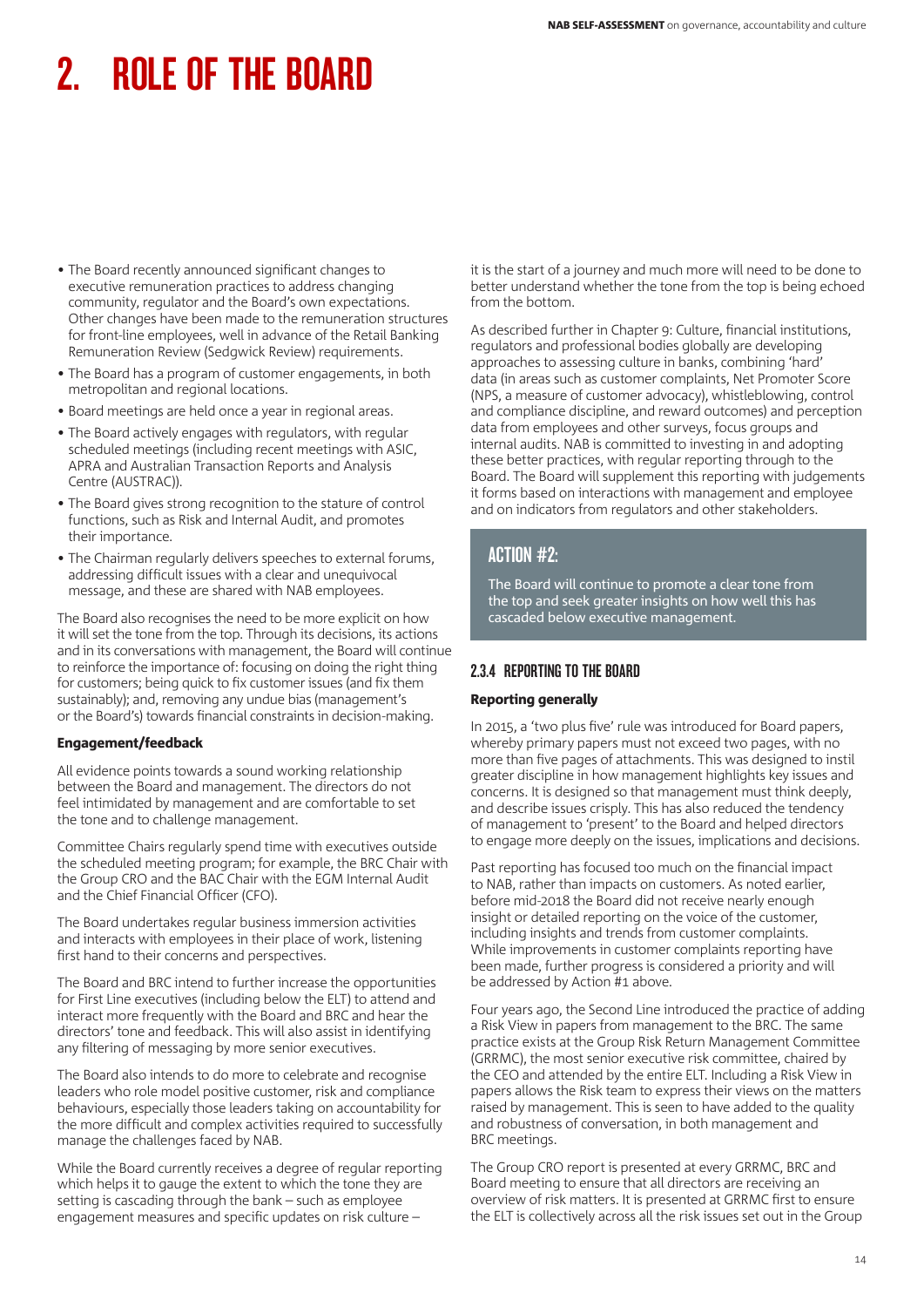CRO report. While this report has improved considerably in recent years, it has not always been evident that the key messages have been crisply and clearly drawn to the attention of the GRRMC, BRC or Board. The written CRO report is supplemented in the GRRMC, BRC and Board meetings by verbal commentary from the Group CRO concerning the key risk issues and recent developments since the report was written, to ensure timely discussion of the most important emerging topics.

Interviewees considered reporting on traditional financial risks to be strong, with the Board receiving succinct metrics on credit, liquidity, market and balance sheet risks; insights on emerging macro-economic and geo-political issues; and regular analyses into specific financial matters.

The Third Line reporting from Internal Audit is also well regarded by the Board, BAC and BRC. The self-assessment found that responsible First Line management are now more frequently requested to present to BAC and/or BRC on 3-star rated audit issues and on their response and status of progress.

## Non-financial risk reporting

The quality of overall Second Line risk reporting in relation to non-financial risks is also seen as much improved in providing the BRC with an aggregate picture of risk. Metrics have continually evolved and become more detailed on operational and technology risks and in trend analysis of compliance and regulatory matters.

However, as further explained in Chapter 4: Risk Management and Compliance, the reporting of non-financial risks (including NAB's Risk Appetite Statement (RAS) and risk settings) needs to continue to mature. In particular, the reporting of conduct and compliance matters needs to be enhanced.

Some of the initiatives that would provide the Board with better oversight of the changing risk profile and of important matters include better lead indicators on non-financial risks, aligned to the risk appetite; more holistic reporting of matters affecting the bank's reputation; a regular aged remediation report to highlight slippage and enable the Board to have greater rigour in setting targets to remediate customers and improve underlying controls; and generally more benchmarking and outside-in learning. Having regard to the above, the Board could have been more demanding and helped drive earlier improvements to aspects of the non-financial risk reporting.

# ACTION #3:

The Board will require and oversee enhancements to nonfinancial risk reporting, in particular to ensure key matters are escalated early and clearly and that adequate agenda time is allocated to them.

In relation to the reporting of non-financial risks, directors have previously identified – and the self-assessment confirmed – a number of instances in the past when management has:

- Been over-optimistic or has failed to call out key challenges with sufficient clarity/seriousness; for example, the early reporting to directors of the 'fees for no service' matter was brief and highlevel, even though it was emerging as a serious issue.
- Under-estimated the complexity of remediation and the ability to both plan and deliver it in a reasonable period; for example, NAB's response to ASIC's enforceable undertaking relating to NAB's wholesale spot foreign exchange (FX) business.

This affects the ability of the Board to govern effectively but also highlights the importance of the Board's role in challenging management to be realistic in facing into issues. The next section comments on how the Board challenges management, including asking searching questions to help to reveal such instances.

# 2.3.5 BOARD CHALLENGE AND CLOSURE OF ISSUES

The Board has a clear, shared intent to be "challenging and supportive" of management. To achieve this, it seeks to create an environment in Board and Committee meetings that inspires open and honest and transparent discussion of key topics. The Board expects management to have thought through and analysed matters thoroughly, but also encourages them not to feel that they must have all the answers before engaging in an open dialogue with the Board.

In being challenging, the Board is conscious that pushing management to deliver too quickly can in fact drive an issue to be resolved in an unsustainable or inappropriate manner.

Such challenge by the Board has, at times, included an emphasis on injecting consideration of customer outcomes into management decision-making. A good example is a recent proposal from management regarding the commercial structure of a product, whereby the Board rejected the initial proposal on the basis of inadequate consideration of customer interest in the business case. This challenge caused management to reassess and ultimately revise the initial option presented.

The Board seeks to ensure all key stakeholders – including regulators and employees – are appropriately considered in significant decisions.

Having reflected during this self-assessment, the Board recognises that there have also been times when it could have been more searching (or testing) of management or demanded more urgency in closing issues. The bank's initial response to the FX enforceable undertaking mentioned above is an example of this.

In the past there have been instances where the Board has tolerated the closure of 3-star audit issues taking longer than necessary. In March 2014, Internal Audit raised a 3-star audit matter highlighting insufficient compliance across NAB business units with processes for executing and ensuring the good order of securities documents. Despite the audit rating, the issue was not promptly addressed. In 2016, a legal judgement against NAB exposed NAB's risk of holding unenforceable securities in the absence of standardised compliance. Further, as noted in Chapter 4: Risk Management and Compliance, the Group's rating for compliance risk management has been Red since 2013 (except for a brief period at Amber in 2016).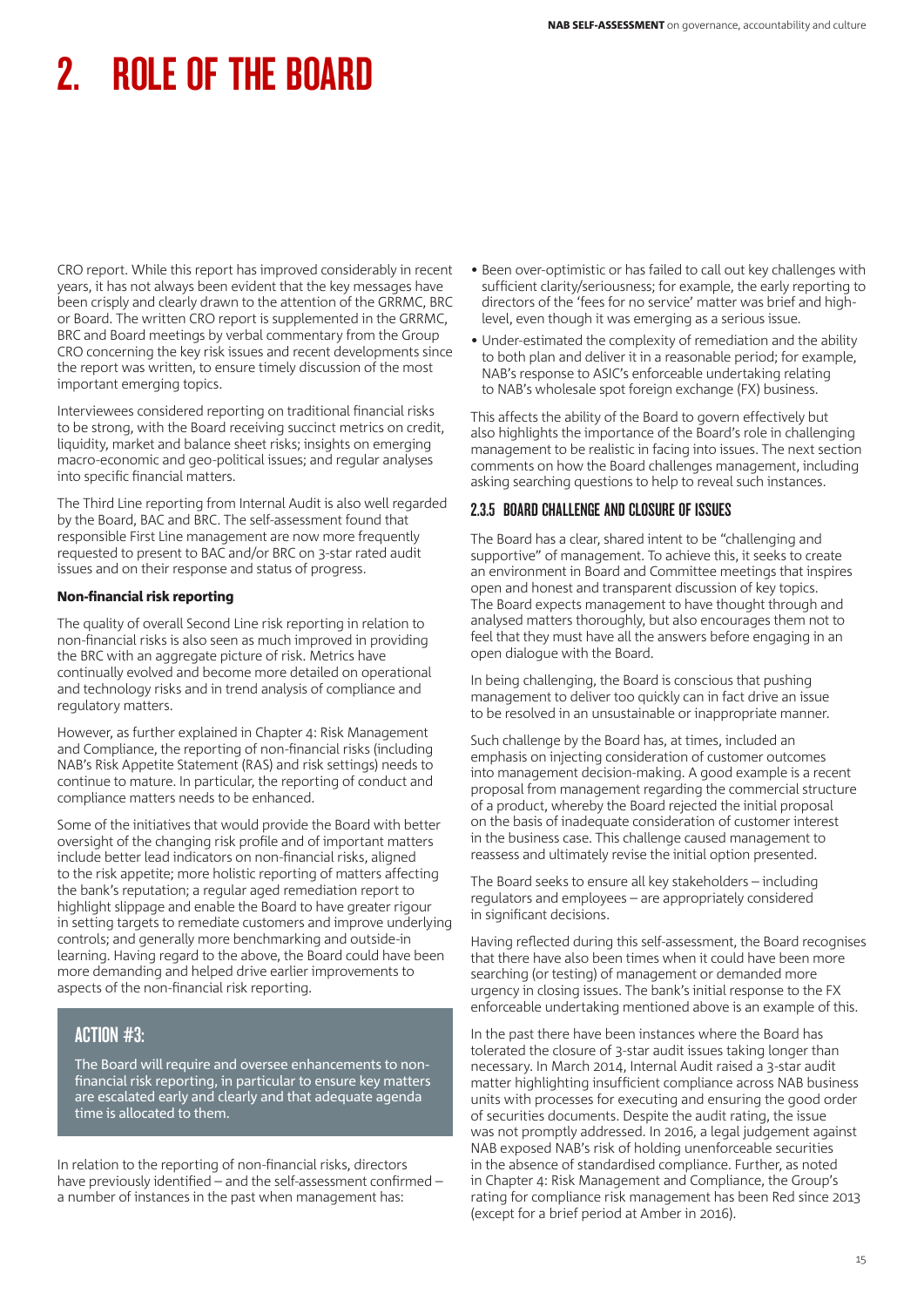Chapter 9: Culture outlines a number of cultural inhibitors, which at times the Board has also demonstrated:

- One is that the bank doesn't always listen and learn effectively. For example, given the bank's experience of conduct risk issues associated with payment protection insurance in the UK, senior management and the Board could have been more proactive in developing and fully embedding a holistic conduct risk management framework.
- At times the Board could have put customer impacts more directly at the centre of Board questioning. In the fees for no service matter, for instance, in early Board conversations directors could have further tested management on the customer implications of the approach being adopted, which would have led to speedier resolution.
- Another has been a tendency at NAB to compare itself with peers and measure itself against industry standards, which, among other things might mean the bank is less intense and ambitious in closing a matter than it might otherwise be.

For some time the Board has been lifting the degree to which it tests management, and the intensity applied to closing and remediating significant matters. This resolve has only been strengthened since the releases of the APRA Inquiry report and the Interim Report of the Royal Commission into Misconduct in the Banking, Superannuation and Financial Services Industry (Royal Commission).

# ACTION #4:

The Board will maintain its heightened focus on setting clear directions and expectations for management, being sceptical as well as supportive; and being relentless on the timely, appropriate and sustainable closure of important issues.

# 2.3.6 REMUNERATION AND CONSEQUENCE MANAGEMENT

The Board oversees and challenges both the design and operation of NAB's remuneration policies and practices and is conscious of the need to rigorously test their effectiveness to ensure that they are driving the desired outcomes and behaviours.

As further explained in Chapter 8: Remuneration, in recent times the Board has initiated, reviewed or overseen a range of reviews and resulting changes to remuneration and performance frameworks, and has taken steps to improve clarity over how and when it will exercise discretion over variable reward.

A key role of RemCo is to ensure reward outcomes appropriately reflect conduct and risk management considerations. While collective adjustments have been applied, applying individual downside adjustments has been a challenge historically, due partly to unclear accountabilities and the frequency of changes in roles and responsibilities. The process in the 2018 financial year for identifying the individual accountabilities of senior leaders and determining downside consequences was much improved.

However, the self-assessment identified, or confirmed, a number of opportunities to further improve the processes and outcomes. These include the need to improve the links between risk topics discussed at the BRC and the flow through to remuneration consequences, and the need to increase oversight of the performance and remuneration outcomes for Material Risk Takers (MRTs).

RemCo would also benefit from improved data and insights to help test the ongoing effectiveness of remuneration policies and practices in driving desired behaviours across the bank.

# ACTION #5:

The Board will both lead and drive a further maturing of remuneration consequence management practices and require an uplift in remuneration governance activities more generally.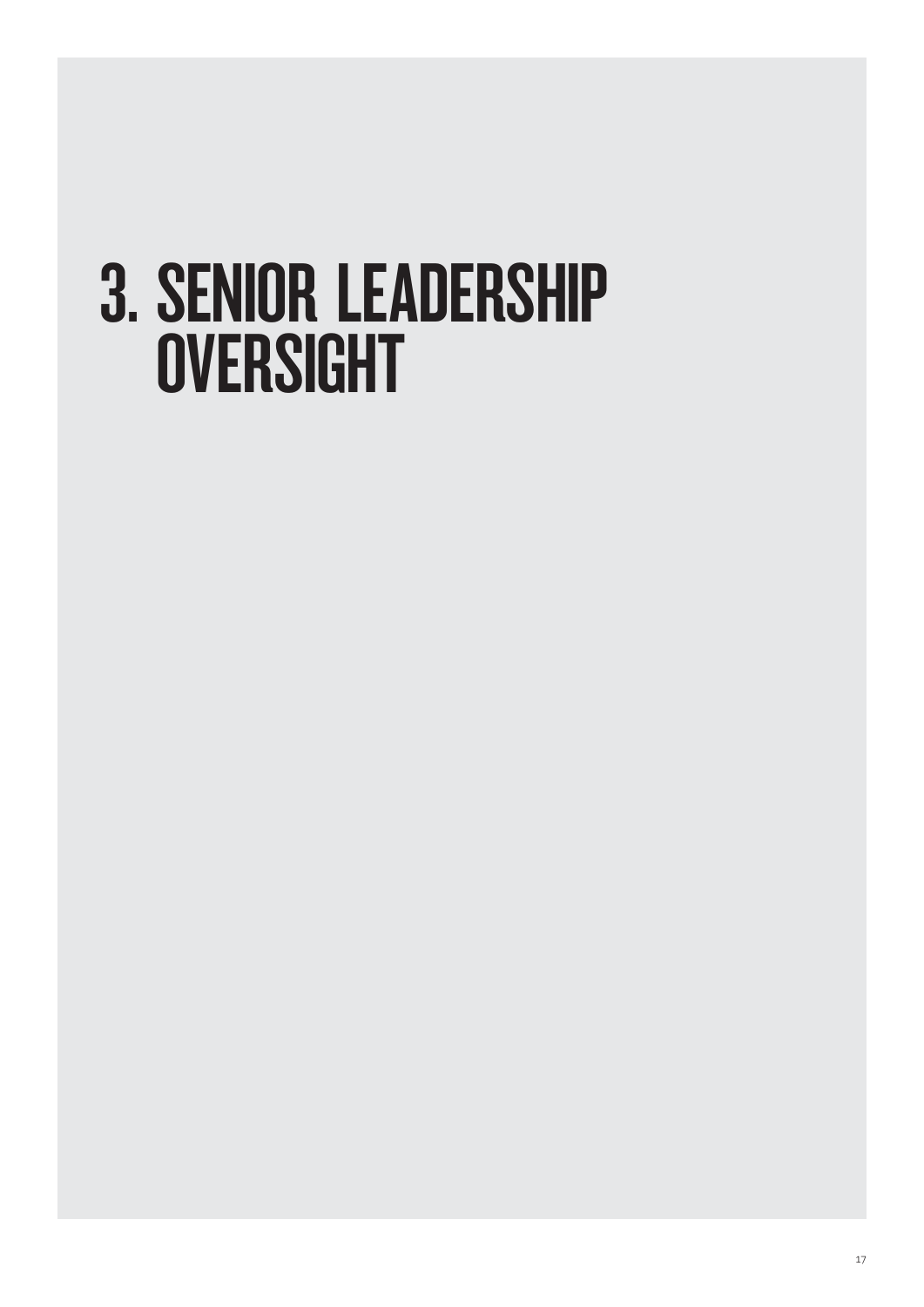# 3.1 SUMMARY

At NAB, while each member of the ELT has specific decisionmaking rights and accountabilities based on their role, formal and informal mechanisms have created a strong sense of team. With the CEO's influence and emphasis, the ELT accepts the need to consider, support and constructively challenge each other's proposals and initiatives, for the good of the overall bank.

The ELT brings a strong focus on customers; however the quality and depth of focus and information regarding complaints and customer outcomes has been limited, indicating a need to bring a more complete customer voice into senior leadership discussions. As with the Board, there is a need for a more specific focus on the echo from the bottom to validate whether the ELT's tone from the top is flowing through the bank.

In many respects the ELT's oversight of risk and issues through the GRRMC is mature and well managed. However, the ELT has not applied sufficient intensity and urgency to a number of longstanding issues and known weaknesses, particularly when these crossed divisional boundaries, contributing to slow progress on resolution.

While the executive-level oversight of financial risks is generally mature and strong, the oversight of non-financial risk has lacked a comparable level of discipline and intensity. The key supporting committee beneath the executive level for oversight of nonfinancial risks has not been used for, or provided, effective support to the GRRMC. These shortcomings have become more apparent in recent years as the scale and nature of matters the GRRMC needs to consider have increased.

As outlined in Chapter 4: Risk Management and Compliance, this has diminished the effectiveness of the management of conduct risks. This also applies to the bank's approach and investment in compliance risk management (noting the actions under way to address this).

Finally, despite the benefits of a more end-to-end approach to risk management afforded by First Line risk committees, the bank is not yet confident that these committees are effective in helping to manage complex risk issues or in driving the consistent and effective implementation of risk frameworks.

#### **In response to these findings, the following actions will be taken:**

- The ELT will drive an uplift in the voice of the customer through governance, reporting, decisions and relevant controls – incorporating a more intense focus on customer outcomes.
- #7 Review and drive changes such that the GRRMC supported by more effective Group and First Line risk governance committees – brings more rigour, discipline and intensity in the areas of conduct, compliance and operational risk.

# 3.2 BACKGROUND

## NAB's organisational structure

NAB's organisational structure consists of three customer-focused divisions (Business and Private Banking; Consumer Banking; Corporate and Institutional Banking) aligned to NAB's target customer segments, supported by six bank-wide divisions: Customer Experience (responsible for product and service design and delivery), Technology & Operations, Risk, People, Finance and Commercial Services.

In May 2018, NAB announced its intention to exit its Advice, Superannuation & Investment Platforms and Asset Management businesses, currently operating under MLC and other brands. Separate ownership will allow this business to determine its own strategy and investment priorities to better deliver for customers and enhance its competitive position.

NAB also has a wholly owned subsidiary, the Bank of New Zealand (BNZ), which encompasses retail, business, agribusiness, corporate and insurance franchises and markets sales operations in New Zealand. As a separately regulated entity, BNZ has its own Board Risk Management Committee and Executive Risk Committee.

#### Executive Leadership Team role and 'operating rhythm'

The ELT consists of the CEO and his direct reports, all of whom are the heads of the divisions described above.

The CEO retains overall responsibility for the management of NAB's business activities, including strategy, the bank's business plan, risk management and people and culture management.

Divisional heads are responsible for developing and implementing strategies, managing performance, risk management and people and the culture of their respective divisions, in alignment with and in support of NAB's strategy.

Each divisional head participates as an active member of the ELT, including considering, supporting and constructively challenging (if appropriate) the proposals and initiatives of other ELT members.

The operating rhythm of the ELT involves weekly meetings that focus on strategy, customers, risk, people, and business performance. Built into this operating rhythm are the following:

- GRRMC: The most senior executive risk management committee responsible for managing and overseeing bank-wide risks and issues including non-financial risks.
- Customer Experience Board (CXB): Established in January 2017 to develop, approve, monitor and drive the implementation of NAB's strategic objectives relating to NPS uplift, customer experience and digitisation.
- Quarterly reviews of business performance.
- People days focused on talent management, succession planning and performance assessments.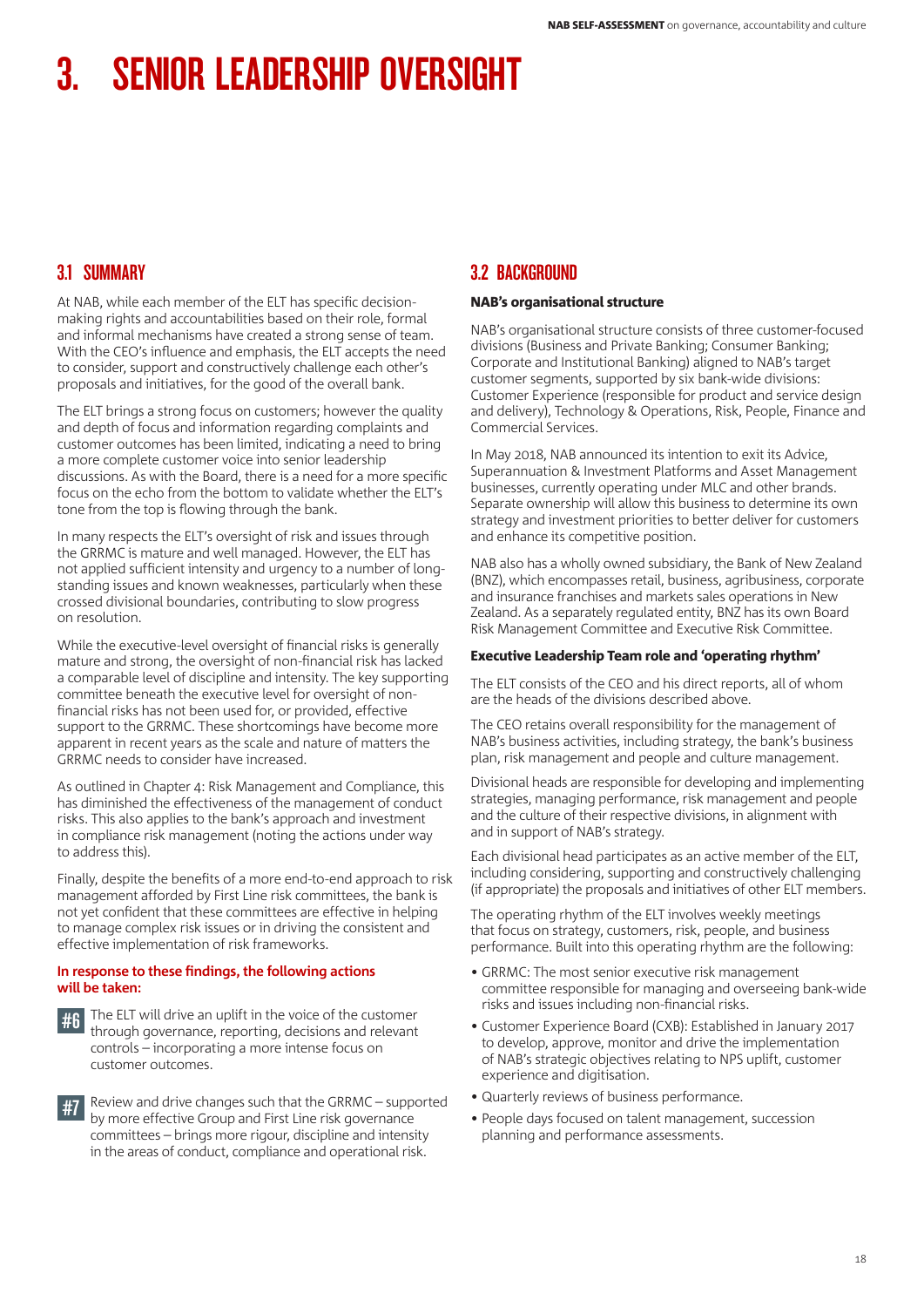#### Executive risk committees

The GRRMC meets monthly. Its membership comprises the ELT and the Group Treasurer. The Chief Credit Officer and EGM Internal Audit are also attendees. GRRMC decisions are made by the CEO in consultation with the members.

The GRRMC is supported by three sub-committees, which collectively cover all material risks as defined in the RMS:

- Group Asset and Liability Committee: meets monthly; provides oversight of management's balance sheet structure and risk settings, and oversight and monitoring of Group Treasury and its risk profile.
- Group Credit and Market Risk Committee: meets monthly and is responsible for bank-wide management and oversight of credit and market risk, and reviews the quality and composition of NAB's credit risk portfolio.
- Group Regulatory, Compliance and Operational Risk Committee: meets two-monthly and is responsible for oversight of the management of non-financial risks, covering operational and compliance risks including conduct and prudential regulatory risk.

Three additional risk management committees operate to address risks across NAB's divisions. They are structured along end-to-end customer delivery processes ('value chains'), which span the bank's functions across divisions and bring together product design and delivery, distribution, and some aspects of technology and operations. Within NAB these committees are referred to as Value Chain Risk Management Committees (VCRMCs). They meet twomonthly and have cross-divisional membership.

There is also a dedicated Technology and Operations risk management committee, which meets monthly. This committee is responsible for overseeing the risks and controls within NAB's technology and operations division.

The board of each licensed entity in the NAB Group is accountable for discharging its respective fiduciary duties, and compliance with licence conditions and legal and regulatory obligations. National Wealth Management Services Limited (NWMSL) is the passive holding company for licensed entities in the NAB Group. NWMSL also provides management services to licensed entities, including in respect of risk management and compliance.



## Figure: 3.1 Risk Governance Structure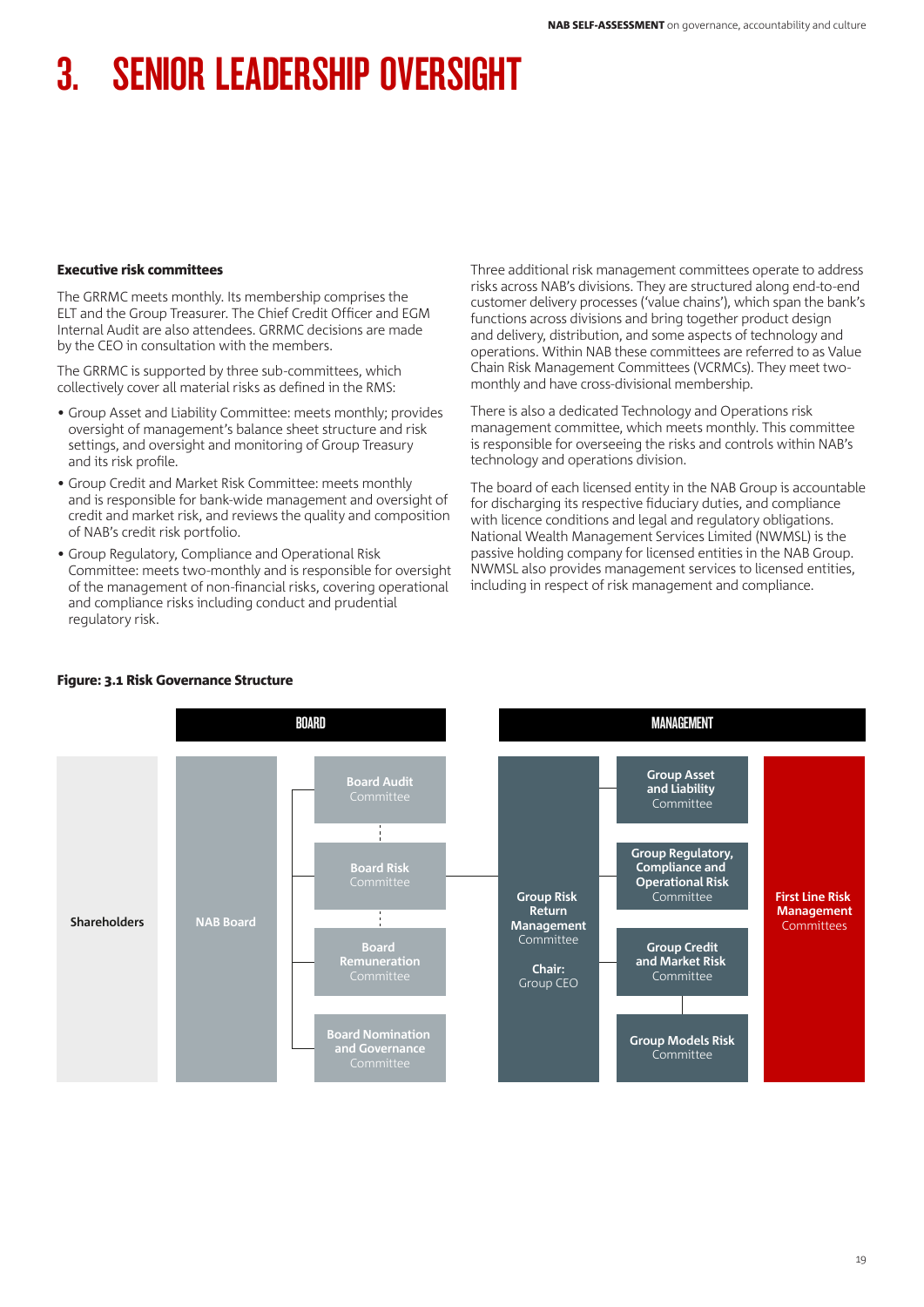# 3.3 REVIEW OBSERVATIONS

# 3.3.1 OPERATION OF THE EXECUTIVE LEADERSHIP TEAM

While each ELT member retains decision-making rights and accountabilities for the strategies and performance of their divisions (and for the CEO, the Group), there are several formal and informal mechanisms to encourage their collective participation, challenge and alignment on decisions at the group level.

In interviews, ELT members frequently observed that the ELT operates with a strong sense of team and described the expectations set by the CEO that they debate key decisions and discuss disagreements over matters raised by other ELT members. This is formally defined in each ELT member's Banking Executive Accountability Regime (BEAR) Accountability Statement as "participating as an active member of the ELT, including considering, supporting and where appropriate constructively challenging the proposals and initiatives of other ELT members". The recent decision by NAB to hold mortgage rates steady for now, is a good example of the type of decision discussed at ELT.

While the ELT itself does not have a specific charter, the operating rhythm guides activities and formal charters or terms of reference exist for the GRRMC and CXB. The ELT spend a day together weekly, incorporating these formal elements into this meeting, including the GRRMC meeting.

From a customer perspective, the ELT regularly discusses customer matters at the CXB, with standing agenda items including customer insights direct from customer-facing divisions and outcomes against customer experience targets. Periodically the CXB receives analysis of customer complaints and quarterly updates from the Customer Advocate; however, these are not yet at the depth and breadth required to provide deep insight and enable a more comprehensive focus on customer interests and outcomes.

# ACTION #6:

The ELT will drive an uplift in the voice of the customer through governance, reporting, decisions and relevant controls – incorporating a more intense focus on customer outcomes.

From a people and culture perspective, the ELT's focus is on leadership and talent development, and culture. The ELT worked with the Board to develop NAB's purpose and to refresh NAB's vision, values and behaviours, and with the EGMs, has been actively involved in launching them. While this demonstrates a focus on the tone from the top, more structured feedback is required (as it is with the Board) on the echo from the bottom regarding the implementation of the bank's target culture. For example, self-assessment focus group participants revealed some scepticism from front-line employees regarding the transformation initiatives under way and their potential impact to enable employees to assist customers effectively.

A number of non-financial risk matters have emerged over recent years that indicate the ELT as a collective could have been more challenging of one another or of the broader bank. In an example of a decision taken to the GRRMC (discussed in Chapter 6: Financial Objectives and Prioritisation), the GRRMC minutes showed there was significant debate on a particular proposal. Although the ELT were not aligned and agreed, the proposal was allowed to proceed to the BRC under the responsibility of a single ELT member, where it was rejected.

# 3.3.2 SENIOR LEADERSHIP OVERSIGHT OF BANK-WIDE RISKS AND ISSUES

Through the GRRMC, the ELT's oversight of bank-wide risk is subject to a structured and formal process including with reporting to the BRC. The GRRMC's remit includes all of the bank's identified material risk categories and the time provided is generally split equally between matters of financial and nonfinancial risk. The GRRMC, like the Board, operates a dynamic planner to provide flexibility into agendas to prioritise discussions on critical topics. Agendas are agreed in advance between the CEO, Group CRO and the Committee Secretary.

The CEO, as Chair, has clear accountability for the GRRMC's decisions and meeting minutes and interviews with ELT members indicate that debate and challenge occur often, particularly more recently, on matters brought before the GRRMC.

A number of improvements have been made to the operation of the GRRMC, for example, the improvements to the reporting of Matters of Interest (MOIs, described further in Section 5.2) and the Group CRO's Risk Targets report (quarterly report on risk management performance). The external assessment of the bank's RMF under CPS 220 described the governance arrangements to be adequately designed.

Despite this, there are several examples where the ELT/GRRMC have not applied sufficient intensity or urgency to long-standing issues and known weaknesses, particularly when these cross divisional boundaries. This was true of two of the case studies considered by the self-assessment, where cross-bank issues remained open and unresolved for several years (examined further in Chapter 7: Accountability). This is likely to have contributed to a broader organisational tolerance for slow and delayed progress on issues that were considered complex. Several interviewees described some recent examples that demonstrate more willingness by the ELT to acknowledge and address such long-standing problems.

In addition, and as explained in Chapter 4: Risk Management and Compliance, risk reporting requires improvement to include the following: greater focus on the impact of risks on customer outcomes and NAB's reputation; risk indicators that take a forward-looking approach; specific rather than general measures on compliance; regulatory obligations and issues management and resolution; and increased use of measures that enable greater outside-in perspective.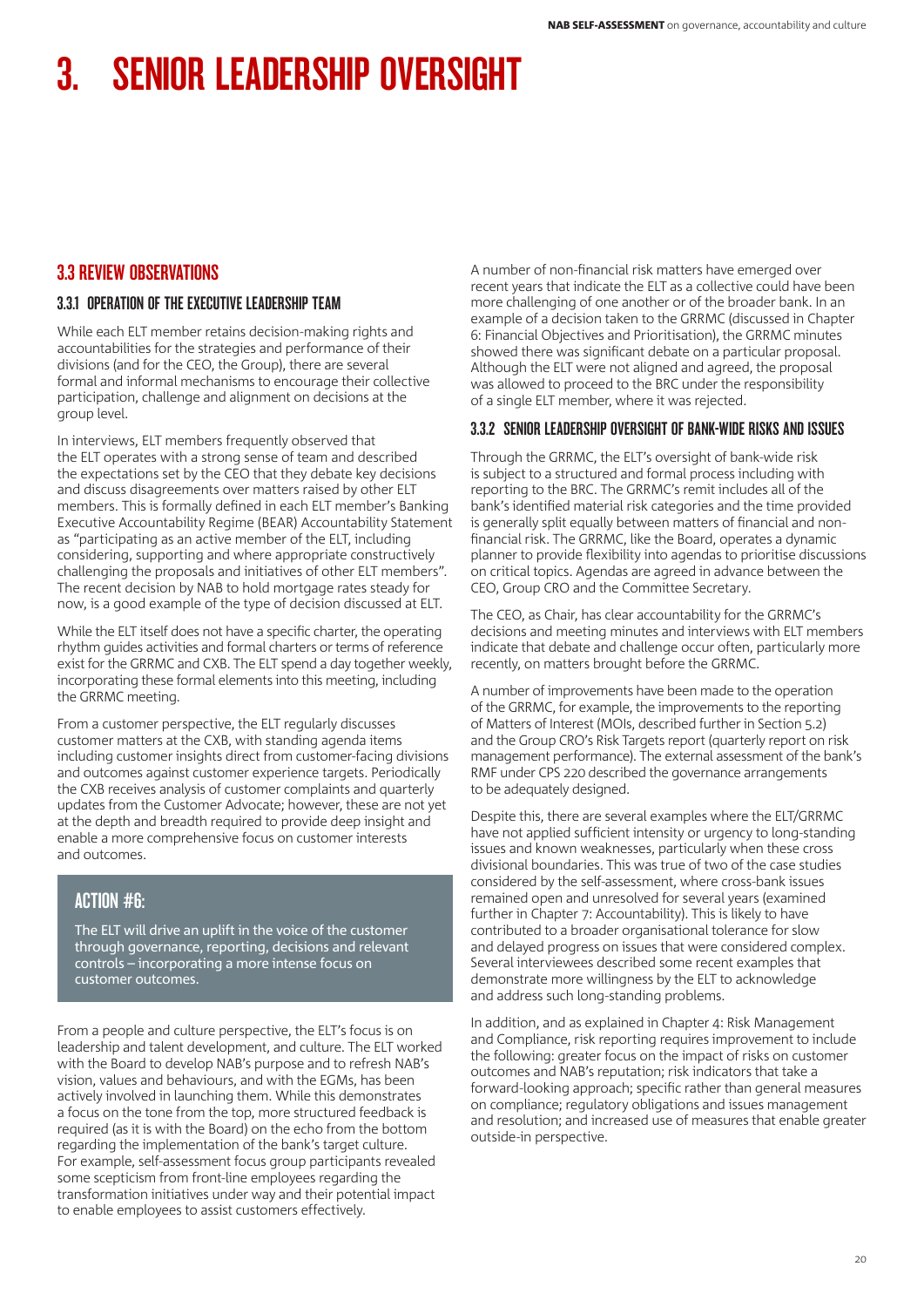## 3.3.3 SENIOR LEADERSHIP OVERSIGHT OF NON-FINANCIAL RISK

Although the ELT's overall approach to oversight of risk has many positive attributes, the self-assessment has observed that the oversight of non-financial risk – that is compliance, conduct and operational risk – has lacked the rigour, discipline and intensity required. This is particularly evident when compared to the maturity of approaches adopted for financial risks – noting that this distinction may be unhelpful given the inherent connection between these two broad categories of risk.

Conduct risk has been a continued focus of both Internal Audit reports and NAB's own assessments brought before GRRMC over an extensive period. Despite this and NAB's UK experience indicating the significance of this issue, GRRMC has not acted with sufficient rigour and intensity regarding the implementation and adoption of a framework for the management of conduct risks. As outlined in Chapter 4: Risk Management and Compliance, this has diminished the effectiveness of the management of conduct risks. Chapter 4 also highlights a number of shortcomings in the bank's approach and investment in compliance risk management (including the actions under way to address this).

These shortcomings have become more apparent in recent years, with a greater impact on the bank as issues have been identified and the scale and nature of matters the GRRMC would have to consider has increased.

#### Effectiveness of Group Regulatory Compliance & Operational Risk Committee

While the GRRMC sub-committees are designed to support GRRMC, the sub-committee that deals with non-financial risks (the Group Regulatory Compliance & Operational Risk Committee – GRCORC) has not been used for, or provided, effective support to the GRRMC.

Relative to its charter, the GRCORC spends a disproportionate amount of time on policy and framework endorsement, with issues that should have come before GRCORC tending to be tabled at other risk committees or escalated directly to GRRMC.

The GRCORC is fully comprised of Risk (Second Line) members with Internal Audit (Third Line) and Enterprise Controls (First Line) representatives in attendance. First Line risk owners are not required to attend, which limits the GRCORC's effectiveness in challenging management with respect to high or excessive risks and significant events.

The depth and breadth of information routinely reported to GRCORC further indicates the procedural focus of its activities. Specifically, the reporting on risk appetite, compliance, issues and customer complaints is considered inadequate to enable informed discussion and challenge and for effective oversight of the risks in remit.

#### Effectiveness of Value Chain Risk Management Committees

The VCRMCs were established in 2017 to reduce the likelihood of risk issues in end-to-end processes falling between gaps created by the previous divisional risk management committees. The objective of the VCRMCs is to take an end-to-end view of risk and enable cross-divisional action on risks and issues and the sharing of insights and challenge.

The focus on end-to-end risk profiles, with representatives from the divisions present at meetings, is seen to have improved visibility and discussion of risks and issues across the value chains.

Since their introduction much work has been done to implement the VCRMCs. However, they are not yet fully effective and there is a lack of clarity on a number of aspects of their operation. This includes:

- The role of the VCRMCs in relation to specific non-financial risk classes, such as conduct risk.
- The relationship between the VCRMCs and the Technology & Operations division's risk management committee and the level of cross-reporting required to enable effective oversight of risks.
- Alignment of VCRMCs decision-making authorities and divisional ELT member responsibilities (including how BEAR is operationalised within the bank).
- Escalation and reporting lines to the GRRMC, the Board or regulators.
- Appropriateness of composition, for example, Compliance and Financial Crime Risk are not currently represented, rather reliance is placed on the attending divisional CROs to represent on these risks.

In addition, the depth and quality of information reported on customer outcomes, compliance and conduct issues and emerging risks to the VCRMCs, is insufficient to appropriately manage these risks and issues.

Finally, these committees are not recognised in the formal risk governance framework, have no delegated accountabilities or mandatory requirements, and are not ultimately accountable through a Board-overseen performance framework.

# ACTION #7:

Review and drive changes such that the GRRMC – supported by more effective Group and First Line risk governance committees – brings more rigour, discipline and intensity in the areas of conduct, compliance and operational risk.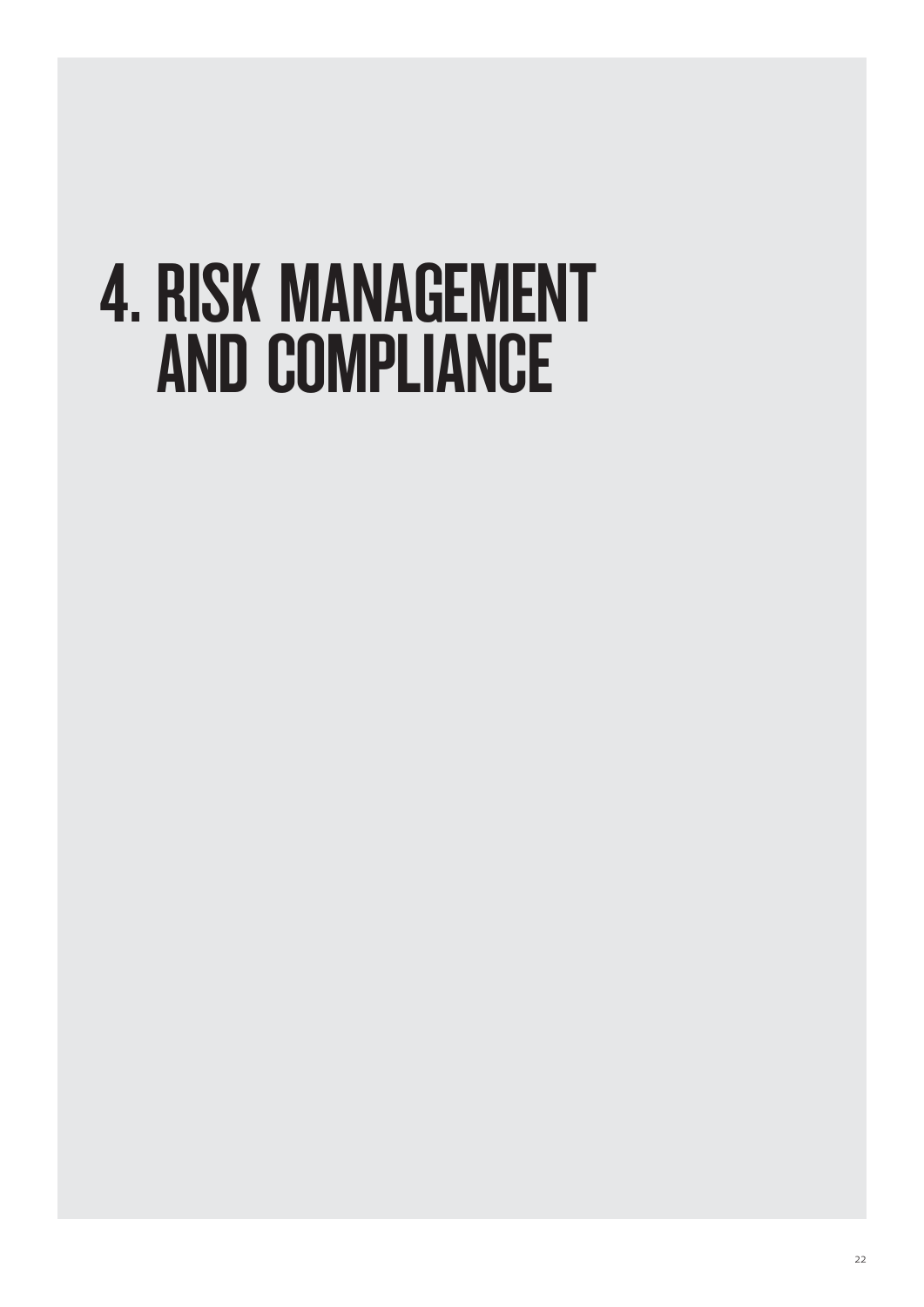# 4.1 SUMMARY

NAB operates its RMF so as to support the effective management of material risks, and to provide the Board with a comprehensive view of those risks. NAB's RMF is also designed to satisfy the requirements of CPS 220. An independent comprehensive review of the framework is conducted every three years. The most recent review, in 2018, found NAB's RMF design was adequate and appropriate when assessed against the requirements of the prudential standard. The application of the RMF, however, was found to be partially effective – with weaknesses identified in certain aspects including risk governance and reporting, non-financial risk management, and policy complexity.

Within non-financial risk management, compliance and conduct are particularly important given the bank's duty to obey the law and deliver financial services to customers efficiently, honestly and fairly. Maintaining adequate compliance arrangements requires significant discipline, given that in September 2018, NAB's Australian operations were subject to 2,732 unique compliance obligations (see Section 4.3.3).

The self-assessment identified many areas for improvement across risk management and compliance.

Within NAB's RMF, not enough emphasis has been placed on customer outcomes in its risk frameworks, policies and controls.

While the First Line at NAB clearly own risks and controls, and resources to support this are in place, the quality and effectiveness of controls and control documentation needs to be significantly improved.

As outlined in Chapter 3: Senior Leadership Oversight, more work is required to make risk governance forums work effectively and efficiently, across both First and Second Line-led committees.

The Second Line owns bank-wide risk reporting and risk and compliance frameworks, as well as providing oversight and challenge to the First Line. Within reporting, NAB has established the Risk View, a structured way for the Second Line to provide observations and challenge. While generally effective, the quality is inconsistent and can be too passive or unclear. More broadly, there remain examples in risk reporting where items of significance to customer outcomes or the bank's reputation have not been called out clearly enough. And as outlined in Chapter 5: Issue Identification, Escalation, and Resolution, issue tracking also needs to be improved.

The voice and stature of Compliance has not been strong. It has not been granted a veto authority in cases where it considers compliance arrangements to be inadequate. And it has not historically insisted on establishing controls that can positively demonstrate evidence of compliance. Weaknesses in compliance practices at NAB have manifested in too many breaches, and in the slow identification and reporting of breaches.

Despite conduct risk being defined as a material risk in the bank's 2017 financial year RMS (published October 2016), and the bank's experience in the UK, the development and embedding of a disciplined bank-wide approach to conduct risk management has not happened with sufficient pace or urgency.

Risk's resourcing is observed to be low in compliance, where a significant increase in staffing is underway. It will also likely need to increase in conduct, technology risk, cyber, data and privacy.

Finally, Risk's role in change would benefit from earlier involvement, and stronger visibility through risk governance forums.

#### **In response to these findings, the following actions will be taken:**



**#8** Update NAB's Risk Management Framework to integrate a stronger focus on customer outcomes.

#9 Strengthen the effectiveness of First Line risk management through:

- (i) Lifting the standard of overall risk governance, including clarity of accountabilities.
- (ii) Increasing the capability of First Line to proactively and consistently identify and monitor risks.
- (iii) Improving First Line understanding, design, documentation and execution of effective controls.
- #10 Improve the effectiveness of Second Line's policy, oversight and reporting activities, including:
	- (i) Driving improvements in non-financial risk reporting including strengthening the Risk View, better escalating significant matters, and monitoring issue ageing.
	- (ii) Changing policies and reporting to help support an evidentiary approach to compliance, and revising authorities to support a stronger voice of Compliance.
	- (iii) Linking, integrating and deepening conduct risk management under an approved framework.
	- (iv) Increasing depth of capabilities and resourcing in critical operational risk and compliance areas.
	- (v) Engaging Risk earlier in change activities, and improving governance of risk arising from change.

# 4.2 BACKGROUND

## NAB's Risk Management Strategy and Risk Management Framework

NAB's RMS describes the key elements of the RMF for managing risk across the bank. The underpinning principle of the RMS is to take the right risk with the right controls for the right return. NAB seeks to achieve this through a strong risk culture and its RMF.

The RMF integrates risk management processes into NAB's strategic planning, appetite, policies, reporting and governance, in order to support effective and coherent bank-wide management of risk. The Board is ultimately responsible for the RMF. The Board may approve the delegation of specific authorities to executive management for aspects of management of the RMF.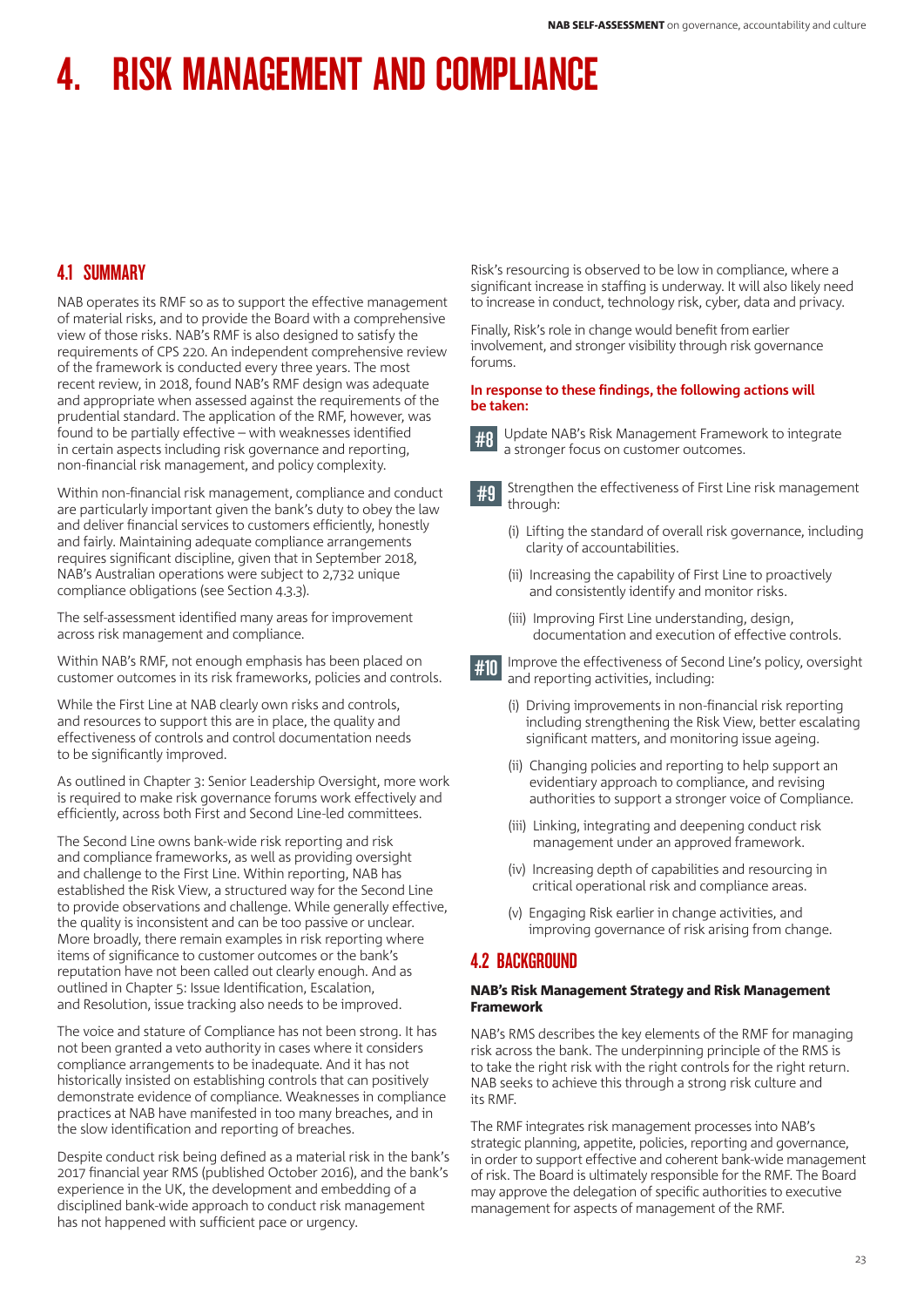Key elements of the RMF are the Three Lines of Defence (3LoD) model, Risk Governance, Risk Appetite, Risk Measurement & Modelling (including Event Management), Risk Reporting and Monitoring.

## Material risks

Material risks are defined in the RMF as risks that may adversely affect the financial and non-financial outcomes for the bank. They are managed in accordance with the RMF, specific policies, and related procedures, and are assessed as part of ongoing business operations and in response to changes in the business or external environment. They fall into the following categories:

- Credit
- Market
- Balance Sheet & Liquidity
- Operational
- Compliance
- Conduct
- Regulatory
- Strategic

Material risks are confirmed as part of the annual review and update of the RMS.

## Three Lines of Defence

In line with most large financial institutions, NAB uses a 3LoD risk management model. The risk accountabilities of the First, Second and Third Lines are documented in the RMS for each component of the RMF. The 3LoD model is defined as follows:

- First Line (the business): Owns and manages risks and controls (including identifying and assessing risks and controls) within their business and across the value chain in line with risk appetite.
- Second Line (Risk and Compliance): Develops and maintains the RMF and ensures the effectiveness of the risk and control environment by establishing risk appetite and providing oversight (including risk insight, oversight, advice and challenge).
- Third Line (Audit): Provides independent assurance over the RMF and its application by the First and Second Lines.

## Risk appetite

Risk appetite defines the risk boundaries within which NAB must operate to achieve its strategic objectives and financial targets. Risk appetite can operate both as a defence against excessive risk taking and as a mechanism to identify opportunities to achieve the bank's strategic objectives. Limits for each material risk are defined in the Board-approved Group RAS and in RASs for other legal entities as required. Each RAS is operationalised via detailed risk metrics, policy and First Line communications, which translate relevant risk settings into specific guidance for business leaders and front-line teams. The Group RAS includes risk appetite limits that quantify the maximum levels of risk NAB is prepared to

take. Quantitative risk appetite limits have been established for all financial risks, as well as for operational risk and compliance – but not yet for conduct risk.

## Recent improvements to the RMF by NAB

Over the last three years, a number of significant changes and improvements have been made to NAB's RMF and the effectiveness of the 3LoD model:

2014:

• Implementation of the Risk Management Accountabilities (RMA) model which clearly defines the risk management accountabilities of First, Second and Third Line functions.

## 2015:

• Implementation of risksmart, a single system of record for non-financial risks, including operational risks, compliance obligations and associated controls.

## 2016–2017:

- Introduction of formal risk management performance assessments (performed by Risk) for the CEO, ELT and EGMs.
- Implementation of formal mechanisms to measure, assess and report on the risk management performance of all business units at NAB.
- Redesign of NAB's risk governance model including the creation of VCRMCs aligned to customer experience (e.g. Personal, Business).
- Improvements to NAB's risk appetite framework, providing clearer boundaries on risk limits.
- Redesign of risk reports by the First and Second Lines.

## $2018$

- Increased application of data analytics to support monitoring and oversight.
- Strengthening of the credit, market and balance sheet risk management practices implemented through a range of initiatives, including: the simplification of the Delegation of Commitment Authorities; investments in enhanced creditdecisioning tools; simplification of the model risk management practices; and implementation of new market risk reporting systems.
- Improvements to the Group CRO's risk performance assessment provided to the BRC and RemCo.

While these changes have materially improved and strengthened the effectiveness of NAB's RMF, the environment continues to challenge and place new demands on the framework. Annual reviews and updates are made to the RMF and these are complemented by annual or twice yearly updates to the GRRMC and BRC by the Risk function.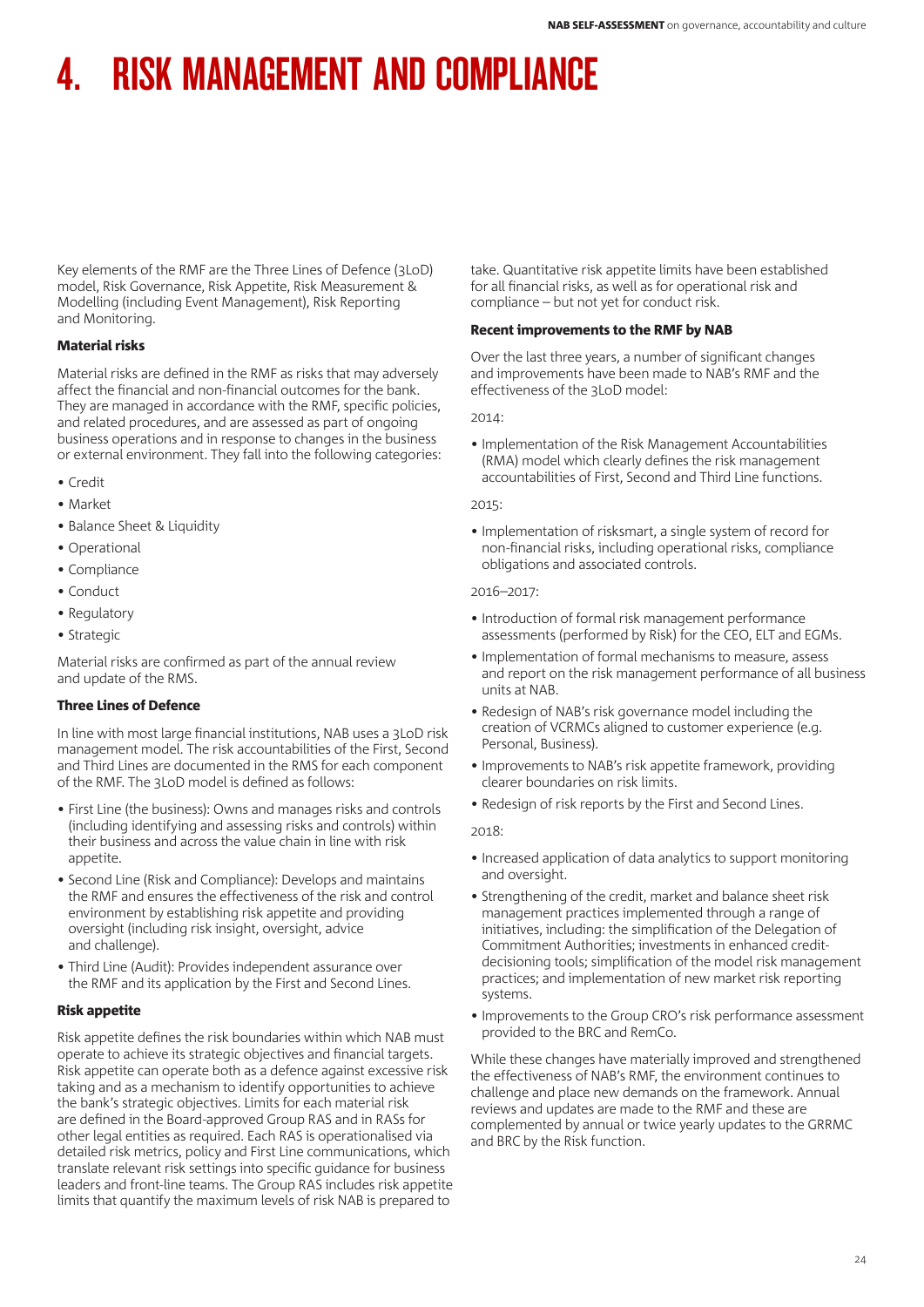# 4.3 REVIEW OBSERVATIONS

# 4.3.1 RISK MANAGEMENT FRAMEWORK

## CPS 220 independent review findings

In accordance with the requirements of CPS 220, every three years NAB undertakes a comprehensive independent review of its risk management framework. Ernst & Young conducted this review for NAB in 2018, concluding: "… NAB's RMF (is) Adequate and Appropriate, and the application of the RMF (is) Partially Effective".

Ernst & Young found that while the RMF largely satisfies the CPS 220 regulatory requirements, a number of improvements were required, specifically:

For the First Line:

- Reorient risk information to fully enable VCRMCs, including more customer metrics.
- Improve the consistency of application and clarity of accountabilities for Enterprise Controls.

And for the Second Line:

- Complete the implementation of the Second Line operating model and build targeted resourcing.
- Enhance non-financial risk management (including risk appetite metrics) and simplify risk policies.
- Further develop the risk culture framework, and links between risk and remuneration.
- Improve the usability of risk IT systems.

This self-assessment identified similar observations on the application of the RMF. They are described in more detail in subsequent sections.

## Voice of the customer

The self-assessment has also observed there is an opportunity to elevate the voice of the customer in the RMS and RMF. While a number of changes and initiatives have been introduced across the First and Second Lines to simplify risk policies, systems and processes, the RMS and RMF should be reviewed to ensure they give appropriate attention and focus to the customer. For example, a relatively small but powerful change may be to incorporate 'customer' into the key principle that supports the RMS which is currently 'taking the right risks, with the right controls, for the right returns'.

Focusing on customer impact will naturally raise the profile of risks such as system interruption, data security and privacy breaches, and conduct and compliance.

# ACTION #8:

Update NAB's Risk Management Framework to integrate a stronger focus on customer outcomes.

# 4.3.2 FIRST LINE RISK MANAGEMENT

## First Line risk and control ownership

Under NAB's 3LoD policy, First Line (business management) owns and manages risks and controls.

First Line risk management responsibilities are set out and defined in the RMS and RMA. They include control design and testing risk profiling, managing compliance, managing events and compliance breaches and ensuring NAB continues to build and maintain a sound risk culture that is supportive of risk appetite. First Line management is also accountable for ensuring events and conduct issues are adequately investigated, remediated and closed, with oversight provided by Second or Third Line functions (see Chapter 5: Issue Identification, Escalation and Resolution).

Aligned to these accountabilities, First Line is responsible for maintaining the accuracy of information recorded in risksmart relating to risks, compliance obligations, controls, events, issues and actions for their business. Despite significant ongoing focus and investment in risksmart data quality over recent years, there remain recognised gaps in completeness and accuracy of this data.

There is a need to further uplift the consistency of competencies across elements of the First Line, including risk identification, risk profile monitoring, and designing high quality controls. To support this change, Second Line operational risk should provide more oversight of methodologies and practice.

While accountabilities are defined in the RMA, First and Second Line responsibilities continue to be blurred. For example, Second Line is heavily involved in controls designed in certain customer and compliance-related initiatives across the bank.

## Cascading risk and control responsibilities under BEAR

NAB implemented BEAR on 1 July 2018, giving APRA a clear articulation of the accountabilities of the Board, ELT and other selected senior leaders.

NAB is currently documenting the delegation of BEAR risk accountabilities to the next level of leaders, and updating polices, risk and control profiles, and committee charters and responsibilities to support and reinforce these accountabilities.

## Value Chain Risk Management committees

First Line business leaders have established VCRMCs to help oversee and govern risks arising across end-to-end processes.

While these committees have become a critical component of enterprise risk management at NAB, they are not recognised in the formal risk governance framework, have no delegated accountabilities or mandatory requirements, and are not ultimately accountable through a Board-overseen performance framework.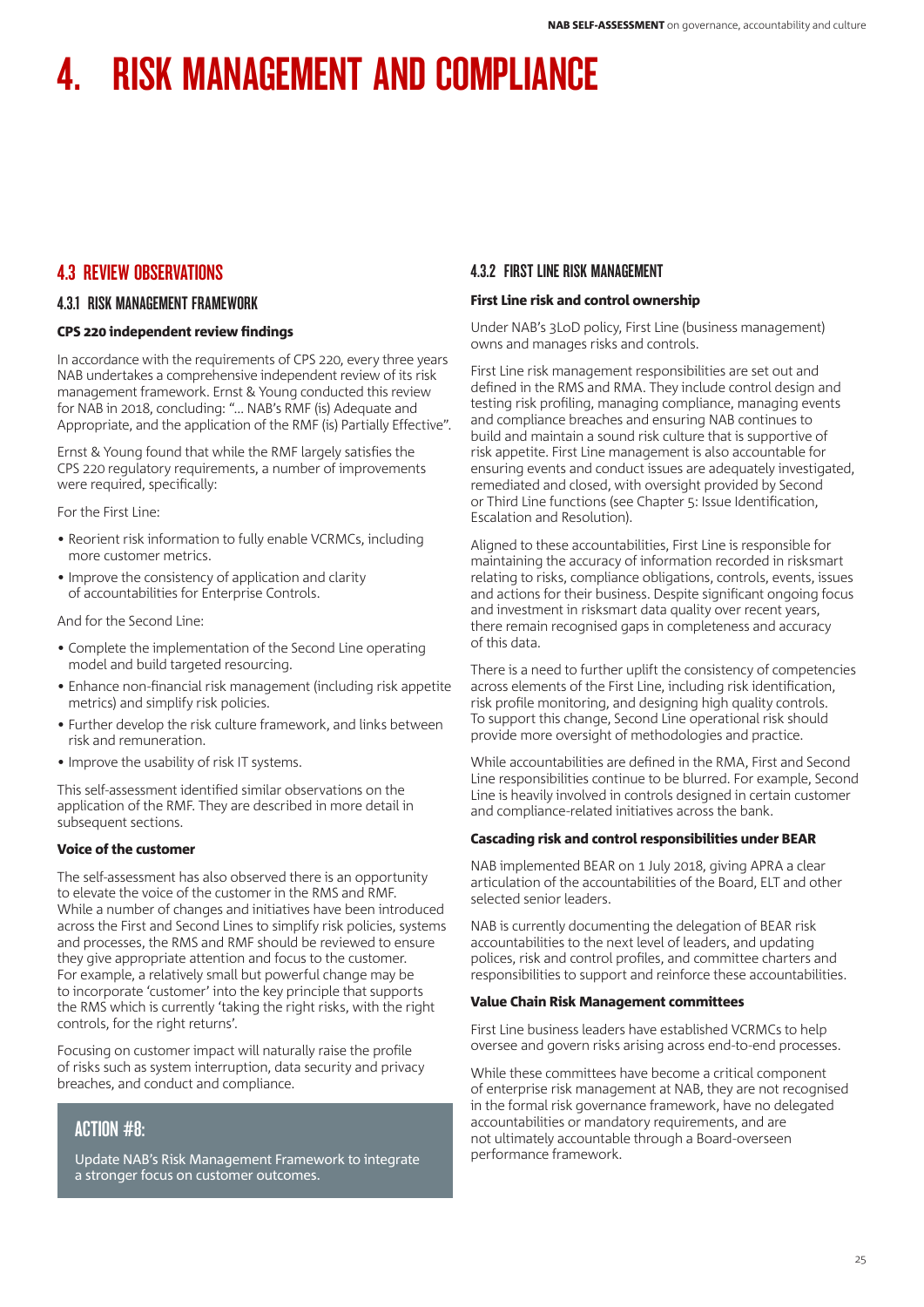## Reliance on Enterprise Controls

To help business leaders meet their risk management accountabilities, there is a centralised Enterprise Controls function within Technology & Operations that is responsible for testing the operational effectiveness of controls. Divisionally aligned teams within Enterprise Controls are also in place to support business leaders to adhere to the RMF, including First Line risk reporting and governance, risk profiling, event management and controls design.

While much progress has been made in building out the Enterprise Controls capability, problems with inconsistency, variable quality and lack of clear outcomes have prevented the full value of this significant investment (384 full-time equivalent roles) being realised.

This observation is reflected in an overdue 3-star Internal Audit issue. The CPS 220 Comprehensive Review report also highlighted that the implementation of "a consistent First Line risk management model has been a persistent challenge with inconsistent application, changes of leadership, under-resourcing and ambiguity over accountabilities", and in its most recent report to NAB on operational risk management (10 October 2018), APRA again raised an issue in relation to NAB's First Line assurance model, including recent changes to the control assurance framework.

Management has taken steps to address these issues, including elevating leadership of the function to an EGM level, centralising reporting lines to drive more consistent outcomes, and taking steps to uplift the quality of the team.

While the First Line owns risks and controls, and the selfassessment observed examples of good practice, there are also many examples of business leaders outsourcing the design and maintenance of their controls to Enterprise Controls. In such cases, documented controls can be poorly aligned to targeted business outcomes, not well integrated to key business processes, incomplete and quite different in nature to the controls that business leaders rely on in practice.

# ACTION #9:

Strengthen the effectiveness of First Line risk management through:

- (i) Lifting the standard of overall risk governance, including clarity of accountabilities.
- (ii) Increasing the capability of First Line to proactively and consistently identify and monitor risks.
- (iii) Improving First Line understanding, design, documentation and execution of effective controls.

# 4.3.3 SECOND LINE RISK MANAGEMENT

In March 2017 the Group CRO initiated a review of the risk management function operating model. The two important objectives for this review were to:

- Transform NAB's Risk function so it can effectively anticipate and respond to what are expected to be fundamental changes in the financial services industry over the next 10 years, including in regulation, customer expectations, technology innovation and digital and a changing threat landscape (cyber security risk, model risk through increased use of machine learning, and financial crime).
- Ensure NAB's risk management capabilities and priorities support the bank's strategic transformation by building key enablers in areas such as data analytics, automated credit decision-making, and more real-time, forward looking risk reporting.

A new operating model and leadership structure was announced in November 2017 and came into full effect on 1 April 2018, resulting in the following:

- Compliance and Operational Risk functions were elevated with both functions now reporting directly into the Group CRO.
- Compliance oversight was consolidated into a central team.
- A Group Risk function was established to drive greater consistency and performance across the Risk division in core activities such as reporting, analytics, oversight reviews and model validation.

The self-assessment and the CPS 220 Comprehensive Review did not identify any significant issues in relation to the design of Risk's new operating model. However, interviewees and the CPS 220 Comprehensive Review both highlighted that a period of stability is needed to embed the new operating models across both the First and Second Lines of Defence.

Specific areas where there are capability or effectiveness gaps in Risk are discussed in the following sections.

## Risk Reporting

Risk reporting by First and Second Line functions is recognised by interviewees and the Board as having improved in recent years. Some of the key changes are:

- The Group CRO Report which is submitted to the GRRMC and Board meetings was simplified and streamlined in 2016. It now has greater focus on emerging risks and concerns.
- More forward looking indicators and charts have been included.
- There is a simpler and clearer summary of performance against risk appetite.
- A Risk View is included in each material risk update and paper to BRC and GRRMC.

Prior to the introduction of the Risk View, papers represented a consensus position, and it was difficult to differentiate between the views of First Line and Second Line. Typically papers are now authored by the First Line and have Second Line views presented separately. Interviewees believe that this has increased transparency of Risk's position and challenge and has promoted more direct debate on the key risk and compliance issues and actions required. However, the quality of the Risk View is inconsistent and, at times, too passive or unclear regarding actions required, or timeframes mandated, for issue resolution.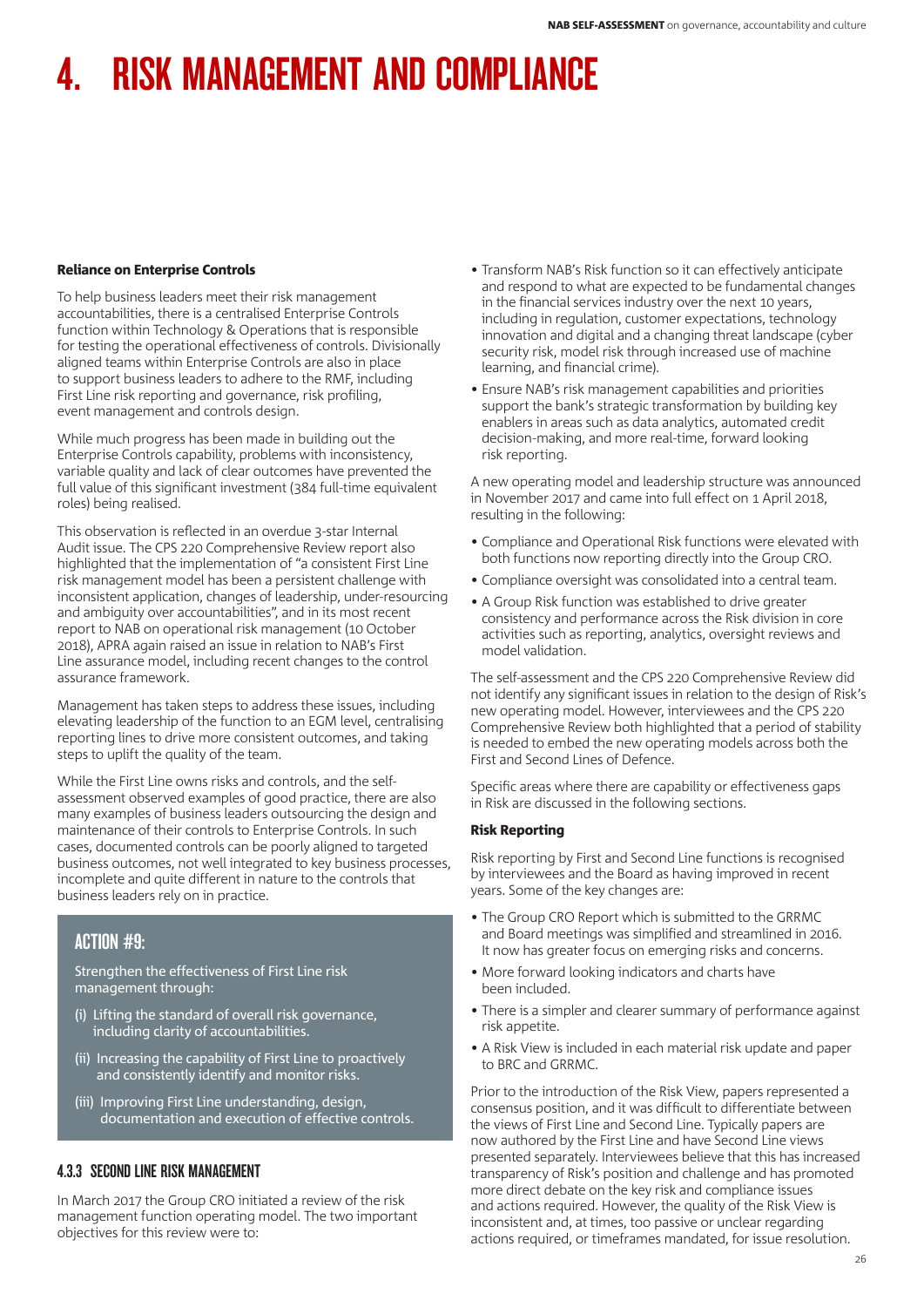Despite improvements, there remain examples where items of significance to customer outcomes or the bank's reputation have not been called out clearly enough.

The self-assessment has identified the following improvement areas for risk reporting:

- Ensure risk reporting brings appropriate focus to the impact of risks on customer outcomes and the bank's reputation.
- Develop more forward-looking risk indicators, particularly for emerging or changing non-financial risks.
- Establish additional metrics on key compliance and regulatory obligations including, for example, breach reporting, customer remediation and complaints (in progress).
- Develop and report additional qualitative and quantitative metrics for conduct risk (see below).
- Improve risk reporting alignment across the bank and VCRMCs.
- More holistic reporting of matters affecting the bank's reputation.
- Improve tracking and reporting of timeliness of issue resolution (see Chapter 5: Issue Identification, Escalation and Resolution).
- Ensure risk reports adequately communicate learnings from events and breaches as well as providing examples of betterpractice risk or compliance approaches.
- Sharpen the application of the Risk View so it clearly and consistently identifies the concerns, issues or action required.

The self-assessment also identified the opportunity to improve NAB's governance, risk and compliance system capabilities to enable NAB to respond rapidly and reliably to emerging issues, risks, events and breaches; and to improve analysis and reporting of risk appetite, risk profiling, issue management, compliance management and risk performance.

## **Compliance**

The bank has a duty to obey the law. As such, an effective and mature compliance framework is a foundational requirement.

At the end of September 2018, NAB's Australian operations were subject to more than 528 sources of law, regulations and codes creating 2,732 unique compliance obligations. This translates to 14,033 individual requirements across NAB's operational structure.

In addition a large volume of regulatory changes in recent years has affected NAB's Australian business: 103 in the 2017 financial year and 83 in 2018. These changes need to be individually assessed, owners identified, obligations and controls reviewed and registers updated.

Within Board and management reporting, NAB has assessed its compliance risk rating as Red since 2013 (except for a brief period at Amber in 2016).

In this context, the self-assessment found management of the Compliance function has been too closely intertwined with operational risk. This has resulted in Compliance ceding its authority and veto rights to the First Line. With some exceptions, the First Line has applied a risk-based approach to managing

compliance obligations, incorrectly risk-accepting some compliance risks or issues without appropriate escalation.

Interviewees confirmed that the voice and stature of Compliance have not been strong. The function was viewed primarily as the custodian of frameworks, policies and escalation channels by both First and Second Line functions, and has not been granted a 'veto authority' in cases where it considered compliance arrangements to be inadequate. Examples of areas where the accountability and authorities of Compliance need to be clearly set and executed include:

- product approval and review process;
- surveillance;
- licence management;
- breach management (in progress);
- regulatory change (in progress); and
- consequence management for breach events.

While there has been significant focus on and attention to the effectiveness of key controls for Compliance, NAB has not historically insisted on establishing controls that can positively demonstrate evidence of compliance.

As set out in the recent report on breach management by ASIC (Report 594 "Review of selected financial services groups' compliance with the breach reporting obligation"), NAB must improve its breach identification, investigation, escalation, reporting and customer remediation processes. These gaps and weaknesses represent serious compliance failures and are delivering poor outcomes for customers.

Regulators have observed that the level of resourcing in NAB's Compliance function is below that of peer banks. While the bank has approved over 50 additional compliance specialists (an increase of approximately 90%), further increases are likely to be required. The bank has also found that it can take quite a long time to recruit capable risk and compliance resources, as the local market for such talent is highly competitive.

In 2018 NAB established a new EGM role of Chief Compliance Officer, reporting directly to the Group CRO, to provide a firmer base for strengthening the capabilities and voice of Compliance.

# Conduct Risk

NAB is acutely aware of the importance of managing conduct risk to prevent unfair outcomes for customers. However, despite it being defined as a material risk in the bank's 2017 financial year RMS and the bank's experience in the UK, the development and embedding of a bank-wide approach to conduct risk management has not occurred with sufficient pace or urgency.

This has resulted in a high variance in the maturity of customeroutcome related risk assessments and assessment of conduct risk exposures. It has also contributed to a lack of integrated oversight mechanisms such as monitoring, surveillance and assurance to detect conduct failings and emerging risks, and has led to gaps in control coverage and weaknesses in control effectiveness. Further, it has slowed the progression of reporting beyond basic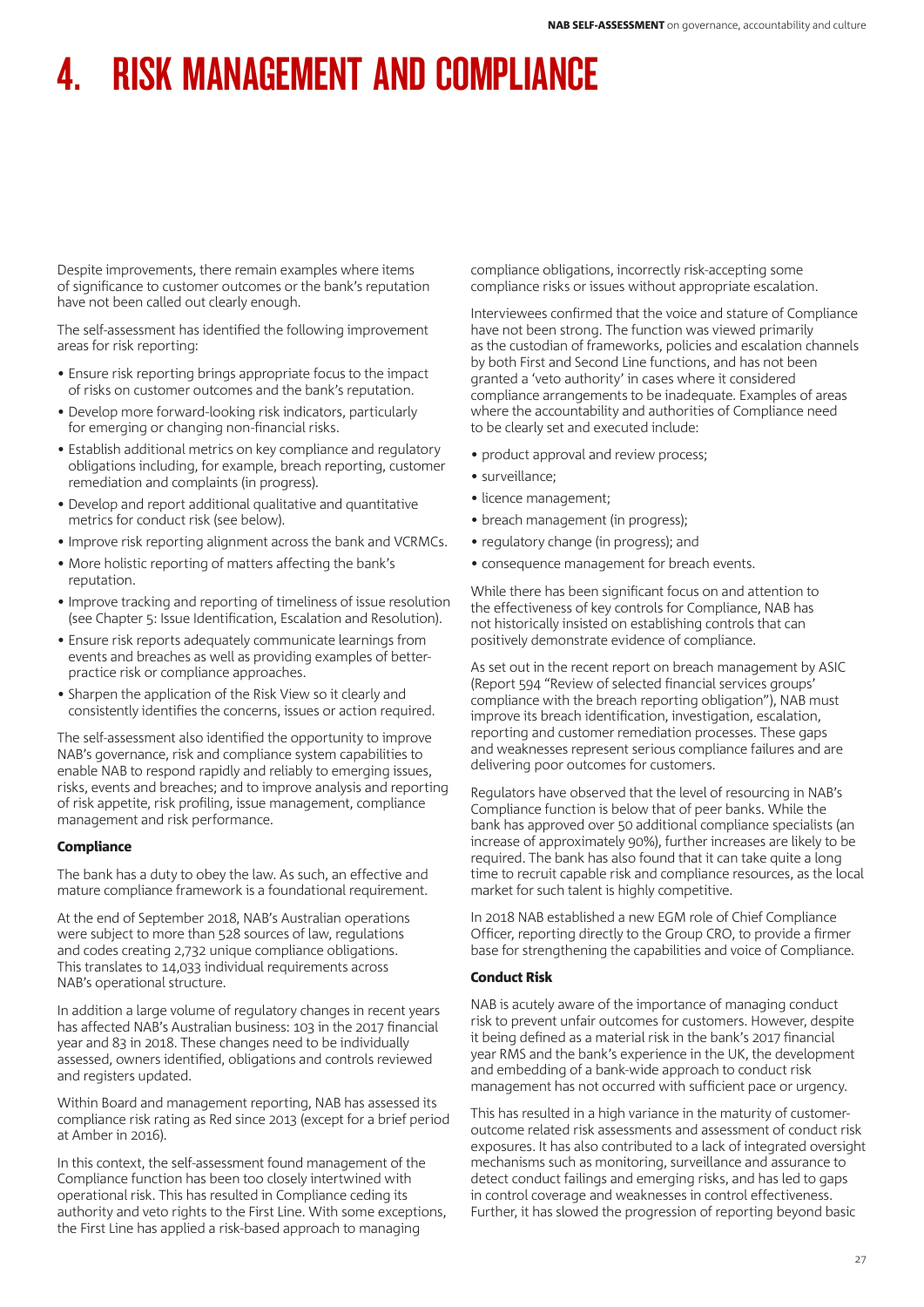qualitative commentary with no quantitative measures or bankwide assessment against appetite which has clouded visibility and limited the ability to pre-empt or identify emerging risks.

In particular, customer complaints are being under-utilised as an indicator (lead or lag) of conduct issues and poor customer outcomes. There is a weakness in the feedback loop and an inconsistent level of the rigour and investigation into complaints needed to mitigate the risk and identify potential systemic issues.

These issues and weaknesses were reinforced in a recent internal audit report on the effectiveness of NAB's Conduct Risk Framework, resulting in a 3-star issue being raised. The findings were echoed in the CPS 220 Comprehensive Review report.

# Operational Risk

Over the last three years, NAB has taken steps to improve both its operational risk and IT risk management frameworks. In 2018, as for Compliance, NAB established a new EGM Operational Risk position, reporting directly to the Group CRO.

Overall, the self-assessment interviewees identified that a number of improvements are required, the key ones being:

- The adequacy and reliability of the control environment requires improvement. While 95% of NAB's key controls for operational risk are rated effective, investigations into operational risk losses and events are finding weaknesses and gaps in control design and effectiveness. As mentioned above, improving competencies within the First Line generally, and within Enterprise Controls specifically will be critical in this regard, but so will be improving the oversight by Group Operational Risk.
- Gaps exist in NAB's issues management, reporting and oversight processes. This is supported by the long outstanding nature of many of NAB's operational risks reported to GRRMC and Board such as Data Governance and SIO. More discipline is required to ensure actions taken fully address causes, and issues are not closed until sustainable outcomes have been achieved (see Chapter 3: Senior Leadership Oversight and Chapter 5: Issue Identification, Escalation and Resolution).
- The fast evolving external environment (e.g. regulation, cyber risk) and NAB's internal environment (e.g. the transformation program, the adoption of cloud technology, changes to insourcing/outsourcing arrangements) are driving changes in NAB's strategies, risk appetite and control environment. Areas where NAB continues to adapt and strengthen risk appetite, risk profiling and control activities include technology risk, cyber, data and privacy. As these critical operational risk classes develop, it is likely that they will require additional Second Line capabilities and resourcing.

# *Operational Risk Profiling*

NAB is currently elevating its operational risk profiling to the Board, GRRMC, VCRMCs and Technology & Operations Risk Management Committee to provide a holistic and forwardlooking view of the operational risk profile. These changes are:

- Increasing the reporting frequency (from twice a year to monthly).
- Improving visibility, alignment and clarity of risk profiles and risk accountabilities across risk governance forums (including establishing a common risk taxonomy).
- Driving a greater focus on excessive rated risks or ineffective controls and related action plans.
- Identifying the relevant BEAR accountable executives for reported risks.

## *Risk in change*

The overall strategic planning process, including oversight of changes arising within the annual investment program, is covered in Chapter 6: Financial Objectives and Prioritisation. Looking at projects and change more broadly, the self-assessment identified a number of potential issues associated with NAB's approach to managing risk (both delivered risk and execution risk):

- While risk governance committees' scopes include oversight of delivered and execution risk in change activities, little agenda time is focused in this area.
- First Line control design and Second Line risk oversight (through sign-off of delivered risk assessments) are too often engaged late in the change planning process.
- NAB's project methodology does not prescribe Board oversight or independent project health assessments for larger projects.
- The existing governance approach sees First Line executives being both responsible for delivering change in their area, and responsible for governing this change as Chair of their respective Customer Delivery Committees (CDCs).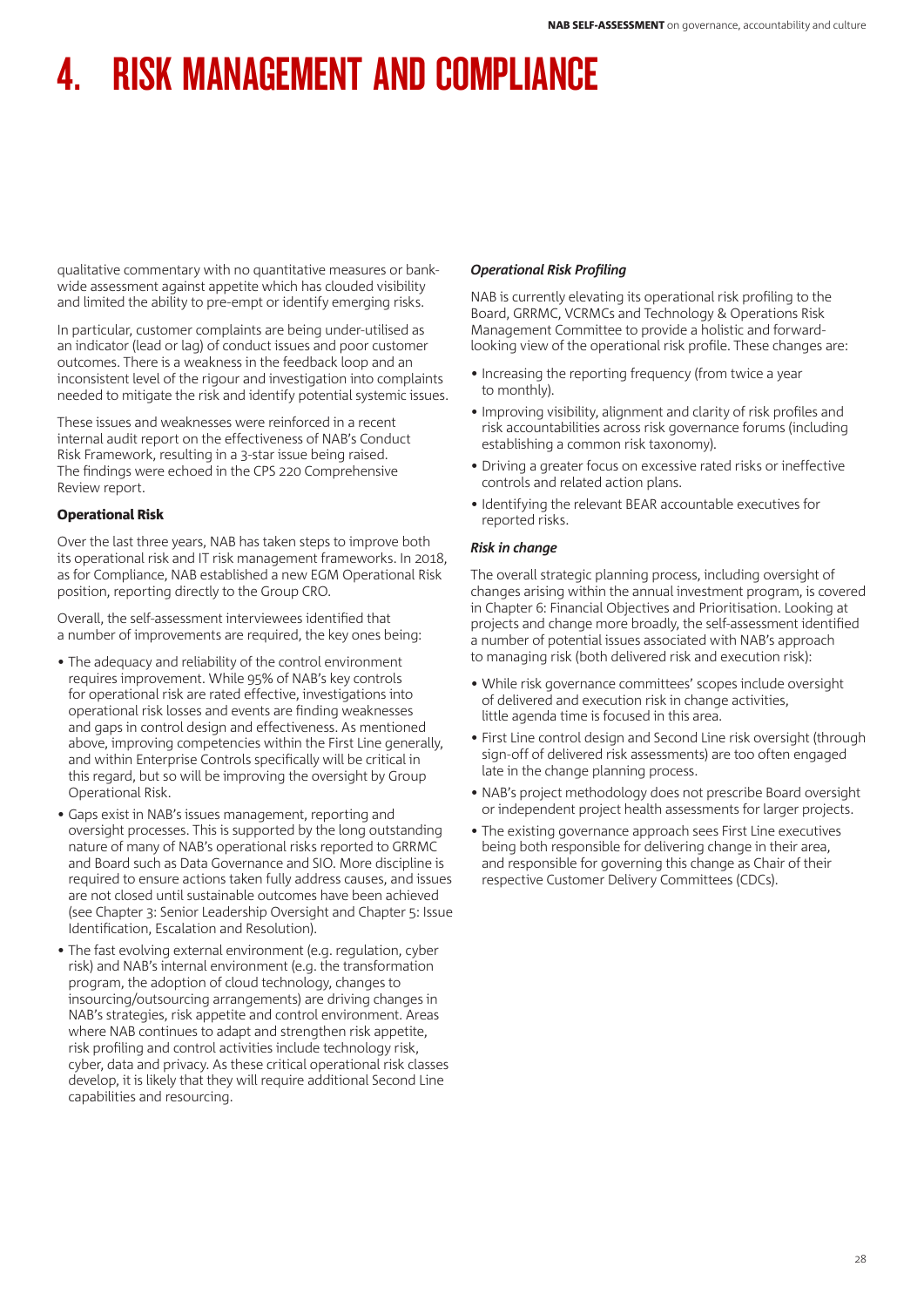# ACTION #10:

Improve the effectiveness of Second Line's policy, oversight and reporting activities, including:

- (i) Driving improvements in non-financial risk reporting including strengthening the Risk View, better escalating significant matters, and monitoring issue ageing.
- (ii) Changing policies and reporting to help support and evidentiary approach to compliance, and revising authorities to support a strong voice of Compliance.
- (iii) Linking, integrating and deepening conduct risk management under an approved framework.
- (iv) Increasing depth of capabilities and resourcing in critical operational risk and compliance areas.
- (v) Engaging Risk earlier in change activities, and improving governance of risk arising from change.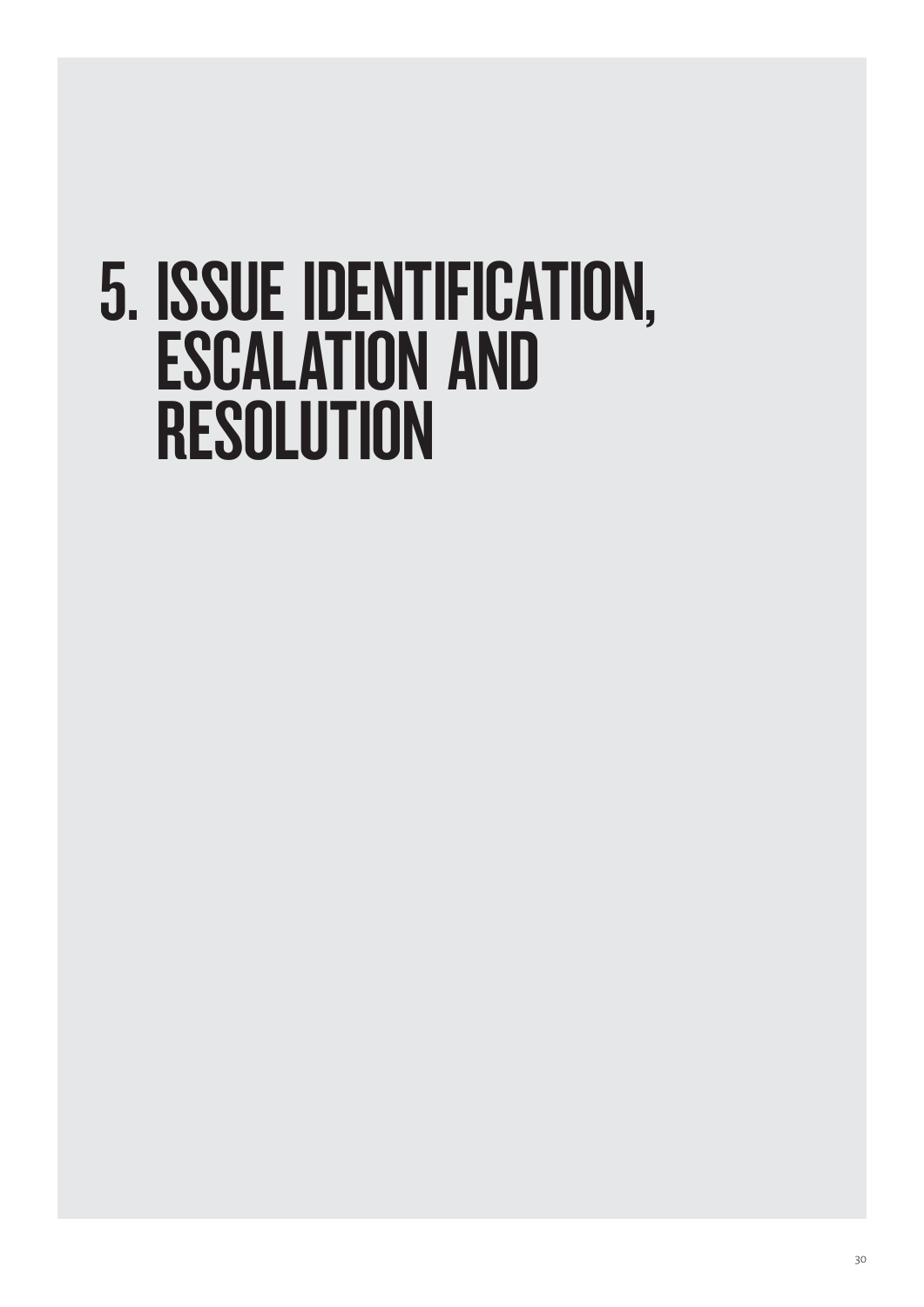# 5.1 SUMMARY

Expectations regarding issue identification, escalation and resolution (issue management) at NAB are outlined in relevant policies, supported by a range of systems and processes.

Issue management behaviours are influenced by these structures, and are also a reflection of the mindset, culture, and priorities of the organisation.

The self-assessment has shown that while NAB has frameworks and systems in place to support issue management, there are gaps in both the design and the effectiveness of these practices. This has manifested in a failure to rapidly identify compliance breaches, and the slow resolution of some critical issues (particularly complex issues which spanned divisional boundaries).

The issue management practices do not bring enough focus to the potential or actual impact of issues on customers, and NAB continues to have weaknesses in its ability to identify systemic issues related to customer complaints. NAB has taken positive steps to improve consistency and timeliness of customer remediation, though further steps are required.

While regulatory relationships are seen as open and constructive, they can be overly transactional. Further, there are inconsistencies in the way NAB tracks and manages obligations and commitments across different regulators.

## **In response to these findings, the following actions will be taken:**

- #11 Improve compliance-related controls and monitoring to evidence ongoing compliance and more quickly identify, report and remediate any breaches.
- 

#12 Review and redesign issue management practices to:

- (i) Better incorporate the voice of the customer.
- (ii) Improve timeliness of resolution (including accountability, resource allocation, monitoring and links to remuneration).
- #13 Establish clear targets and refine processes including root cause analysis, reporting and oversight – with the objective of reducing high-severity complaints.
- #14 Continue to invest to lift the effectiveness of customer remediation practices, reporting and governance.
- Review regulatory relationship practices to move beyond transactional interactions, and ensure that all regulatory expectations and commitments are captured and monitored effectively.

# 5.2 BACKGROUND

# **Definitions**

In NAB's Operational Risk Management policy:

- "Issues" are gaps in the risk or control environment, which if uncorrected could lead to events.
- "Events" are problems that have actually occurred (which may or may not result in a loss).
- "Actions" are activities undertaken to address events or issues.

In this chapter, the term "issue management" refers to identifying, escalating and resolving the above three items. While issues, events and actions are captured within the Operational Risk Management Policy, they could relate to risks from any risk category.

## Operational risk policies

NAB's operational risk policies establish requirements regarding identification, recording, tracking and closing risk issues and events. All employees at NAB are responsible for identifying and capturing risk events, while business leaders are responsible for identifying and capturing risk issues. Once identified, issues and events must be documented and recorded in risksmart, including the issue/event owner, target resolution date, and criticality. Events must be captured within five business days, to enable timely breach reporting.

Business leaders must identify and record time-bound actions to address issues and events. Before high-rated issues and events can be closed, confirmation is required by the relevant divisional CRO.

## Monitoring and reporting of issues, events and actions

High-rated risk actions (related to issues and events) must be reported quarterly to business leaders to ensure adequate progress is achieved. This reporting is overseen by the appropriate divisional risk team.

More material issues satisfying specified criteria are designated as MOIs by the Group CRO; such issues are tracked and reported monthly at the GRRMC and the BRC. MOI reporting includes detailed updates on each issue (via a report loaded to the Committee reporting system), plus a summary of issue resolution status in the Group CRO Report (including in recent months elapsed time open and expected resolution date).

In the 2018 financial year, this reporting was supplemented with year-end progress targets for selected issues. Outcomes versus targets were included in the report provided by the Group CRO to RemCo (for consideration in executive and senior management remuneration outcomes). Issues tracked on this Risk Targets report have generally shown good progress during the period.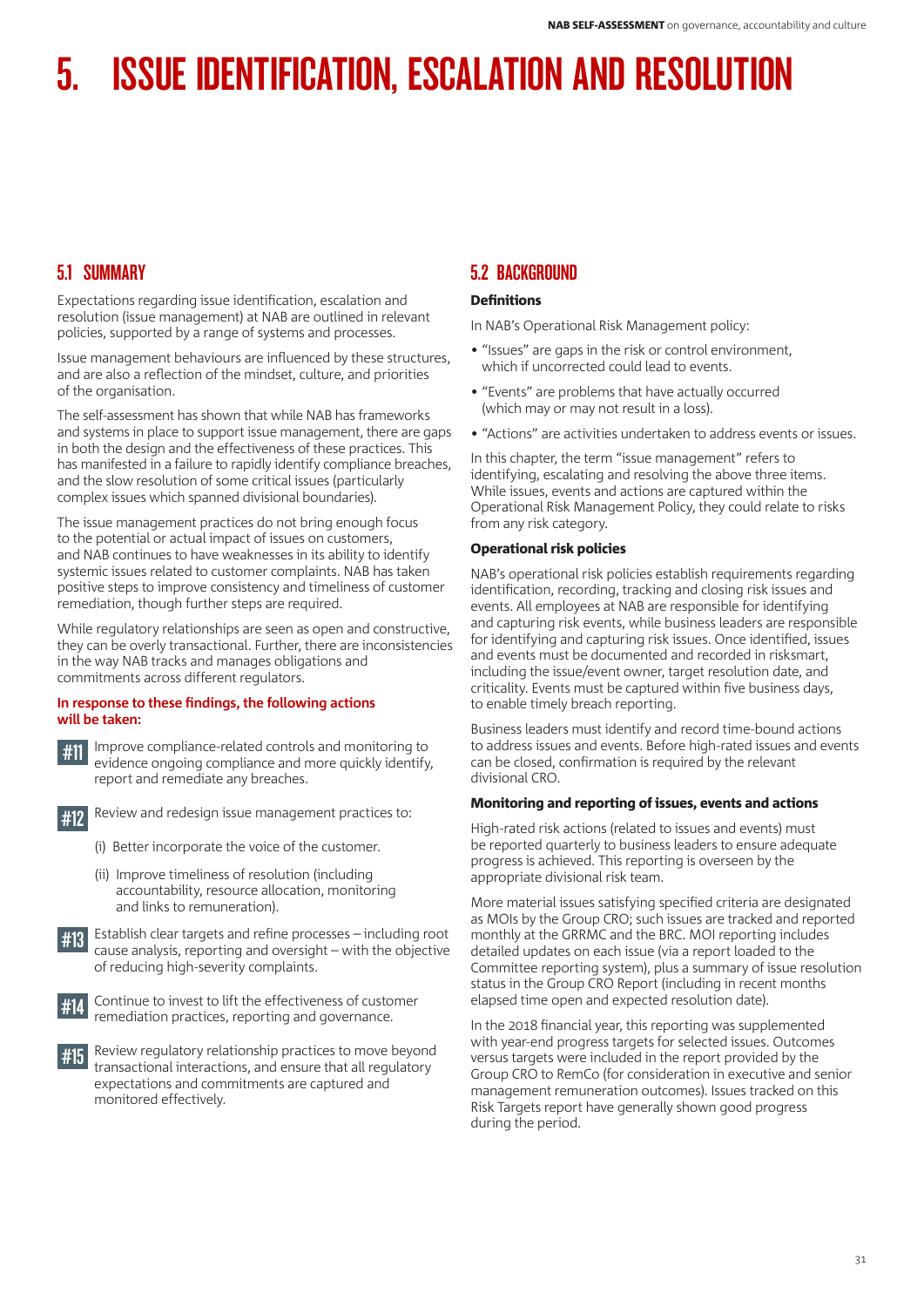# Compliance breach assessment and reporting

Compliance-related events that are potentially reportable are tagged and forwarded to Compliance for review and investigation. These events are escalated to the Significant Event Review Panel (SERP), which is chaired by NAB's Chief Compliance Officer (with an equivalent Breach Review Committee for the Wealth division). SERP assesses whether these events satisfy prescribed requirements for breach reporting. Under legislation, breaches (or likely breaches) which satisfy reporting criteria must be reported to the relevant regulator within 10 days from NAB becoming aware of the breach. For regulatory frameworks which do not include a breach reporting requirement (such as the National Consumer Credit Protection Act), NAB reports breaches to the relevant regulator regardless.

Reportable regulatory breaches are reported in the Group CRO's reports to BRC and the Board and typically include the nature of individual breaches, trends in breach volumes, and timeliness of breach reporting.

# Audit and Regulatory issues

Issues raised by Internal Audit and APRA are captured in the Global Assurance Issue Tracking System (GAITS). 'Star' ratings are assigned to reflect the severity of the issue. High severity audit issues are reported regularly to the BAC. Audit and regulatory issues require Internal Audit or regulator confirmation to close.

## Whistleblower

The NAB Whistleblower Program, managed by Internal Audit, was established for employees who wish to raise concerns anonymously. Employees can access the program in a number of ways, including through FairCall, an independently monitored external hotline provided by KPMG.

At Board level, BAC has accountability for oversight of NAB's Whistleblower Program. Because of access and sharing restrictions the self-assessment did not review the program's performance, but an external review is scheduled to be undertaken in the 2019 financial year.

# **Complaints**

All customer-facing employees are responsible for capturing and resolving complaints raised with them in the first instance. NAB actively tracks and works to improve first point of contact resolution. If a complaint is more complex or requires more time It is handled by a dedicated function (NAB Resolve). Complaints are captured in a system called the Feedback and Information Repository (FAIR). Complaints trends and themes are reported directly to the ELT, with complaints volumes and monthly customer feedback reported to the Board. Complaint reporting is also reviewed by VCRMCs and the CXB.

# Resolving more significant issues

For significant issues, a project may be raised, in accordance with NAB's Project Execution Framework. Such programs will be allocated specific funding and resourcing, overseen by a designated sponsor, and governed by a project advisory board. Project delivery risk is regularly assessed and reported to CDCs. A Delivered Risk Assessment process exists to identify and manage risks to business activities that may arise from larger change programs.

# Customer remediation

Events with a customer impact must be additionally assessed to identify whether customer remediation (compensation or other) is required. In July 2018, the GRRMC approved the establishment of a centralised remediation function to bring a consistent approach to such remediation. The following remediation principles have been established:

# **Remediation Principles**

- NAB will review events and initiate remediation for all applicable issues that have resulted in adverse customer outcomes as soon as we become aware of these issues.
- NAB will ensure that customers are at the centre of the design of all remediation programs.
- All NAB customers who have suffered harm or detriment are made good (i.e. remediated) – i.e. put into the position they would have been in if the harm/detriment had not occurred (includes customers who are no longer with NAB) wherever this is possible.
- All remediation programs are to be designed as Opt Out unless there is a material barrier to doing so – e.g. customer engagement is required to understand whether remediation is required.
- There should be equitable and consistent treatment between affected customers – both through any remediation program and in alignment with business-asusual remedies.
- Assumptions should be made in the customer's favour if the data that should have been retained is incomplete.

# Management of 'Excessive' risks

From the beginning of the 2019 financial year NAB has set a risk appetite that requires any 'Excessive' risk to have an accompanying BEAR-endorsed plan to reduce residual risk to an acceptable level within a specific time frame. ('Excessive' risks are those that have a high residual risk severity and probability).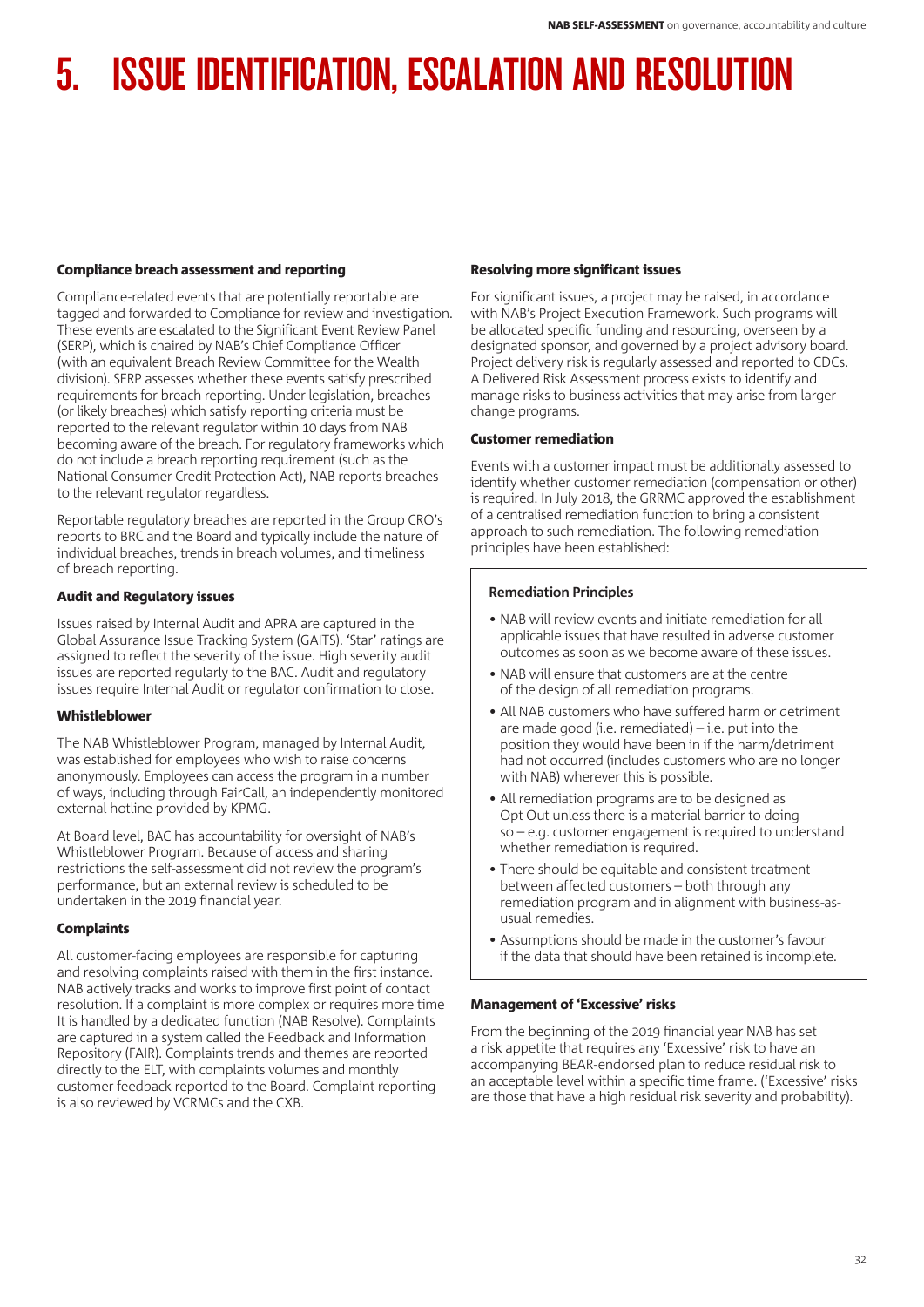## Regulatory engagement

Responsibility for regulatory affairs resides with the Group CRO. The Group CRO has established a regulatory engagement procedure which states NAB's approach to regulatory interaction, including identifying roles and responsibilities. This includes a central role for the Regulatory Strategy and Affairs (RSA) function, which is responsible for co-ordinating and, in some cases, leading regulatory interactions in a way which is professional, transparent, open, cooperative, constructive and in line with the NAB Values. RSA also tracks actions and monitors deadlines to ensure that commitments made to the regulators are delivered against any agreed timeframes.

# 5.3 REVIEW OBSERVATIONS

# 5.3.1 WILLINGNESS TO RAISE ISSUES

Employees generally demonstrate a willingness to speak up on risk issues. The 2018 Employee Engagement Survey reported that, in their immediate teams, 87% of employees said risk issues are identified and reported quickly and openly. Also, 74% of employees indicated that they can report an instance of unethical conduct without fear of retribution. Issues in NAB's Introducer Program were originally raised through NAB's Whistleblower Program. However, as outlined in Chapter 9: Culture, employees also indicate discomfort at challenging overtly the decisions and behaviours of others.

# 5.3.2 BREACH REPORTING

During the self-assessment, ASIC published Report 594 "Review of selected financial services groups' compliance with the breach reporting obligation" (September 2018). Relevant findings for NAB are:

- Delayed identification of incidents: NAB took an average of 1,849 days (median: 1,228 days).
- Time taken from investigation to lodgement of breach report: the NAB average was 139 days (median: 93 days).
- Failure to report to ASIC within 10 business days after becoming aware of a significant breach (84 delayed breach reports, representing 76% of all late breaches reported by the financial groups reviewed by ASIC).
- Delayed remediation for consumer loss: NAB took an average of 265 days (median: 234 days).
- Monitoring, benchmarking and internal reporting of compliance and breach notifications could be improved.
- Timely application of consequence management is required alongside sound record keeping for consistency and transparency.

Since 2015 NAB has made concerted efforts to improve its approach to breach reporting and will continue to review and improve processes and systems. The number of significant breaches reported to ASIC in more than 10 business days has steadily declined since a peak between July and December 2014. No breaches were reported outside the required timeframe during 2018.

In 2018 a number of changes have also been initiated to strengthen NAB's breach management activities:

- Central oversight by Compliance of compliance breaches and events (Wealth Risk continues to oversee NAB wealth breaches).
- Changes to the SERP governance and decision-making process with a focus on root cause analysis, timeliness of escalation and remediation plans.
- Changes to consequence management review and reporting for significant events.

ASIC has stated that one important reason for the breach reporting framework is to allow issues affecting customers at one institution to be investigated at other institutions. In order to satisfy ASIC's requirements in this respect NAB will need to introduce clearer measurement of outcomes to enable more rapid breach identification.

# ACTION #11:

Improve compliance-related controls and monitoring processes to evidence ongoing compliance and more quickly identify, report and remediate any breaches.

# 5.3.3 VOICE OF THE CUSTOMER IN ISSUE MANAGEMENT

The default assessment, articulation and reporting of issues and events has been with reference to their potential impact on NAB, not on its customers. Events are assessed according to a Risk Impact Assessment Matrix, which includes dimensions relating to Profit & Loss impact, possible regulatory intervention, employee safety, reputation (relating to possible negative press reports), and customer (relating to the potential for non-availability of systems).

In the 2018 financial year NAB expanded the Risk Impact Assessment Matrix to include a more comprehensive assessment of customer impact, including specific recognition of aggregate customer detriment.

More broadly, the voice of the customer is rarely used in characterising and reporting risk issues and events, except in the case of individualised remediation negotiation. Framing issues in terms of their potential impact on customers or actual detriment caused (as described by customers in complaints) is a powerful but under-used mechanism that would better align risk management activities to NAB's vision.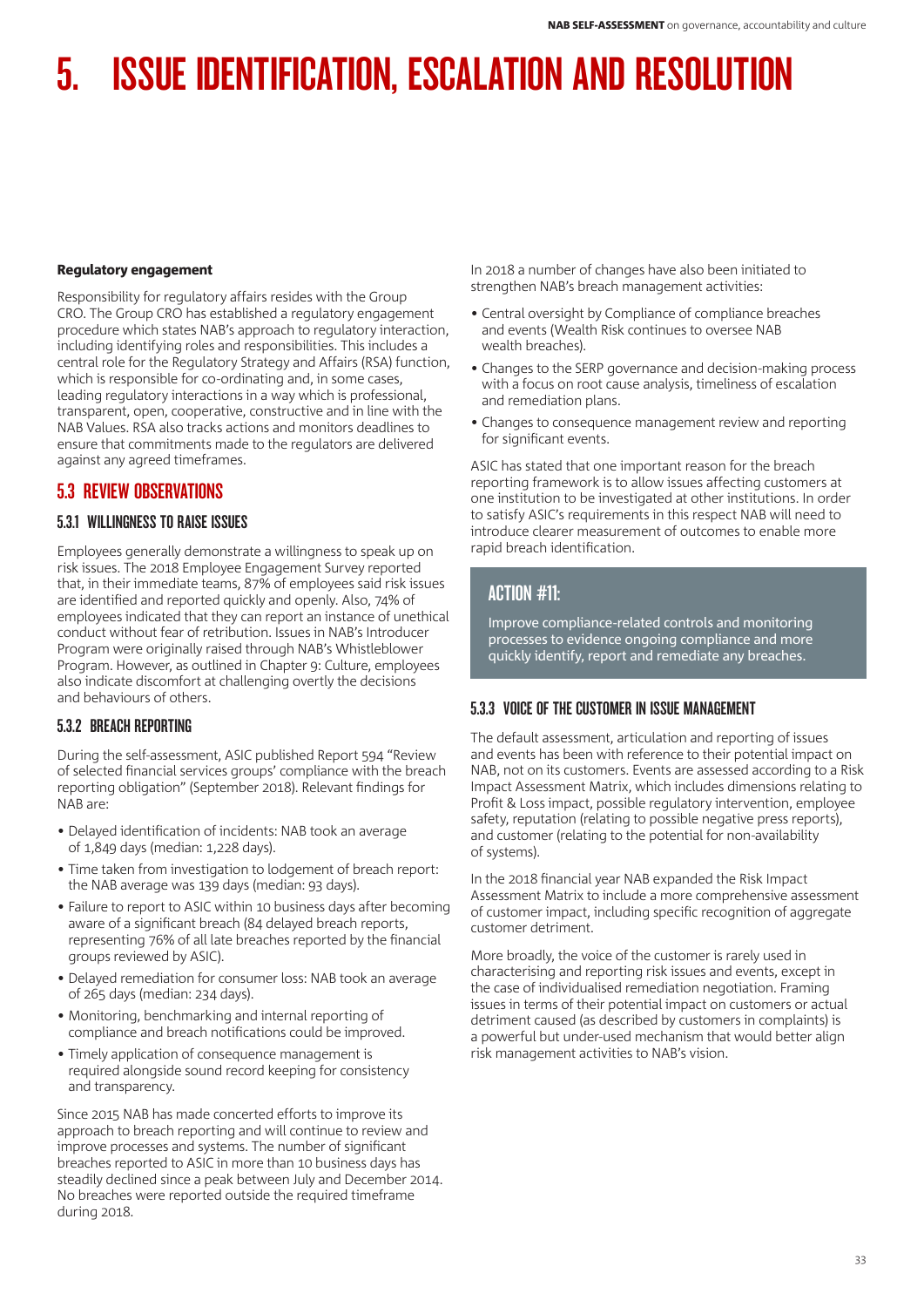# 5.3.4 COMPLEX ISSUE MANAGEMENT AND CLOSURE

Notwithstanding good recent progress on issues reported through the Group CRO's Risk Targets report, in general MOIs have been open for very long periods; periods which are considered by the Board to be outside of acceptable standards.

At the time of the self-assessment 37 MOIs had been open in their current form for an average duration of 20 months. Some are linked to previous MOIs, suggesting the underlying issues have been open for longer than that. Since October 2018, the summary reporting provided to the Board on MOIs has included elapsed time and expected closure dates, along with allocation of a BEAR Accountable Person for each MOI.

Although a number of factors contribute to extended timeframes, the review of case studies and historic reporting has highlighted some important elements:

- Management is overly optimistic of its capacity to remediate identified issues. This has resulted in proposed timelines for solutions being exceeded.
- Issues have typically been treated as a series of allocated actions in risksmart rather than as an integrated, managed, and governed project. For such a project to be effective, ownership (or sponsorship) must be taken by the relevant business owner.
- Closed issues have recurred because of non-sustainable or incomplete solutions.
- Assignment of accountability is ineffective, with responsibility being allocated without the appropriate level of seniority; being fragmented across multiple parties; or not being effectively transitioned in cases of employee movement or turnover.
- There is inadequate provision of resourcing, attention or priority – with budgets being managed to what is perceived to be affordable rather than what is required to deliver a sustainable solution. This is a particular challenge when changes to non-integrated, legacy systems had been assessed as relatively simple, but resulted in being expensive to deliver.
- Management of actions rather than outcomes is evident where the completed actions have not proved effective at addressing the original issue.
- There is a tolerance for timeframes that are comfortable rather than stretching, or for a large number of stage gates where progress between each is only incremental.
- Tasks tend to be assigned to generalists rather than to specialists with the expertise required to drive targeted interventions.
- The project governance framework does not mandate Board approval and oversight for larger or more sensitive projects.
- The reporting framework has not held a spotlight to long-dated issues, changes of deadlines/scope, or failures to deliver against agreed commitments.

Employees have commented that NAB has had a tendency to confuse activity with progress when it comes to resolving larger, more complex MOIs.

Further, while policies establish minimum standards for action plan reporting, there are not yet consistent and effective standards in place. It is possible actions are not being delivered in a timely way and that such delays are not being appropriately recognised and dealt with – supporting the need for an agreed reporting approach through prescribed governance forums.

# ACTION #12:

Review and redesign issue management practices to:

- (i) Better incorporate the voice of the customer.
- (ii) Improve timeliness of resolution (including accountability, resource allocation, monitoring and links to remuneration).

# 5.3.5 RESOLVING CUSTOMER COMPLAINTS

NAB's track record in listening to and learning from customer complaints has been poor. A focus on complaints through NAB's Customer Journeys and Customer Pain Points programs has resulted in some recent improvements.

However, customers continue to report that NAB's complaints handling process is slow. NAB has not always been quick to recognise recurring patterns and deal with them diligently. Persistent issues exist in data and categorisation quality, and identification and resolution of root causes.

Since May 2018, NAB has had an open 2-star Internal Audit issue relating to the lack of a systematic way of identifying complaints which in aggregate represent an operational risk event (triggering assessment, reporting, and rectification requirements).

It is also evident from many Committees and from customer feedback that in certain cases there is too much time between complaints being received, and specific events being raised.

Complaints are categorised in the first instance by the employee who enters the complaint, by selecting the appropriate category from a drop-down list in FAIR. Feedback from NAB Resolve and the business owners who receive the categorised complaints reveals that this manual process does not have the required level of accuracy. NAB Resolve is exploring improved techniques such as voice-to-text conversion and machine learning to support a more consistent and accurate categorisation process. Such techniques should also seek to distinguish high-severity complaints (those which could indicate compliance breaches, customer detriment, systemic system and process quality issues, or internal or external party misconduct) from others to allow for appropriate escalation and response.

While complaint volumes are tracked, NAB has not historically had consistent measures in its risk appetite or executive scorecards to reduce high-severity customer complaints. Such targets, supported by appropriate reporting and governance, can deliver significant improvements in customer outcomes.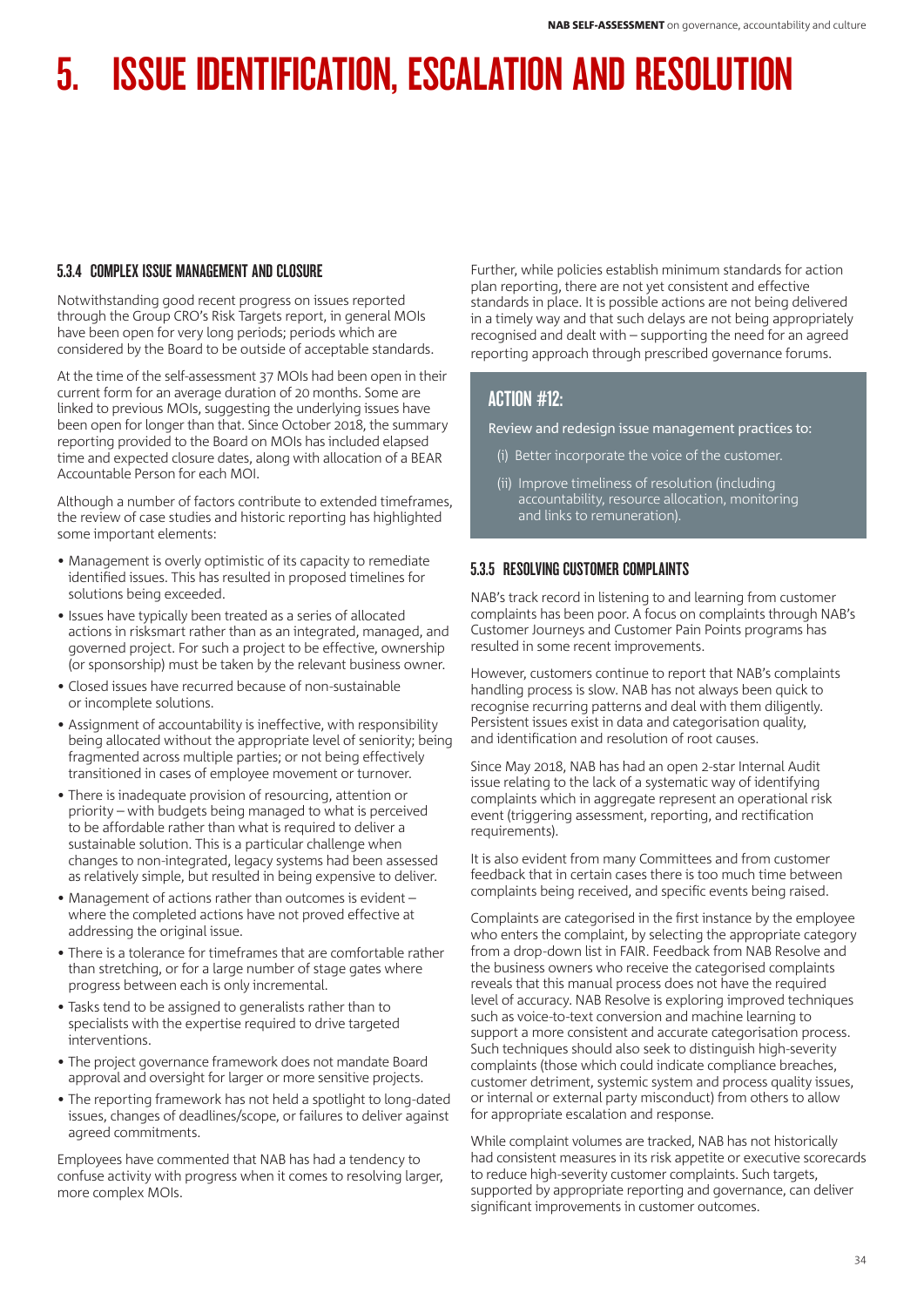# ACTION #13

Establish clear targets and refine processes – including root cause analysis, reporting and oversight – with the objective of reducing high-severity complaints.

# 5.3.6 CUSTOMER REMEDIATION

Historically NAB has had an inconsistent approach to customer remediation. Remediation activity has been the responsibility of the business within which the issue arose. While this has reinforced an accountability-at-source expectation, it has meant that customers have potentially received different treatment and an inconsistent experience depending on where in the organisation the issue occurred.

Lack of experience in remediation teams has also contributed to errors being made, with examples of NAB having to remediate the remediation.

Regulatory expectations such as those outlined in ASIC's Regulatory Guide 256 "Client review and remediation conducted by advice licensees" (September 2016) had not historically been adequately recognised nor embedded in NAB's policies and processes. NAB was slow to respond to specific regulatory feedback with respect to the design or delivery of remediation programs (such as whether remediation programs were opt-in for the customer). Fragmented remediation has also made it difficult for the Board and ELT to bring appropriate holistic oversight and intensity to remediation efforts.

Within NAB there are examples of customer remediation taking too long to complete. In particular NAB's remediation of customers affected by inappropriate advice (from 2009 – 2015) and NAB's remediation of the fees for no service matter (2009 – 2018) are both expected to continue until at least the end of 2019.

In 2018 NAB established a Centre for Customer Remediation to bring a consistent approach to customer remediation programs, provide certainty in resourcing, establish and maintain clear policies and procedures, and establish a basis for reporting and oversight to the Board and ELT.

Further investment will also be made in areas of more complex and challenging complaints, such as in the agribusiness and small and medium enterprise lending areas, where specific expertise and skills are needed to effectively resolve concerns.

# ACTION #14:

Continue to invest to lift the effectiveness of customer remediation practices, reporting and governance.

# 5.3.7 REGULATORY INTERACTIONS

# Regulatory relationship management

At NAB's request, APRA and AUSTRAC took part in interviews during the self-assessment and provided observations in relation to NAB's issue management. ASIC was asked but declined to take part in an interview.

Across a range of formal communications from regulators, NAB's engagement has been described as "open and constructive".

However, interviews with regulators and members of the ELT revealed that the protocols NAB has adopted in regulatory interactions have at times led to interactions that are overly transactional in nature, missing the opportunity to be more proactive and relationship-development oriented.

# Tracking and delivering against regulatory expectations

An August 2018 Internal Audit report described inconsistencies in NAB's ability to capture, monitor and govern delivery against non-prudential regulatory commitments. Management has committed to developing a process to manage these regulatory commitments more consistently.

In addition, NAB has not always listened and learned effectively when regulators have signalled their expectations via regulatory reports.

As an example, in 2011 ASIC produced Report 256 "Consumer credit insurance: A review of sales practices by authorised deposit taking institutions". In this report, ASIC identified a number of concerns regarding the sale of Consumer Credit Insurance through Authorised Deposit-taking Institutions (ADIs), and laid out expectations for the industry. In 2017, ASIC asked ADIs to submit to audits to test their adherence to those expectations. NAB's review showed that despite the original report having been published in 2011, compliance with all of the recommendations within the report had not been achieved through the 2013 – 2017 review period.

# ACTION #15:

Review regulatory relationship practices to move beyond transactional interactions, and ensure that all regulatory expectations and commitments are captured and monitored effectively.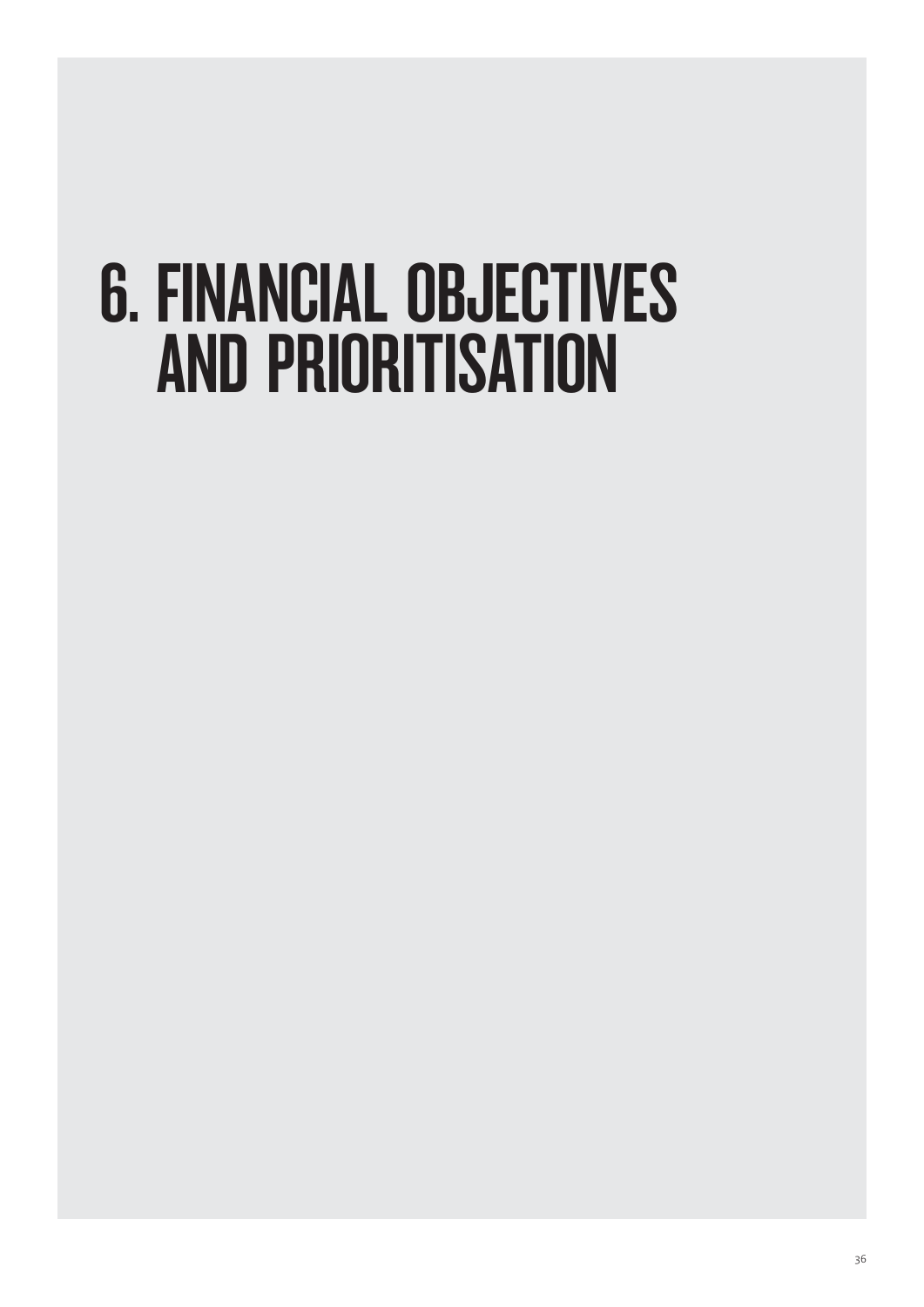# 6.1 SUMMARY

To build a sustainable business, NAB recognises the need to operate with a focus that sees obligations to all stakeholders, and particularly the interests of its customers and shareholders, as ultimately aligned. This requires everybody at NAB to strike the right balance of priorities when making decisions and when trading off between immediate return and longer-term value.

The self-assessment found that the bank has demonstrated a willingness to make decisions which favour long-term over short-term financial results, with the recent decisions to increase investment spend and simplify and transform the bank a clear example. Further, NAB's annual investment spend has allocated significant amounts to risk-related initiatives, with participants in the most recent strategic planning process feeling that the voice of risk in investment allocation was present and effective.

While this is positive, the self-assessment also observed that a material portion of investment is being allocated to reduce complexity and accumulated operational (particularly technology) and compliance risk, which may indicate that more investment should have been requested or allocated to these objectives in prior periods.

Further, in a number of instances management has identified capacity and capability gaps and has sought to increase operating expenses to address these risks. With the introduction of BEAR accountabilities, it would be helpful to systematically review capacity and capabilities to ensure no significant gaps in the management of specific risks remain.

More broadly, it was observed that a focus on financial returns (and increasingly customer experience) is deeply embedded and strongly weighted in NAB's organisational thinking and practices. As a result, NAB's formal priorities, processes and people (often unconsciously) give prominence and preference to the shortterm financial objectives over other factors, such as customer outcomes. NAB has not applied a consistent, explicit framework for guiding decision-making and at times decisions and tradeoffs did not explicitly consider all stakeholders, were limited by perceived constraints or have been misinterpreted as they cascaded through the organisation.

Finally, while NAB brings a clear focus to customer experience, more work is required to establish a consistent approach to considering customer outcomes, customer interest and value to customers in goal-setting, decision-making and performance management, as well as in conduct-related frameworks such as Products@NAB.

## **In response to these findings, the following actions will be taken:**

#16 Implement a more specific and explicit approach to support BEAR Accountable Persons in evaluating and assessing the adequacy and appropriateness of operational capacity and investment to address the risks for which they are responsible. In support of this, update NAB's categorisation, measurement and reporting of risks to better align to BEAR accountabilities.



#18 Revise NAB's approach to the design, management and governance of products and services to identify and assess value delivered to customers, and to monitor the quality of delivery of that value.

# 6.2 BACKGROUND

## NAB's strategic planning process and performance objectives

NAB's annual Board-endorsed strategic planning process sets business performance objectives aligned with NAB's risk appetite and business strategy. The outputs of the strategic planning process are the Strategic and Financial Plan, Funding Strategy, Capital Management Strategy and Group Risk Appetite Statement. These collectively form NAB's business plan.

At Board and ELT level, a five-year Group Strategic and Financial Plan is developed, with a formal Group Budget approved before the start of each financial year. The most recent Strategic and Financial Plan and the 2019 financial year Group Budget were completed and approved in September 2018.

On 2 November 2017, NAB announced an acceleration of the bank's long-term strategy to respond to changing customer expectations, competitive dynamics and risk and regulatory requirements.

The long-term strategic objectives of NAB are:

- NPS positive (#1 of major Australian banks);
- Cost-to-income ratio towards 35%;
- #1 ROE of major Australian banks; and
- Top quartile employee engagement.

The announcement also included a forecast increase in investment spend of \$1.5bn over the 2018–2020 financial years, offset in part by an aggregate \$1.0bn of targeted cost savings over the same period. These cost savings are forecast to be achieved through a reduction in 6,000 FTE roles due to productivity benefits of simplification and automation and a flatter organisational structure, and reduced third party costs. An additional 2,000 FTE are expected to be added to support investment and the capabilities needed to deliver the strategy.

NAB's key performance indicators against its objectives are primarily reported to the ELT and monitored by the Board through the CEO, CFO and Group CRO reports and two dashboards, Run the Bank and Change the Bank. These dashboards include metrics that have been agreed with the Board to measure performance and monitor progress towards achieving the overall strategic objectives described above. The Board also receives regular deep-dives on key metrics set out in the two dashboards.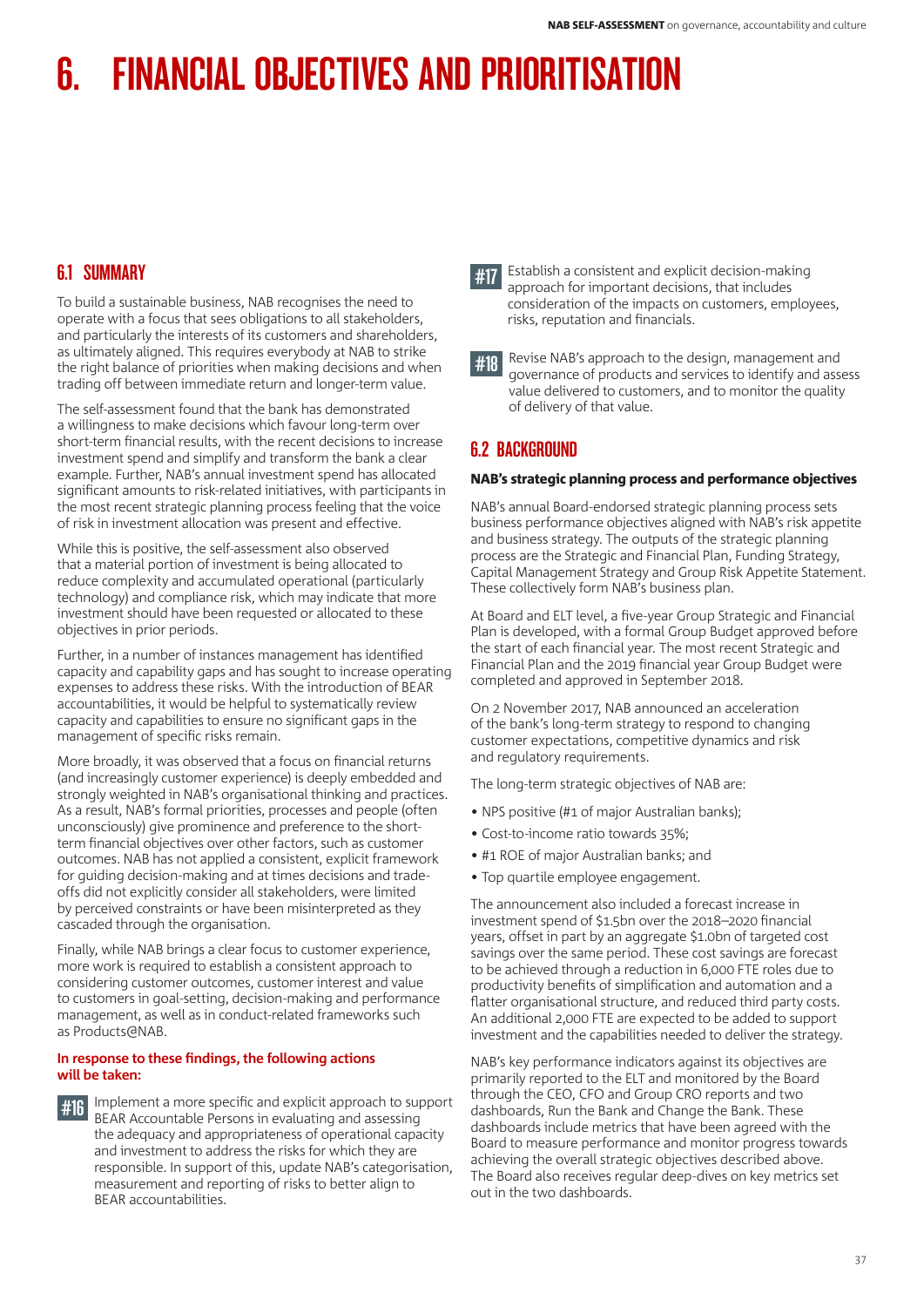## Growth Fund investment allocation

Every year, NAB allocates a significant amount of money (the Growth Fund) to investment across a range of priorities:



## Figure: 6.1 NAB Project Investment Spend

■ Compliance and Risk ■ Efficiency and Sustainable Revenue ■ Infrastructure ■ Other

The annual Group Budget process includes the allocation of funding to planned investment priorities for the given year. In doing so, it seeks to align NAB's financial capacity with its delivery capacity and investment need from a strategic (including risk and regulation) perspective. As in any large business, the requests for investment spend in any given year exceed what can be accommodated, both financially and operationally.

To support acceleration of NAB's strategy, drive focus and reflect priorities more appropriately, a dedicated steering forum considers all investment proposals from all divisions. These include regulatory change, risk and compliance management and core system refresh/maintenance proposals.

These proposals are then debated and ultimately prioritised collectively by the ELT, considering risk and the ability to execute given the supply and demand on specific teams with tailored skill sets.

The Growth Fund allocation is further refined throughout the year to cater for new requirements from regulators or the changing environment within the financial services industry.

# 6.3 REVIEW OBSERVATIONS

## 6.3.1 INVESTMENT SIZE AND PRIORITISATION

Decisions made regarding the size and allocation of investment are critical to the prudent management of the bank.

In 2017 the Board encouraged management and chose to increase investment spend to support a faster transformation of the bank, in order to better position NAB to succeed in a changing customer, competitive and regulatory environment. Within NAB, this is seen as evidence of an organisational willingness to make choices which favour long-term sustainability over short-term financial results.

There is not a perception within NAB that risk and compliance investments lack priority. In fact, during self-assessment interviews, it was observed that linking a proposed investment to risk, regulatory or compliance requirements would tend to secure a move favourable investment priority.

Significant investment in risk, regulatory and compliancerelated projects was approved in the 2019 financial year strategic planning process. ELT requested that Risk identify, report and assess the residual risks arising from any deferred or rejected investment applications. Following that review, Risk recommended that the allocation of the total investment pool be increased for projects related to risk and compliance, process, control and system improvements (known in NAB as 'industrialisation'), and the ELT adopted this recommendation. Interviews with those involved in this process, including ELT members and Risk, showed that the process was widely seen as thorough and balanced and that challenge was welcomed to ensure priorities were appropriate and risk effectively considered.

While this reflects positively on the process undertaken this year, it is also apparent that a material portion of current investment is being allocated to reduce accumulated complexity, operational (particularly technology) risk, and compliance risk. This may indicate, on balance, that more investment should have been requested or allocated to these objectives in prior periods.

Increases in operating expenses have also been required in certain areas, where it has been identified that business-asusual capacity and capabilities were not at the required level to effectively manage risks or deal with issues. Where changes to expenses are material (such as larger remediation costs), this can be recognised via a change to budget, through a planned variance, through reallocating planned investment spend to operating expenditure, or through allocating the costs to a central cost centre. For smaller changes, business leaders are generally expected to find efficiency gains to fund the change within their agreed budget. While this is not an uncommon practice, care must be taken by both the First and Second Lines to ensure that the accumulated impact of such changes does not add up to more significant unrecognised and ungoverned residual risk.

The self-assessment identified that there is a separate assessment in progress in one division under the supervision of the relevant BEAR Accountable Person to ensure that the residual risk position for all BEAR responsibilities are understood, appropriate plans and investment are in place if required and/or risk is formally accepted. This assessment is not yet complete or under way for other divisions.

# ACTION #16:

Implement a more specific and explicit approach to support BEAR Accountable Persons in evaluating and assessing the adequacy and appropriateness of operational capacity and investment to address the risks for which they are responsible. In support of this, update NAB's categorisation, measurement and reporting of risks to better align to BEAR accountabilities.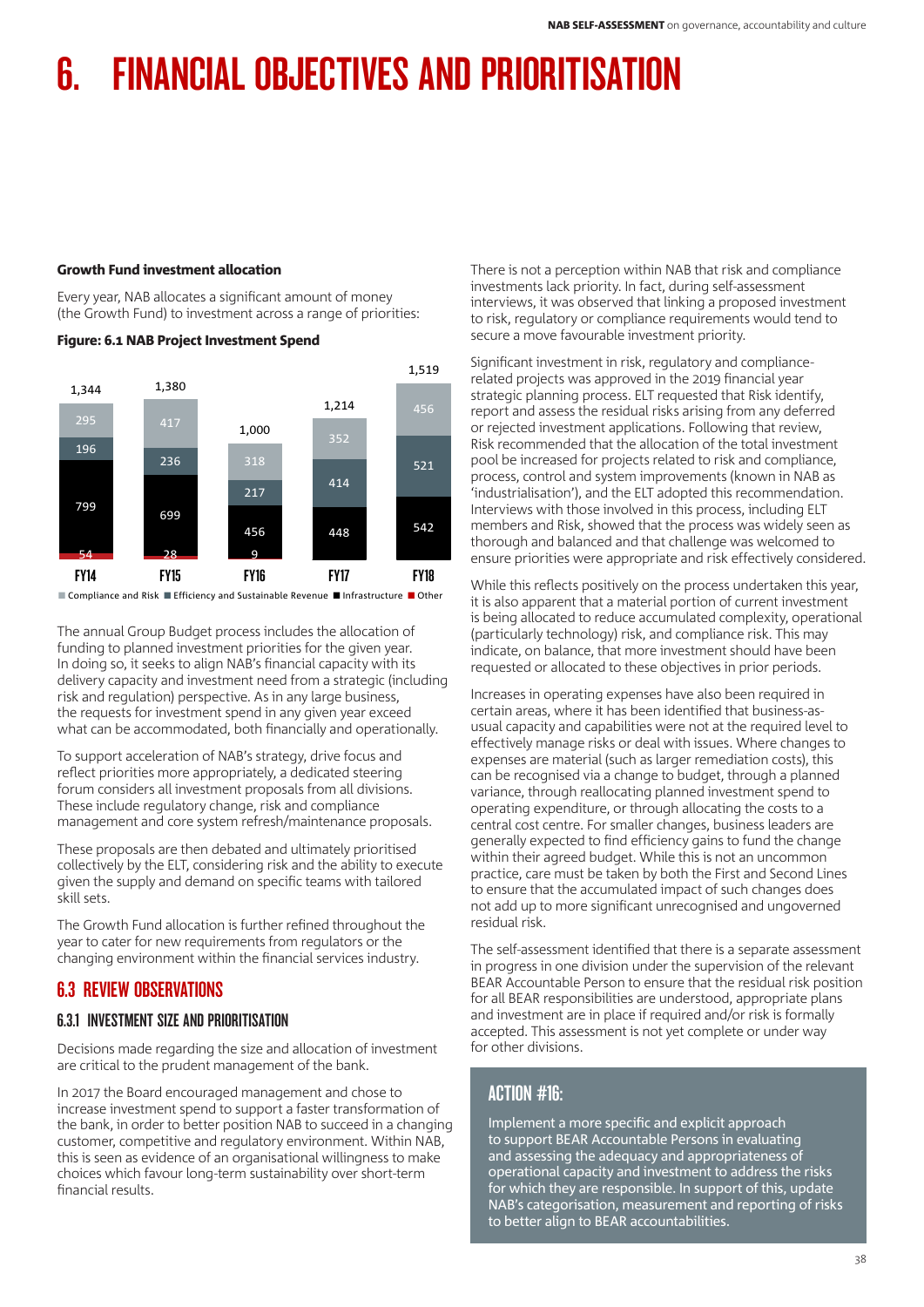# 6.3.2 CONSIDERING TRADE-OFFS IN DECISION-MAKING

The Board and ELT clearly recognise the need for decisions to take into account the consequences for all of NAB's stakeholders, its standing and reputation – as well as the need to adjust to changes in the external environment.

NAB's target behaviours include "taking a stand for the customer" and NAB has at times visibly taken the lead in delivering positive customer outcomes at the expense of short-term financials.

The Board and ELT also acknowledge that the formal mechanisms and informal practices for considering financial risks and returns for NAB have been embedded over a long time and are most prominent in decision-making as a result. Ensuring that key decisions are genuinely balanced and aligned with NAB's vision will require deliberate and consistent practice and reinforcement.

In self-assessment interviews, discussions with senior executives, and reviews of proposals and papers it was clear that the way important decisions are analysed and made is not explicitly guided by a consistent set of principles that would encourage a balanced consideration of consequences and stakeholders (including the 'can we' / 'should we' question).

As a result:

- Important decisions have, in some examples, been proposed without explicit consideration being given to consequences for all relevant stakeholders. For example, a recent management paper proposed changes to a particular commercial arrangement. The paper clearly considered the financial aspects of the decision, but was silent on the impacts to customers. The BRC rejected the proposal, directing management to give more consideration to the customer.
- Examples were observed of decisions being limited by perceived local budget or resourcing constraints. This curtailed the exploration of options, and at times did not allow for the right response for the bank or customers.
- Decisions made at senior levels, featuring trade-offs balancing multiple factors, have at times been misinterpreted as they cascaded through the organisation. For example employee focus groups indicated that despite changes to scorecards, sales remain the most prominent motivator.

In addition, while mechanisms exist to assess individual performance with respect to customer experience, risk and compliance outcomes, and behaviours and values, for many the assessment of financial results, and direct impact of this measurement on performance, was perceived to be much stronger.

# ACTION #17:

Establish a consistent and explicit decision-making approach for important decisions, that includes consideration of the impacts on customers, employees, risks, reputation and financials.

# 6.3.3 CONSIDERING VALUE TO CUSTOMER AND CUSTOMER OUTCOMES

NAB's strategic ambition to be in positive NPS territory and #1 in priority segments is a well understood and measured customer objective within NAB. NPS has driven significant investment and focus and reflects a strong commitment to customer experience, but may have created a narrowing belief that improving the customer experience equates to a broader commitment to customer service as a whole.

The ability to create an exceptional customer experience is one component of customer service, as is considering the customer's interest appropriately and delivering on commitments reliably. There are many cases where these objectives will be achieved together, but it does not mean that one necessarily follows the other. For example, the practice detailed in the Royal Commission of not witnessing beneficiary nomination signatures correctly; while many employees felt that this made it easier for customers, it instead called into question the validity of these documents and subjects customers' wishes to potential risk.

The self-assessment found that the consideration, definition and measurement of value to customers and customer outcomes is not subject to the same discipline and systematic rigour as financial outcomes and customer experience.

In other international markets where significant emphasis has been placed on mis-selling and customer outcomes for many years, significant focus has been applied to ensuring 'value' to customers of products and services becomes a primary factor in organisational decision-making, sometimes at the expense of short-term returns.

This, in turn, has created an environment where employees feel empowered to challenge the status quo and revisit past decisions, reinforced by a high degree of monitoring of product/service performance and sales practices metrics, often at the most senior levels of the organisation.

The primary dashboard used by the Board for monitoring business-as-usual performance (the Run the Bank dashboard) contains only one metric to indicate the quality of customer outcomes, being aggregate customer complaints for the quarter. In comparison, 20 metrics measure customer experience, 18 measure employee trends, 33 cover "attractive returns" and 23 relate to risk, many of which have a financial impact.

As outlined in Chapter 4: Risk Management and Compliance the overall approach to conduct risk and particularly productlevel monitoring and reporting requires significant improvement if customer outcomes are to become a prominent part of NAB's performance management.

One of NAB's key governance mechanisms for ensuring products are suitable for customers is the Products@NAB framework, the principles of which include: "We will review our product groups to gain satisfaction that our products deliver the expected outcomes for customers".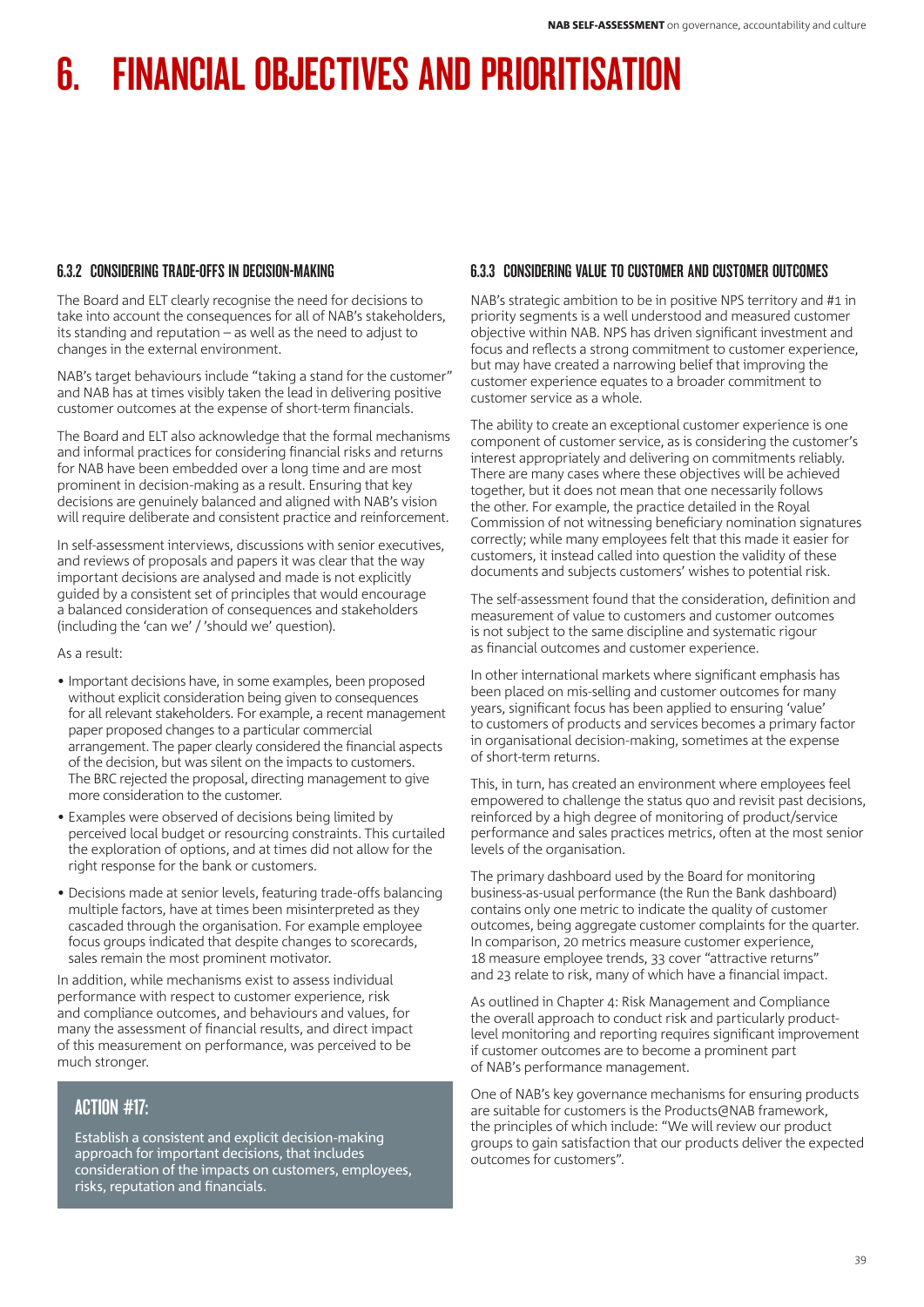Despite being in place since 2015, the Products@NAB framework has only been applied to NAB's products – it has not been applied to services provided by NAB (for example, the fees for no service matter) nor has it been applied to third party products distributed by NAB (though this is changing). An Internal Audit review into product governance and mis-selling risk in May 2018 rated this framework Unsatisfactory, citing inadequate minimum standards to control against mis-selling to customers, including defining the target market of each product.

Any review of Products@NAB should also take into account how the inherent tension between financial and customer interests is balanced given the scope of the framework includes both the commercial return and customer interests related to the product.

# ACTION #18:

Revise NAB's approach to the design, management and governance of products and services to identify and assess value delivered to customers, and to monitor the quality of delivery of that value.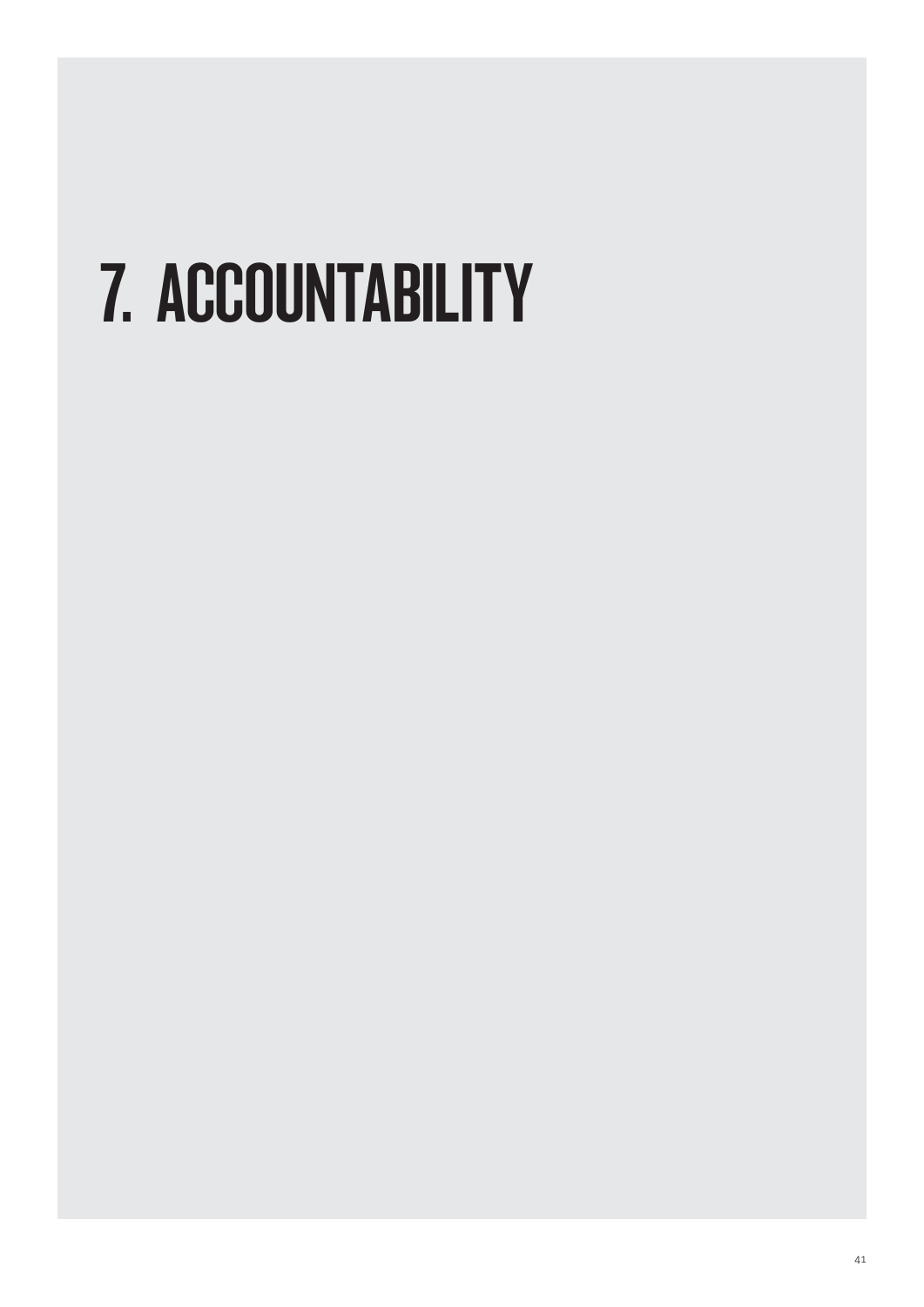# 7.1 SUMMARY

Accountability is critical to realising NAB's vision. It is essential to rebuilding trust – demonstrating that employees are answerable to each other and to NAB's stakeholders – particularly for managing risk and dealing with issues. And it is also critical to NAB achieving its transformation – which demands clarity, discipline and resolve to deliver long-term, sustainable change across the whole bank.

The self-assessment identified that too often NAB has failed to establish clear accountability for complex, cross-divisional issues and risks. Unclear accountabilities and an unwillingness to reach across organisational boundaries have resulted in ambiguous ownership, slow progress and missteps in addressing important issues. Ineffective progress has often been exacerbated by a combination of favouring generalists over specific experience (meaning plans are prone to failure and change) and instability of key roles as leaders commonly rotate within NAB, making long-term accountability difficult. There are notable exceptions to this, particularly in times of crisis, when large organisational events occur, and in recent experiences where ELT members have stepped in to take over issues together.

The Board and the ELT have valued the impetus provided by BEAR and have used this to create more clarity and reflect on how they discharge their responsibilities. This is an ongoing process and a clear opportunity exists to cascade these lessons and practices throughout the organisation to 'operationalise' accountability.

Finally, the way in which NAB has held leaders to account has lacked the visibility and consistency required to create and reinforce unambiguous expectations among all employees. It is important that NAB's focus be broader than remuneration. It must acknowledge that holding people to account includes performance management overall, including rewarding and celebrating the role-modelling of NAB's values and behaviours.

## **In response to these findings, the following actions will be taken:**





#20 Further embed accountability principles and practices developed under BEAR, so that leaders beneath the ELT have an equally clear understanding of their responsibilities and expectations of them.

#21 Further improve the ability to assign and document individual accountability for risk performance (positive and negative) – including for Material Risk Takers and a broader population of employees.

# 7.2 BACKGROUND

NAB places a high degree of importance on accountability. It is reflected in several of the values and underpinning behaviours that describe what is expected of everyone at NAB, in particular in the value of "Do the right thing" and the associated behaviours of "Act with integrity" and "Be true to your word" and the behaviour of "Step in, step up, speak your mind".

A number of frameworks exist that define the formal elements of authority and accountabilities across the bank. These include a Delegation of Authorities framework, RMA, BEAR Accountability Statements for Accountable Persons and, to a lesser extent, role purpose statements. Accountabilities are further reinforced through individuals' performance plans (scorecards), which include a specific risk management measure, and assessment of whether individuals demonstrate NAB's values and behaviours.

# Delegations of Authority

Formal delegations of authority are made in accordance with the principles of NAB's Delegation of Authorities framework, most importantly: "that the person who has delegated or sub-delegated authority remains accountable and responsible for any decisions or actions taken by the person or body to whom it is delegated".

The Board delegates specific authorities to the CEO (and other officers) to manage the business through a formal document that is reviewed and approved annually. The CEO then ondelegates certain specified authorities to members of the ELT through another formal document which is also reviewed and approved annually.

Delegated Commitment Authorities, which outline authorities for approving loan applications in both First and Second Line, are also formalised.

## Risk Management Accountabilities

NAB uses a 3LoD risk management model across the bank and legal entities (explained in Chapter 4: Risk Management and Compliance). The accountabilities of the First, Second and Third Lines for managing risks are documented in the RMS for each component of the RMF.

## Banking Executive Accountability Regime (BEAR)

Effective 1 July 2018, BEAR imposed a new accountability regime on NAB as an ADI, and on its Accountable Persons – NAB's directors, the ELT and the EGM Internal Audit.

BEAR requires Accountable Persons, when carrying out their responsibilities, to conduct themselves with honesty and integrity; and with due skill, care and diligence; to deal with APRA in an open, constructive and co-operative way; and to take reasonable steps to prevent matters arising that would adversely affect NAB's prudential standing or reputation. NAB as an ADI is subject to similar obligations.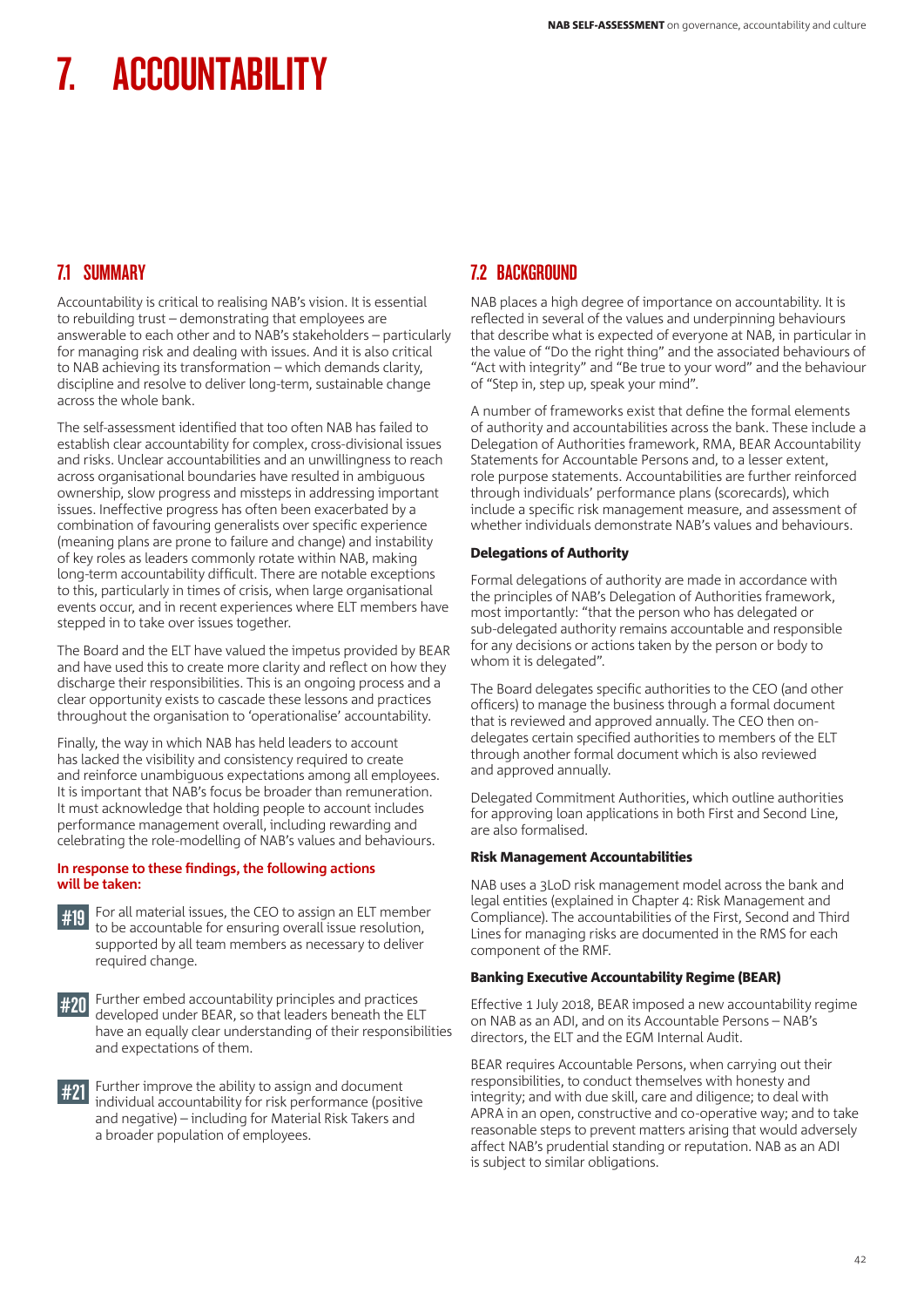Under BEAR, NAB is required to provide APRA with statements that detail the roles and responsibilities of each Accountable Person (i.e. Accountability Statements) and an accountability map that identifies the lines of responsibility of each Accountable Person through NAB's business.

## Application of consequences

The process by which performance consequences are applied to remuneration is explained in Chapter 8: Remuneration.

# 7.3 REVIEW OBSERVATIONS

# 7.3.1 CLARITY OF ACCOUNTABILITY

Although NAB has formally articulated many elements of accountability for employees, and particularly senior leaders, challenges in assigning and taking accountability persist, despite some recent examples of improvement.

A key challenge in assigning accountability to a single owner relates to the design of NAB's organisational structure, in which end-toend processes for delivering products and services to customers span several divisions. This challenge is exacerbated by a lack of assigned ownership for end-to-end processes. In recognition of this challenge, the VCRMCs described in Chapter 3: Senior Leadership Oversight were designed to provide a forum to bring together relevant executives from across the bank to assess risk and issues and agree accountabilities to manage and resolve them.

## Accountability for risk management

A lack of clarity regarding the definition and/or application of risk management accountabilities has been a consistent theme in Internal Audit and APRA reviews.

In its May 2016 Risk Governance Prudential Review of NAB, APRA concluded that while high level risk management accountabilities were defined across the 3LoD, accountabilities for material risks and processes that spanned the bank as a whole were unclear and needed to be reflected in performance management and remuneration reviews.

More recently, in its July 2018 Operational Risk Prudential Review, APRA identified a number of issues with governance and delineation of accountabilities for decisions that span divisions (further described in Chapter 3: Senior Leadership Oversight).

Two additional factors have also affected acceptance of risk management accountabilities (as examined in Chapter 4: Risk Management and Compliance). First, there is an over-reliance by senior leaders on the First Line risk management teams who are responsible for performing many risk activities on their behalf. Second, the complex and overlapping accountability model for compliance plans and compliance obligation ownership has detracted from meaningful analysis of the bank's position against its compliance obligations.

## The impact of BEAR on clarity of accountability

At the Board and ELT level, the focus on assigning and ensuring clarity of accountability, has recently improved with the introduction of BEAR.

As part of the BEAR implementation, work was undertaken to map accountabilities to roles. This exercise was designed to ensure clear accountability ownership, and to highlight any potential gaps or ambiguities. Workshops were held by the Board and ELT to test the clarity of accountabilities through scenario testing. The workshops were useful to ensure common understanding of accountabilities, and to clarify and determine how accountabilities apply in more complex situations.

In interviews, it was stated that this exercise achieved its objective of clarifying understanding of accountabilities. Further, those ELT members recently appointed to new roles further observed that the Accountability Statements provided for greater discipline and rigour in managing handovers, particularly understanding the status of risks and issues. NAB intends to maintain this scenario analysis approach (a practice that APRA is now encouraging all ADIs to undertake).

# ACTION #19:

For all material issues, the CEO to assign an ELT member to be accountable for ensuring overall issue resolution, supported by all team members as necessary to deliver required change.

# 7.3.2 EFFECTIVENESS OF ACCOUNTABILITY

## Accountability for resolving 'complex' issues

The self-assessment found that a common feature of slow or ineffective progress on issues has been unresolved questions of overall accountability for their resolution.

In particular, leaders have not acted with conviction to settle questions of accountability for issues that span NAB's divisional boundaries and require a coordinated approach to resolve. Such issues were often described in interviews as "complex", and are prone to being fragmented in to multiple accountabilities without clarity regarding who at the most senior level is accountable for resolution. As a result, slow progress has been tolerated at ELT and Board levels.

Findings of 3-star rated internal audit reports consistently highlight the lack of well-defined accountabilities and ownership as a root cause, particularly where the issue straddles several divisions.

The self-assessment also identified that a common feature of ineffective progress on issues is the effectiveness with which individuals have demonstrated and exercised their accountability.

First, where accountability is taken or assigned for a large program of work or issue, the frequency with which leaders change roles, are subject to a restructure or leave NAB during a long-term project reduces the ability (and likely commitment) to ensure long-term solutions are delivered. This is compounded by a recognised lack of a strong, detailed project management discipline that would reduce reliance on individual leaders to see solutions through.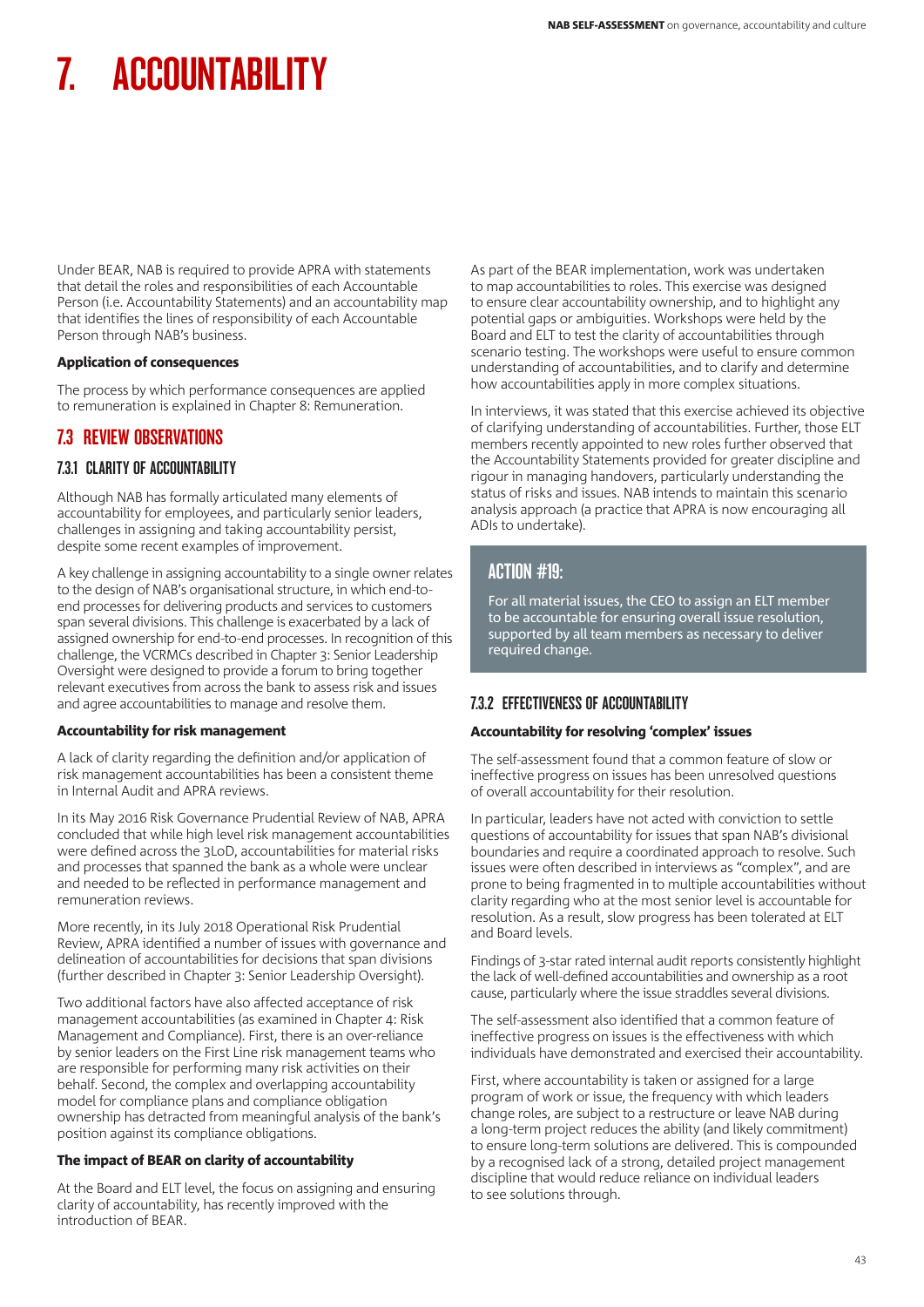In one case study reviewed for the self-assessment, the issue was first raised by Internal Audit in 2014 as a 3-star finding. Because the solution spanned several divisions, accountability for resolving the issue was split into separate and discrete actions, assigned to different accountable leaders. In 2017, Internal Audit found that in the three years in which the issue had remained open there had been three formal changes in ownership. In addition, of the 12 senior leaders the original report was addressed to, none remained in that role and only three were still at NAB. Progress is widely perceived to have occurred only since two ELT members recently took ownership for its resolution.

Second, NAB has had a tendency to appoint leaders with generalist skillsets to roles requiring specialist expertise. This has limited the ability for those accountable to fully understand the issues and create an effective plan in their response.

In another case study covering NAB's approach to Enterprise Data Management, delays in progress were primarily due to accountability being allocated to individuals with insufficient seniority and limited relevant experience. The recent step to appoint an EGM-level leader with experience of similar issues in other markets has significantly improved confidence in the direction being taken.

BEAR is improving clarity of accountabilities and is motivating a focus on the practices that support their demonstration at the ELT and Board level. The principles of BEAR and supporting practices have not yet been rolled out beyond the Accountable Persons to operationalise accountability at NAB.

# ACTION #20:

Further embed accountability principles and practices developed under BEAR, so that leaders beneath the ELT have an equally clear understanding of their responsibilities and expectations of them.

# 7.3.3 ACCOUNTABILITIES IN PERFORMANCE AND REMUNERATION

The way in which NAB has held leaders to account has lacked the transparency and consistency required to create and reinforce unambiguous expectations amongst all employees.

The inability to appropriately assign individual accountability has been a challenge due to unclear accountabilities and the frequency of changes in roles and ownership of issues. This, in turn, lessened the impact of variable remuneration in promoting prudent risk-taking behaviours.

Including a specific risk goal in the performance management framework provides a mechanism for evaluating the exercise of risk management accountabilities by all NAB employees. For example, remuneration consequences apply for failing to meet a target level of Achieved on the risk goal. In the 2018 financial year, for the first time at NAB all employees were given a centrally developed risk goal and criteria for performance assessment. To ensure relevance and appropriateness, the goal was tailored for role type (EGM, GM, People Leader or Team Member).

In addition, as described in Chapter 4: Risk Management and Compliance, in 2016 NAB introduced formal Risk Management Performance assessments (performed by Risk) for the CEO, ELT and EGMs. These are used to determine their achievement on the risk goal. However, until the 2018 financial year, this mechanism had not been used effectively to apply consequences to remuneration outcomes. In the 2018 financial year improvements were made in the detail, quality and disclosure of the Risk Management Performance assessment used to determine consequence management and remuneration outcomes. One of the improvements was a deeper review of accountability for significant current and prior year matters, which allowed for individual consequences to be applied reflecting the risks, breaches and poor customer outcomes currently being faced by NAB.

While challenges exist in assigning accountability and applying consequence management and downside remuneration adjustments, more work is required to celebrate and reward those who role-model NAB's target culture. It is especially important to recognise and reward those who take on accountability for the more complex activities required to manage the challenges faced by NAB, particularly because of the signal it sends to all employees. The Culture Embed Plan outlined in Chapter 9: Culture includes plans to improve performance management and recognition, including encouraging and sustaining target behaviours.

# ACTION #21:

Further improve the ability to assign and document individual accountability for risk performance (positive and negative) – including for Material Risk Takers and a broader population of employees.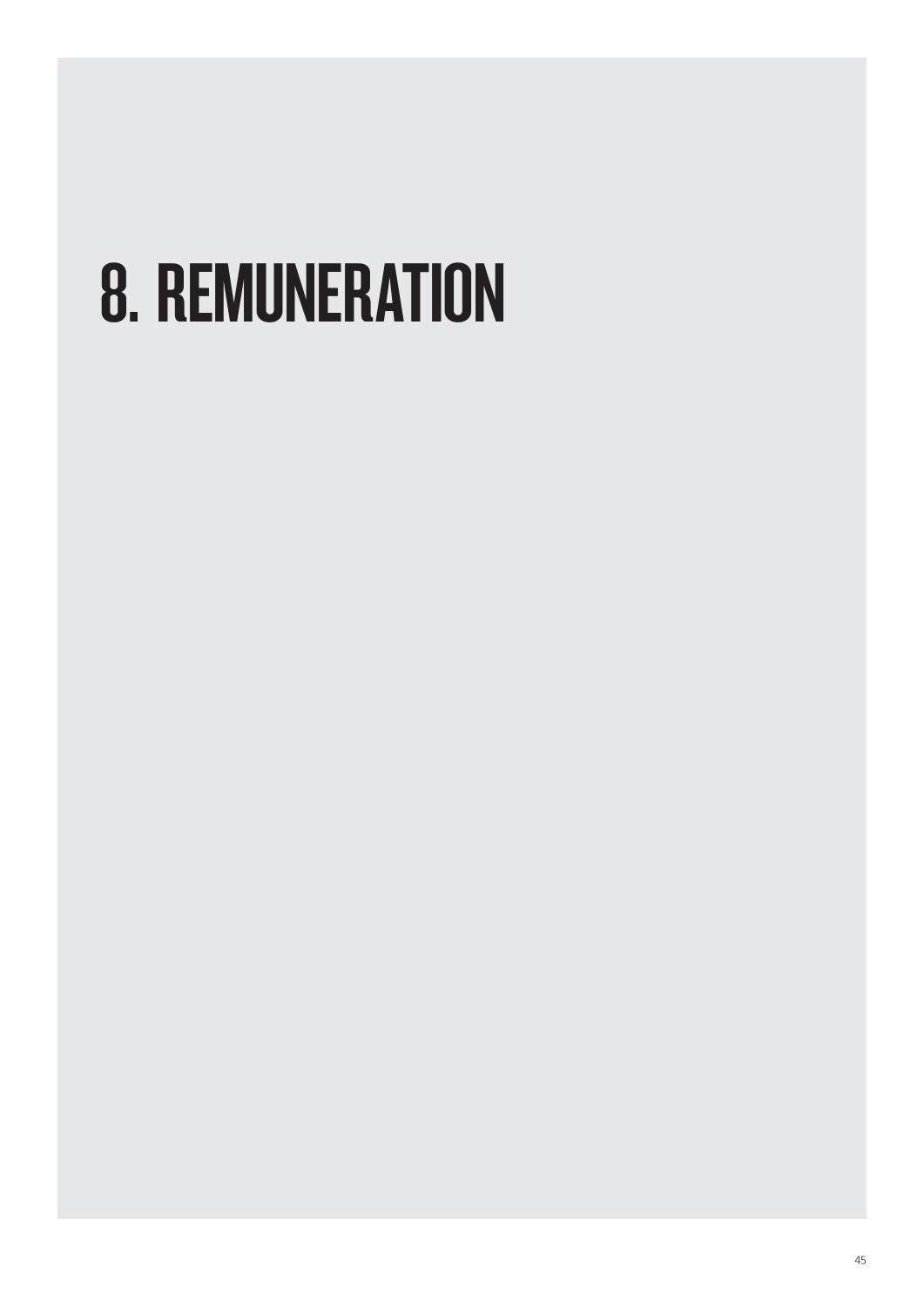# 8.1 SUMMARY

The Board and ELT place high importance on ensuring remuneration policies and practices encourage a strong culture and good outcomes for customers and shareholders, and meet all regulatory requirements.

Over the last 18 months, NAB has introduced a new executive remuneration framework and has also made a number of changes to general employee and sales force remuneration arrangements, overseen by the Board.

However, the self-assessment has revealed that NAB can and should do more.

First, improved analysis and reporting is needed to support key remuneration decisions being made by RemCo and the Board, and to test and oversight the ongoing effectiveness of NAB's remuneration practices.

Second, governance activities should be further strengthened through better coordination and flow of information between RemCo and BRC, and greater oversight of the MRT population.

Finally, clarity over how and when discretion in variable reward will be exercised, particularly in relation to discharge of individual accountabilities, requires improvement. Although the depth of risk assessments provided to RemCo by the Group CRO has improved, further enhancements are required, including better recognising and rewarding positive risk behaviours.

While many changes to the remuneration framework have been introduced over 2018 to increase alignment to risk and customer outcomes, the effectiveness of such changes must be judged through their implementation.

## **In response to these findings, the following actions will be taken:**



**#22** Improve the quality of data and insights provided to the Board, to facilitate a more data driven approach to testing the effectiveness of NAB's remuneration practices throughout the bank.



#23 Monitor the effectiveness of recent remuneration framework changes, including the impact of changes driven by the Sedgwick Review recommendations for retail banking.

In addition, Action #5 from Section 2: Role of the Board, and Action #20 from Section 7: Accountability, are also relevant.

# 8.2 BACKGROUND

Remuneration is just one aspect of the organisational systems and practices that encourage (or discourage) certain outcomes, behaviours and mindsets. As such, NAB's approach to remuneration is balanced with an equal focus on leadership, performance management, and the basis on which people are recruited, recognised, promoted, disciplined, and terminated.

In recent years, a range of changes have been made to each of these elements, which are expected to take some time to flow through to an observable shift in culture.

The Board and management are highly attuned to recent customer, shareholder, regulator and community attention on remuneration and their wide divergence of views. They continually assess whether remuneration practices are aligned to the bank's vision and contribute to its strategic objectives, and where it is assessed as appropriate they do not, seek to make further changes.

Recent changes include:

- On 1 October 2017, NAB employees, including branch managers and call centre managers, moved from sales-based incentive plans to the Group Variable Reward Plan with a balanced scorecard of Customer, Risk, Financial and Transformation measures.
- Effective 1 October 2018, branch and call centre employees moved from their specialist incentive plans to the Group Variable Reward Plan with a balanced scorecard.
- On 19 September 2018 NAB announced changes to its executive remuneration framework, effective from the 2018 financial year. The new framework removes complexity and encourages performance that considers the perspectives of a broad range of NAB stakeholders. It also seeks to align executive outcomes with the shareholder experience by deferring 60% of variable reward in dividend paying shares for at least four years. The Board has discretion to adjust variable reward outcomes in-year or through further deferral, forfeiture or clawback.

NAB is also fully compliant with the Sedgwick Review's recommendations regarding retail banking remuneration, in advance of its 2020 deadline, with the BEAR requirements relating to remuneration, and with other remuneration requirements in the jurisdictions in which NAB operates.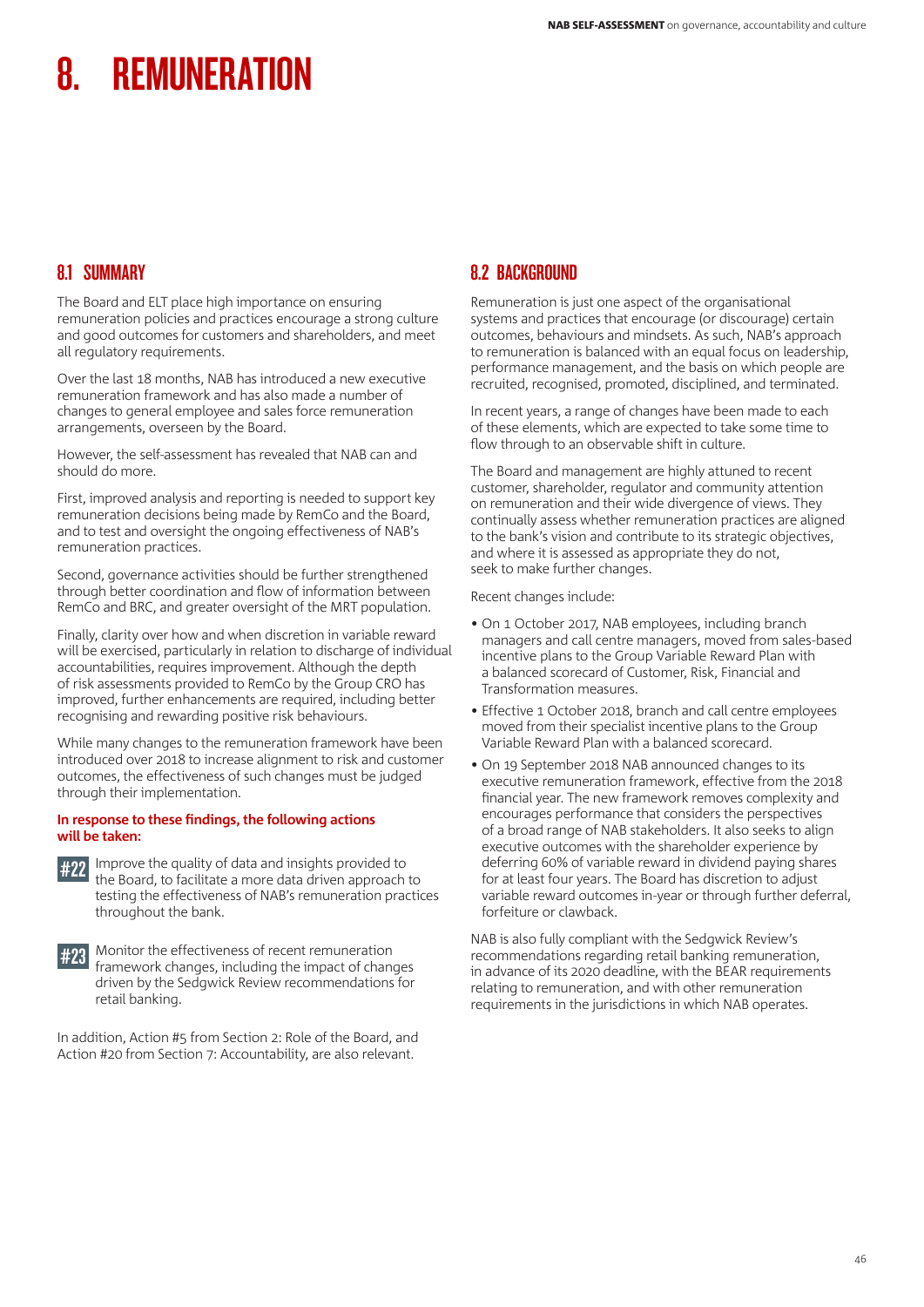## NAB's remuneration framework

NAB's remuneration framework covers all employees. For the 2019 financial year 97% of employees are on the Group Variable Reward Plan and the remaining 3% are on specialist sales incentive plans. All specialist sales incentive plans are under review.

The remuneration framework has two components: fixed remuneration and variable reward.

- Fixed remuneration comprises an annual cash salary and is set with consideration of role complexity and responsibilities, capabilities, experience and knowledge, individual performance, and internal and external market role relativities. Adjustments are only made to fixed remuneration so that it remains competitive or to reflect changes in role scope. Fixed remuneration is regularly benchmarked against market data.
- Employees are eligible to receive a single variable reward, with a portion paid in cash (this percentage changes depending on the level of the employee) and the rest deferred in NAB shares. Deferred shares are subject to a minimum four year deferral period for the ELT and either two or three years for a number of other roles from the 2019 financial year.

The Board has discretion to extend the deferral period, and to forfeit the variable reward deferred shares during the deferral period (in response to resignation, dismissal for cause, or failure to meet threshold conduct requirements), or clawback deferred shares in certain circumstances.

## How a variable reward is calculated

For employees in the Group Variable Reward Plan, individual outcomes for a financial year are determined in accordance with a set formula. The formula considers both the bank's performance and the individual's performance over the financial year along with the individual's target variable reward opportunity:



The actual variable reward for an individual can be higher or lower than their target variable reward opportunity, but will not exceed their maximum variable reward opportunity, and will depend on the individual score and the One NAB Score for the financial year.

The Board retains the discretion to adjust any variable reward outcome as it sees fit. The Board did decide to apply further reductions in 2018.

## Consequence management

NAB introduced a number of changes to its consequence management framework in 2015, including developing the Employee Conduct Management Policy; replacing compliance with conduct gates and aligning expectations to those set out in the Code of Conduct; and centralising of serious misconduct issues to the Workplace Relations team.

Further changes to the remuneration framework over the 2018 financial year mean that conduct and risk management are now considered through:

- Conduct gates: if an employee receives an Amber Conduct Gate in their final performance outcome, their variable reward will be reduced by 25%. A Red Conduct Gate results in no variable reward for the current performance year and forfeiture of any variable reward deferred amounts from prior years that are still in restriction.
- Risk goal: if the Risk goal is not met, the individual's variable reward outcome will be reduced. The framework also allows for outperformance to be recognised against risk elements, rewarding good risk behaviour.
- Deferral: variable reward deferral applies to all amounts above \$50,000 from the 2019 financial year and ranges from 30% deferred for two years to 60% deferred for four years. Variable reward deferral is subject to forfeiture conditions.
- Clawback provisions: remuneration adjustment arrangements have been put in place for Accountable Persons under BEAR and certain UK MRTs or Senior Managers.

To ensure that Risk, Compliance and Financial Control employees retain their independence from business decisions, less weight is given to variable reward for these roles.

RemCo regularly monitors consequence management outcomes to help ensure management is addressing poor conduct and risk management issues and taking appropriate action. The consequence management process is supported on a monthly basis through the Group CRO report, quarterly risk culture updates, six monthly updates to the BRC and RemCo on risk performance, and a full year update on risk performance that includes a recommendation on any bank-wide risk management consequence.

In 2018, the Workplace Relations team managed 1,215 Code of Conduct breaches, of which 307 resulted in employees exiting the business, and 908 resulted in coaching or other remedial actions, including loss of variable reward.

There are also examples of deferred reward or equity being forfeited where no conduct gate was identified or applied during the relevant performance period, and where employees had left NAB before issues were identified and consequences imposed. For example, five employees had their deferred reward forfeited as a result of the incorrect witnessing of beneficiary nominations forms issue. Prior executives also had deferred equity forfeited in the 2018 financial year for matters associated with risk management.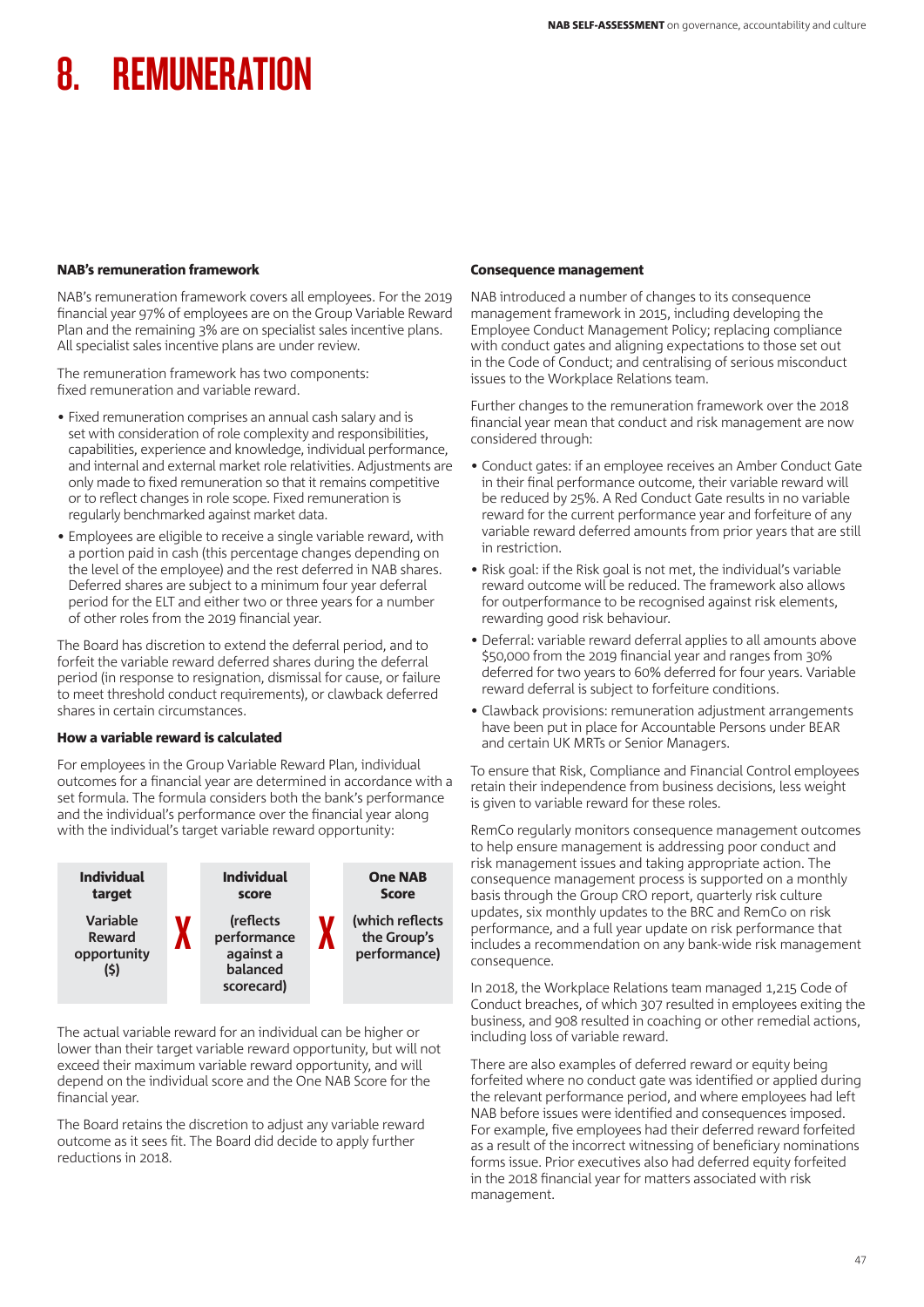RemCo is responsible for reviewing, assessing and recommending to the Board remuneration policies and practices that encourage both good customer outcomes, and sustainable bank outcomes; enhance long-term shareholder returns; nurture a strong culture; and are in accordance with applicable regulatory requirements and global regulatory trends.

Activities of RemCo in 2018 were as follows:

- Completed its strategic review of NAB's executive remuneration framework and practices. The changes comply with laws, including BEAR.
- Approved closure of a number of legacy sales-based reward plans, to achieve compliance from 1 October 2018 of the Sedgwick Review's recommendations regarding retail banking remuneration, ahead of the 2020 deadline.
- Oversaw quarterly consequence management outcomes for conduct, regulatory and prudential breaches and incidents of behaviour that are inconsistent with NAB's risk appetite, desired culture, Code of Conduct or values.
- With the BRC, considered NAB's collective remuneration outcome taking into account the bank's overall result against the RMF, risk appetite and qualitative factors. Considerations included progress against resolving issues, prudential compliance, breaches and incidents, timeliness of escalation and management of events and breaches. Customer and reputational impacts were also considered. This resulted in the Board determining a One NAB Score of 80% for the Group, further reduced to 70% for the ELT.
- Considered individual risk management performance and the impact on individual variable reward outcomes. This included a detailed assessment of individuals' involvement in customer, risk and reputation matters, with specific consequences applied where appropriate. In respect of the 2018 year, the Board exercised its discretion and forfeited deferred variable reward for a number of individuals, including former executives, as a result of such matters.
- Considered selected strategic people topics as part of an expansion of its remit in 2018. The expansion was to facilitate a deeper focus on NAB's people strategy through the three-year transformation program.

# 8.3 REVIEW OBSERVATIONS

## 8.3.1 BOARD OVERSIGHT OF REMUNERATION PRACTICES

The Board has recently initiated, reviewed or overseen a range of reviews and resulting changes to both remuneration and performance frameworks as follows:

- A review of all sales incentive arrangements across NAB and implementation of the Sedgwick Review recommendations.
- A review of executive remuneration, arrangements undertaken throughout 2017 and 2018 with a high degree of engagement with stakeholders in order to respond to customer, shareholder, regulator and other stakeholder expectations. The Board used the new framework to assess the 2018 performance outcomes for the CEO and ELT, which are set out in NAB's 2018 Remuneration Report.

• A detailed review of formal end-of-year risk performance reporting to ensure appropriate data was being shared between management, the BRC and RemCo in order to help them assess performance against the RMF and inform variable reward decisions.

The Board has taken steps to improve clarity over how and when it will exercise discretion over variable reward. Specifically, RemCo asked for an increased level of individual and collective performance data to consider when making recommendations, particularly for ELT reward outcomes.

As a result, the level of granularity in performance assessments provided to RemCo and the Board noticeably increased. This included the Group CRO providing the Board with a detailed risk management performance assessment against the bank's risk management objectives for each ELT member.

However, following the Group Remuneration Policy Effectiveness and Compliance Review in May 2018, which recommended testing remuneration policies against both regulatory requirements and NAB's stated remuneration objectives, RemCo also observed that management information provided to it could be further improved. In particular, better data and insights would improve the assessment of whether remuneration policies are driving desired, or undesired, behaviours across the bank.

Further, RemCo has identified the need to improve the links between risk topics discussed at the BRC, and consequence management outcomes; noting that it can be difficult to assess executive accountability for the appropriateness of customer outcomes without greater detail from management.

# ACTION #22:

Improve the quality of data and insights provided to the Board, to facilitate a more data driven approach to testing the effectiveness of NAB's remuneration practices throughout the bank.

## 8.3.2 REMUNERATION GOVERNANCE MODEL

There continues to be regular cooperation between Board committees, including the BRC and RemCo, on peoplerelated matters. Annual joint meetings are held to discuss risk management performance and related reward recommendations. The Group CRO attends all RemCo meetings to provide a risk perspective on relevant matters.

However, the self-assessment reinforced the recommendations in governance improvements that were made during the Group Remuneration Policy Effectiveness and Compliance Review.

First, RemCo identified a need for improved coordination between the BRC and RemCo; and for more data, insights and evidence to flow from BRC to help determine the application of both remuneration consequence and consequence management more broadly.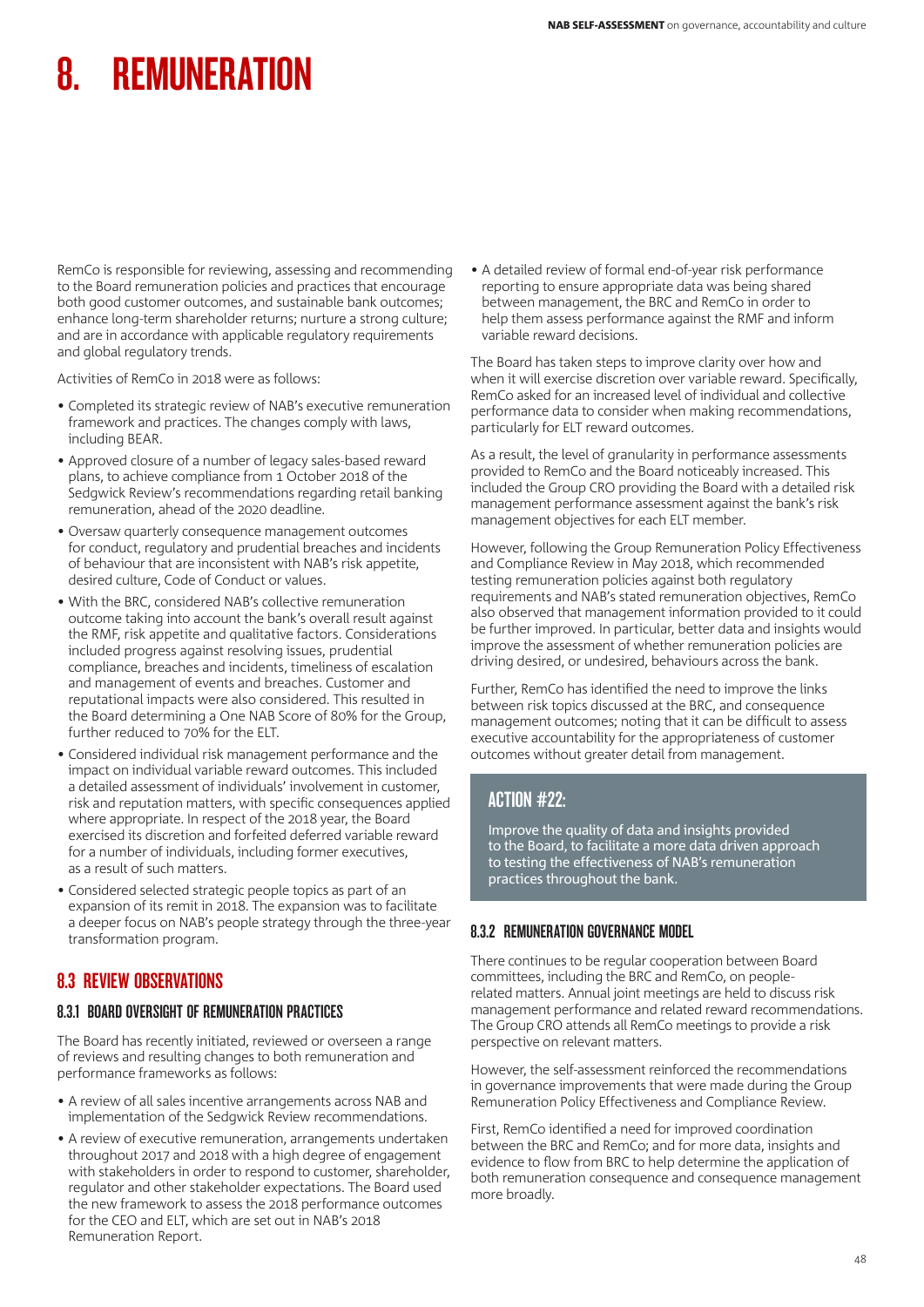Second, the need to improve the oversight of performance and remuneration outcomes for individual MRTs. Historically, dedicated papers concerning MRTs were only presented to RemCo at the end of each financial year, with adhoc references to this population occurring over the year. Papers provided to RemCo for the 2018 financial year were vastly improved and included individual level data on MRT performance outcomes and recommended incentive allocations, as well as an attestation from the Group CRO on these having been reviewed and approved.

In addition, RemCo has implemented a number of recommendations from the annual Board and Committee Effectiveness Review, including requiring management to focus more on outcomes than process in discussions and papers; be more proactive in addressing emerging risks; and engage earlier with RemCo on strategic people-related issues to support a higher quality discussion at Board meetings. (Action 5 in Chapter 2: Role of the Board also applies here.)

# 8.3.3 ASSESSMENT OF RISK AND CONDUCT WITHIN THE REMUNERATION FRAMEWORK

The self-assessment found that NAB's remuneration frameworks are well designed in theory, with conduct and risk management appropriately incorporated into performance assessments. However, application of the frameworks remains a challenge and needs to be continually monitored and reported on to ensure the right outcomes.

Senior executive performance reviews are balanced, with performance being assessed against five equally weighted objectives of customer, risk, financial, people and leadership and strategy.

Qualitative measures have been more clearly expressed, to further assist RemCo in its application of a discretionary adjustment to the amount of variable reward from 2018 onwards that takes into account risk, quality of financial results, customer, people and financial returns.

Further changes to the remuneration framework introduced over 2018 have improved alignment to risk and customer outcomes. This includes increased weighting on the risk-adjusted financial metric when determining the Group Variable Reward outcomes; mandated risk and customer goals for all employees; increased deferral amounts and time periods for those earning over a threshold amount; and a reduction in the prevalence and number of sales-based incentive plans.

Many of these design elements have been introduced only recently. As such, ensuring this level of change is embedded, and that the changes are operating in practice as intended, should be a key oversight focus for ELT and the Board.

# ACTION #23:

Monitor the effectiveness of recent remuneration framework changes, including the impact of changes driven by the Sedgwick Review recommendations for retail banking.

# 8.3.4 APPLICATION OF REMUNERATION CONSEQUENCE

Collective reductions to remuneration for all employees have occurred under Board discretion (for example in 2014, 2017 and 2018) for a range of regulatory compliance, customer service outcome and bank reputational matters.

NAB's approach to individual remuneration consequences continues to mature, with consequences in 2018 being applied to leadership roles in a way that better reflected individual accountabilities and performance.

The Board was provided with information regarding proposed consequence, management and targeted reductions to individual variable reward. This information included accountabilities, customer, risk and reputation outcomes and risk management performance considerations. The Board also received a table of 2018 financial year risk matters relevant to those GMs, EGMs and ELT where individual targeted reductions were proposed.

Individual adjustments in 2018 for the ELT and senior leaders affected a number of individuals and ranged from forfeiting deferred reward through to specific individual percentage reductions (ranging from 10% to 75% for ELT members) to variable reward for specific risk-related matters.

However, appropriately assigning individual accountability and applying individual downside adjustments for leadership roles has been a challenge historically due partly to unclear accountabilities and the frequency of changes in roles/ responsibilities (see Chapter 7: Accountability). Further, Board visibility of consequences for customer-facing employees on sales and service incentive plans has been restricted to forfeited equity only.

For employee populations where remuneration outcomes are less visible to the Board, ensuring that the framework is applied with rigour and consistency, and that local people leaders apply consequence management on a day-to-day basis, remains an important focus.

There is a perception by employees that consequence is applied more readily to customer-facing roles than to those in support function roles or senior leaders. Analysis of outcomes does not support this, which may suggest that the perception is due to lack of visibility in how consequence management is applied to other roles. This perception is changing. According to the 2018 Employee Engagement Survey, 72% of respondents agreed with the statement "people who deliver strong results aren't excused from following rules". This is up 20% from 2016.

It should be noted that for consequence management to work effectively, it must be broader than remuneration frameworks and practices (see Chapter 9: Culture for more detail. Action 20 in Chapter 7: Accountability also applies here.)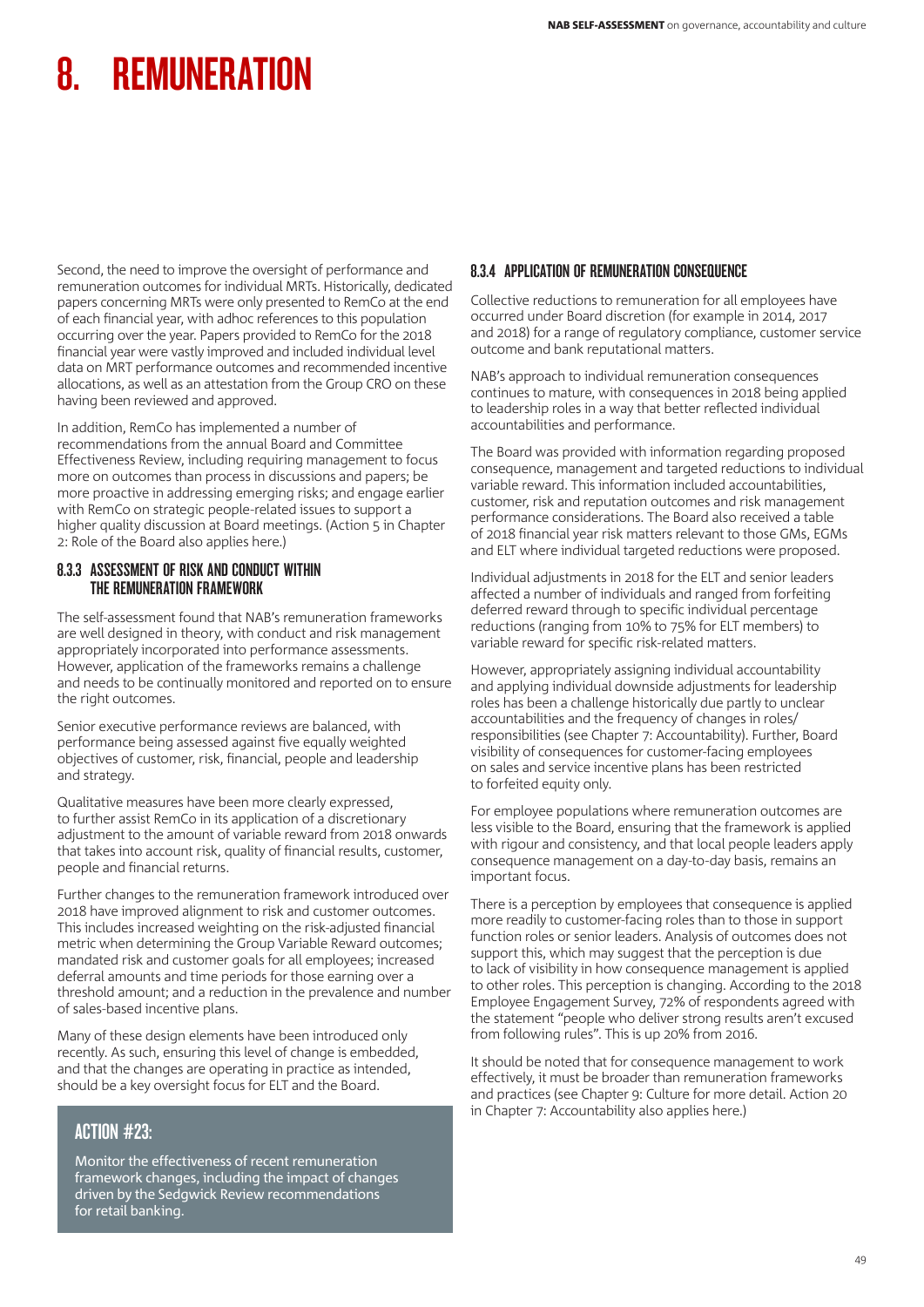# 9. CULTURE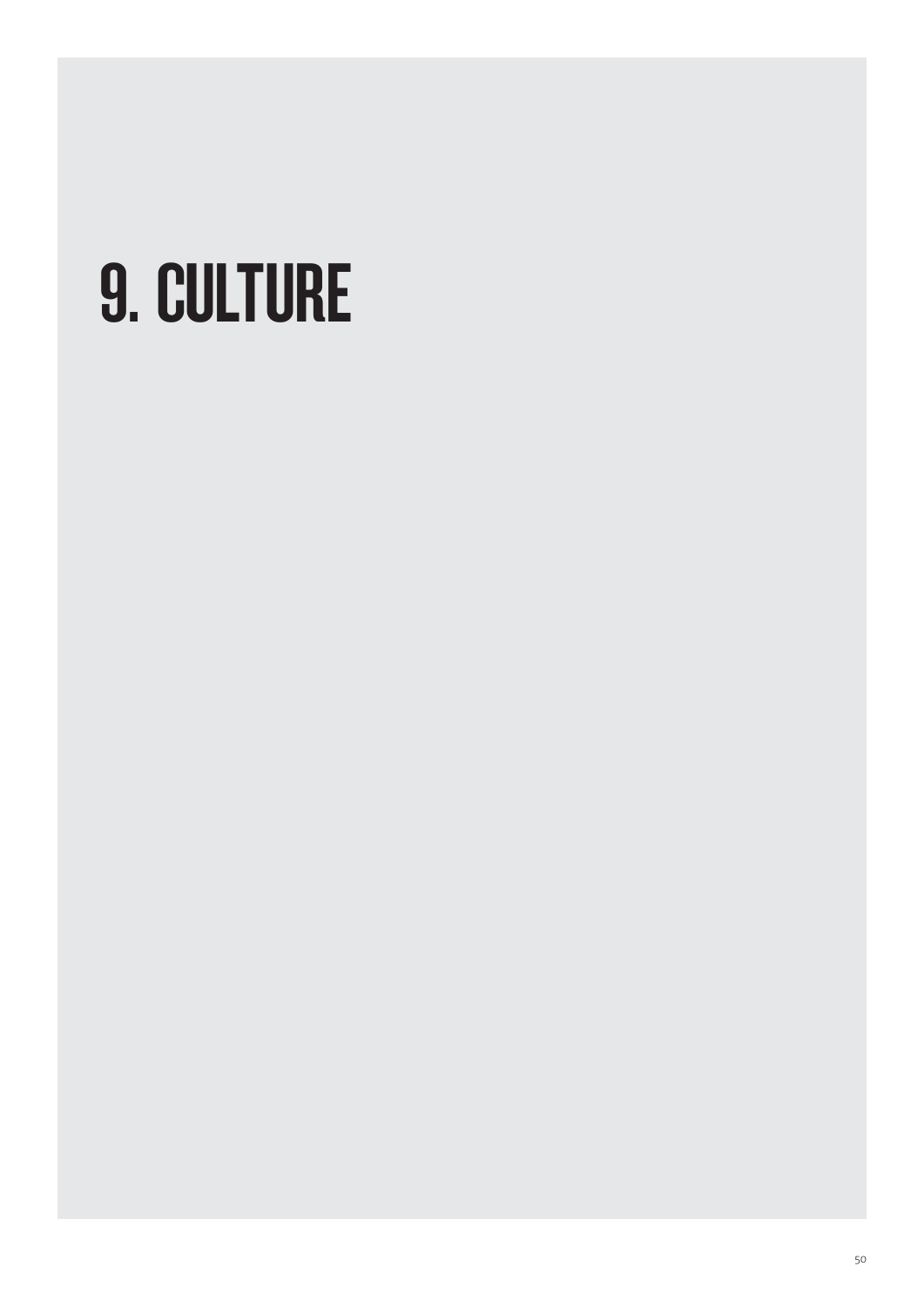# 9.1 SUMMARY

The self-assessment's review of multiple data and information sources revealed there are many situations where employees at all levels demonstrated NAB's values; they acted with passion for customers, were bold, worked to win together, showed respect, and sought to do the right thing. NAB is rightly proud of this, and will seek to sustain these attributes through any changes made.

But these values are not lived all of the time.

Five cultural inhibitors were consistently apparent in the situations where NAB did not live its targeted culture through its behaviours. NAB's culture today is not defined by these inhibitors: they are intermingled with demonstration of the values that characterise NAB at its best. However, this intermingling does not allow for NAB's people to live its target culture, and realise its vision.

NAB's culture isn't an abstract concept that exists separate from its people. It is a reflection of its people. As such, unlike the other chapters in this self-assessment, this chapter is written from the perspective of 'we' – our people, the Board and the ELT.

These five cultural inhibitors, summarised below, are examined in the section that follows:

- 1. We haven't brought the rigour and discipline required to get it right every single time.
- 2. We have over-relied on our people to make up for deficiencies in our systems and processes.
- 3. We have not consistently brought the collective intensity or individual resolve required to fix complex issues.
- 4. We have not listened to or learned enough from our customers, regulators and employees.
- 5. While we have a strong commitment to customers, we have too often put other priorities first.

#### **In response to these findings, the following actions will be taken:**



#24 Continue the 'industrialisation' program of work, including ensuring adequate metrics are in place to monitor whether expected improvements are being realised.



#25 Review the leadership capability model and talent management practices to raise the emphasis on quality and rigour of execution.



# 9.2 BACKGROUND

## Culture in context

Much of the self-assessment has focused on formal business and risk practices in NAB, and the extent to which these practices transcend commercial concerns to emphasise the importance of delivering positive customer outcomes and of earning trust.

These formal practices include rules and procedures, and the governance mechanisms to oversee them. But not all practices are formal. Culture, an informal practice, is the self-sustaining pattern of behaviour that determines how things are done within an organisation, how its people interact and work. An organisation's culture might reflect a strong focus on financial outcomes, on effective safety and risk management, on taking a stand for customers, or on societal impact. Just as with rules and procedures, an effective culture balances these priorities and assigns value to each. An ineffective culture disproportionately values one over another. The criticism of the financial services industry culture relates largely to the perceived under-representation of risk and customer interest relative to short-term financial outcomes.

Some aspects of culture are visible: in a culture with a strong customer focus one might observe a ritual such as the daily Customer Huddle. Other aspects of culture manifest as organisational habits: keystone behaviours that occur regularly, supported by associated narratives and assumptions, and 'hardwired' through reinforcing systems and processes. Finally, some aspects of culture are invisible: mindsets and values that are widely shared.

While its informality makes culture complex to see, understand and change, it is what people actually do – their actions and behaviours – that matters most, rather than what they say. And it is the actions and behaviours of leaders that are the most powerful determinant of culture and have the greatest influence on achieving real cultural change. The culture that leaders walk past is the culture that they accept.

## Culture in NAB

Sustainably successful organisations shape their culture to reflect their purpose and vision, through both words and actions. In recognising that culture is central to delivering for its customers and shareholders, NAB has reflected deeply over the last few years on the bank's purpose, vision, values and behaviours.

In 2017, the CEO together with the Chairman, launched NAB's purpose – **back the bold who move Australia forward** – first with NAB's senior leaders, and then with the support of NAB's senior leaders to all employees.

In September 2018, the CEO again with the Chairman launched NAB's refreshed vision – to be **Australia's leading bank, trusted by customers for exceptional service**. Along with the refreshed vision, a set of new behaviours (detailed in Figure 9.2.1) aligned to the five values were defined to describe the actions expected of everyone working at NAB.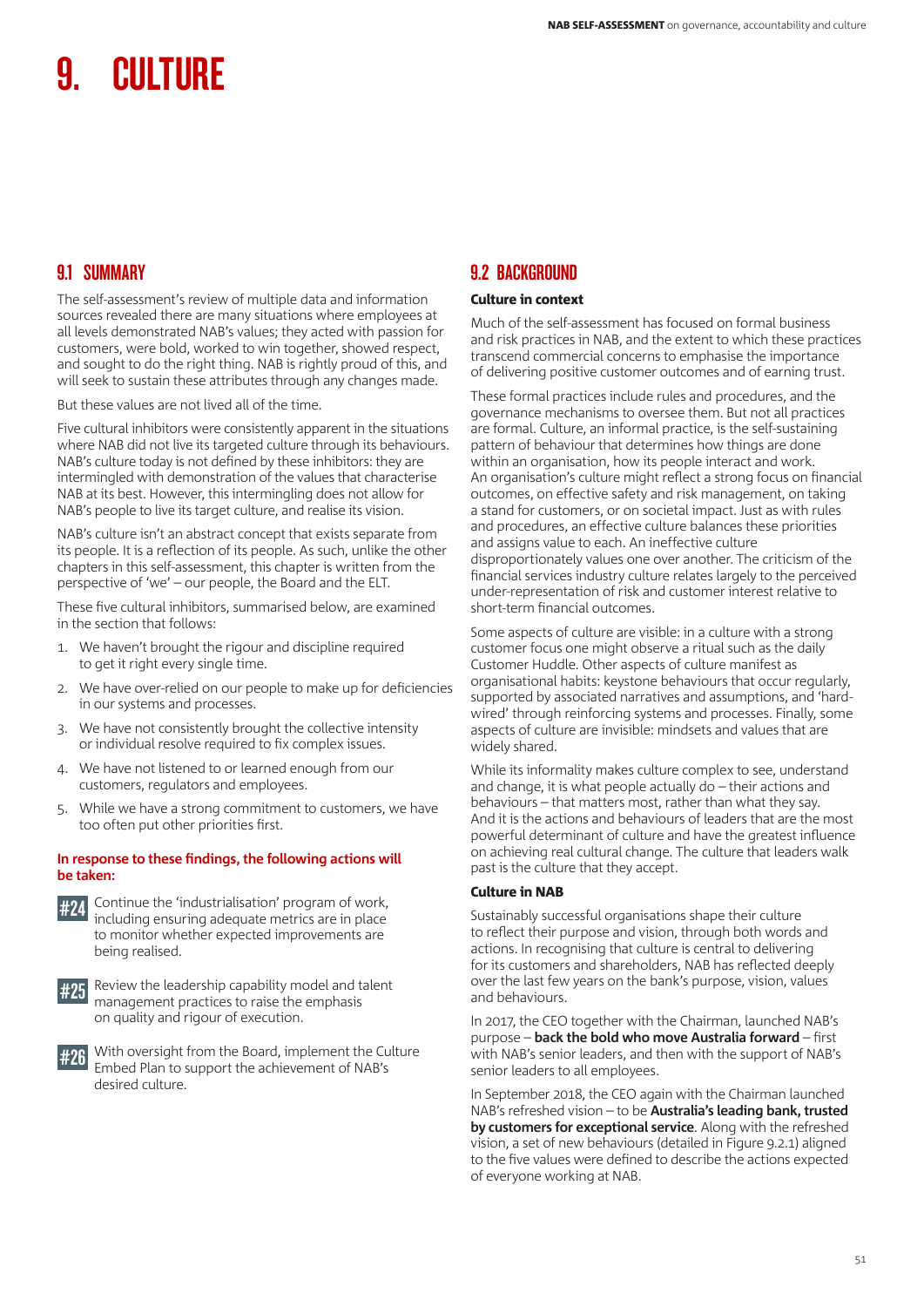#### Figure 9.2.1: Our Values and Behaviours

| <b>PASSION FOR</b><br><b>CUSTOMERS</b>                                                      | <b>BE BOLD</b>                                                | <b>WIN TOGETHER</b>                                                         | <b>RESPECT FOR PEOPLE</b>                                               | <b>DO THE RIGHT THING</b>                               |
|---------------------------------------------------------------------------------------------|---------------------------------------------------------------|-----------------------------------------------------------------------------|-------------------------------------------------------------------------|---------------------------------------------------------|
| Get it right for our<br>customers, every<br>singe time<br>Take a stand for<br>our customers | <b>Be exceptional</b><br>Step in, step up,<br>speak your mind | <b>One NAB,</b><br><b>One Badge</b><br><b>Make it simpler</b><br>and faster | <b>Show care</b><br>for everyone<br><b>Be candid with</b><br>each other | <b>Act with</b><br>integrity<br>Be true to<br>your word |

The target culture will be instilled through leaders who walk the talk and activate the culture every day. NAB has already initiated a plan to embed its desired culture, by mobilising leaders and holding all employees to account.

In developing this plan NAB has identified five main levers. These are:

- Delivering consistent customer standards.
- Developing outstanding leaders.
- Uplifting performance management and recognition.
- Simplifying policies and practices.
- Aligning selection and onboarding systems and processes.

Work to embed the target culture is under way, supported by the analysis done for the self-assessment. Communication of the vision, values and behaviours, together with the ongoing delivery of NAB's strategy including the Culture Embed Plan and the lessons learned from this self-assessment, strengthen alignment of the vision with everyday routines and behaviours across the bank.

# 9.3 REVIEW OBSERVATIONS

Measuring culture is not a simple science, given that culture is about unwritten rules and the unspoken assumptions that shape behaviour.

For the last four years, NAB has sought to measure risk culture, using employee survey data and behavioural indicators. Specific culture statements have been added to the employee engagement survey to enable trend reporting. Further, NAB engaged an external consultant to perform a survey to analyse and benchmark NAB's risk culture.

The results from those surveys and other measures are included, where relevant, in the findings below. Many of these measures have also been reported in regular updates to GRRMC and BRC over the last two years. However, NAB recognises that this reporting must be more systematic in future, with clear targets set for risk and for other relevant aspects of culture, linked to the bank's purpose, vision and values. Where measures do not demonstrate that the target culture is being consistently achieved, this must in future be highlighted in sufficient detail to enable actions to be taken and monitored, in the appropriate business and functional areas and levels of management.

Regulators and professional bodies globally are developing standards for measuring culture in banks, based on work on safety culture in high-risk industries. NAB is committed to adopting these better practices. These practices will combine 'hard' data (in areas such as customer complaints, NPS, whistleblowing, control and compliance discipline, and reward outcomes) and perception data from employee and other surveys and focus groups.

The five cultural inhibitors represent a disconnect between the values and behaviours to which NAB aspires and what is often observed in practice. These cultural inhibitors can be seen as root causes for many of the observations in this report.

# CULTURAL INHIBITORS IDENTIFIED

- 1. We haven't brought the rigour and discipline required to get it right every single time
- 2. We have over-relied on our people to make up for deficiencies in our systems and processes
- 3. We have not consistently brought the collective intensity or individual resolve required to fix complex issues
- 4. We have not listened to or learned enough from our customers, regulators and employees
- 5. While we have a strong commitment to customers, we have too often put other priorities first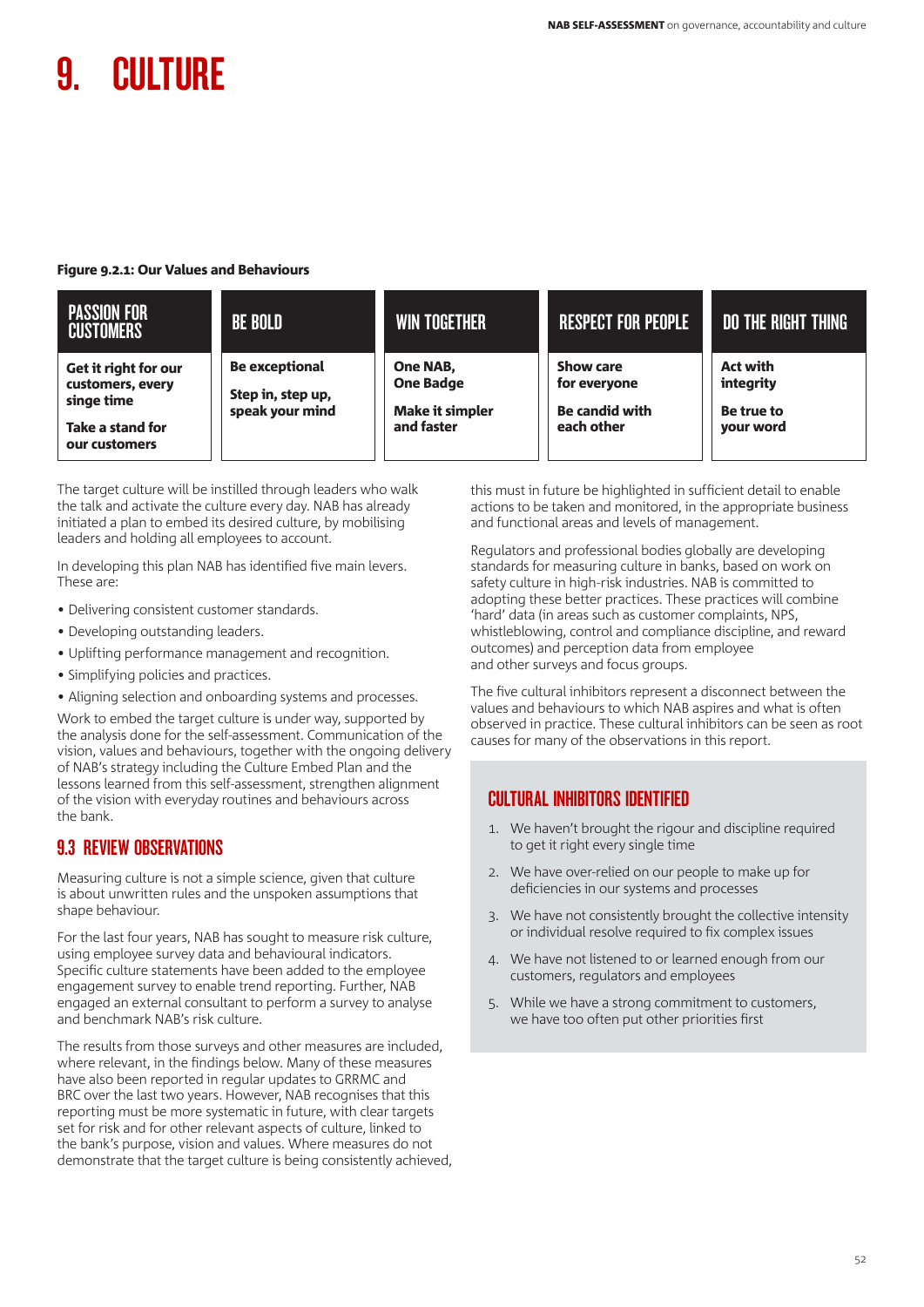#### **1. We haven't brought the rigour and discipline required to get it right every single time**

#### Operational discipline

Banks have not traditionally taken as rigorous an approach to process standards, systems and process quality as 'high-reliability' organisations in industries such as engineering, oil and gas, and aviation.

At NAB, lack of operational discipline is apparent in how work gets done. We have traditionally encouraged a 'get it done' attitude, allowing new methods and practices to emerge organically to fix problems and exploit opportunities where they occur. We haven't enforced strict disciplines about what gets done where: what's the responsibility of front office, middle office, and back office. We haven't enforced a 'one way, same way' approach, maintaining many ways to get things done.

We haven't been ruthless in consolidating and decommissioning systems, or in keeping systems up to date. We've announced changes to products and services before putting in place the system and operational capabilities required to deliver them consistently and reliably. We've solved quickly through a tactical fix, but haven't gone back to deliver the strategic solution. Through all of these behaviours, we've allowed complexity to grow.

By doing what it takes to get it right for the customer this time, we've made it almost impossible to get it right for the customer every single time.

The Board and ELT have recognised this lack of operational discipline and are undertaking a program of work, funded under the technology strategy, to industrialise processes, systems and controls.

# ACTION #24:

Continue the 'industrialisation' program of work, including ensuring adequate metrics are in place to monitor whether expected improvements are being realised.

#### Leadership capability

When evaluating leaders, we have placed an emphasis on big picture ideas, financial acumen, problem-solving skills, and getting things done or producing results, rather than the ability to build and lead highly reliable delivery systems. Our talent approach has been to rotate generalists to increasingly complex roles. This has led to the overuse of consultants. Generalist leaders struggled to execute with discipline across areas where they lacked technical knowledge. Unsurprisingly, we failed to gain traction quickly, or suffered setbacks and delays when unanticipated problems emerged.

Leaders in high-reliability organisations know the critical importance of process and control design, and quality assurance.

#### Such leaders:

- follow through and check the solution implemented has had the intended impact and has addressed the root cause;
- establish leading indicators which signal risks emerging before they become a problem; and
- encourage a culture where any employee, no matter how junior, feels empowered and duty-bound to 'stop the line' if quality problems emerge.

These are not traits that NAB has consistently demanded of our leaders.

These factors are evident in some of the self-assessment case studies, such as NAB's approach to establishing an Enterprise Data Management capability. This program had many false starts, with generalist leaders finding it difficult to identify the right steps to take to build a sustainable, self-reinforcing capability. We focused too much on governance, and not enough on the operational disciplines and infrastructure required to deliver practical, visible improvement. In 2018 NAB recruited a Chief Data Officer who has much deeper experience in the field; under her leadership the pace of change has dramatically improved.

# ACTION #25:

Review the leadership capability model and talent management practices to raise the emphasis on quality and rigour of execution.

#### **2. We have over-relied on our people to make up for deficiencies in our systems and processes**

Because of the complexity of policies, systems and processes, NAB depends on the collaboration, discretionary effort and goodwill of our people, particularly in the customer-facing roles, to deliver on our commitments to customers and to ensure risks are appropriately managed.

An example of this over-reliance is an observation made by a focus group participant: "What tends to happen at NAB – you have committed people who have ownership of a process and make the manual processes work because they're committed to their work...but they might be managing a large number of manual processes to do their job and what happens when they leave? No one knows how to get that thing done anymore."

Feedback from focus group participants and the employee engagement survey also indicates that many employees feel overworked and that the lack of enablement with appropriate systems and tools – coupled with the amount of change – is challenging their ability to get it right for our customers. This is exacerbated by the pace of change, where we often default to increasing what is required of our people before or without building the processes, systems and tools to enable consistent and reliable customer service delivery.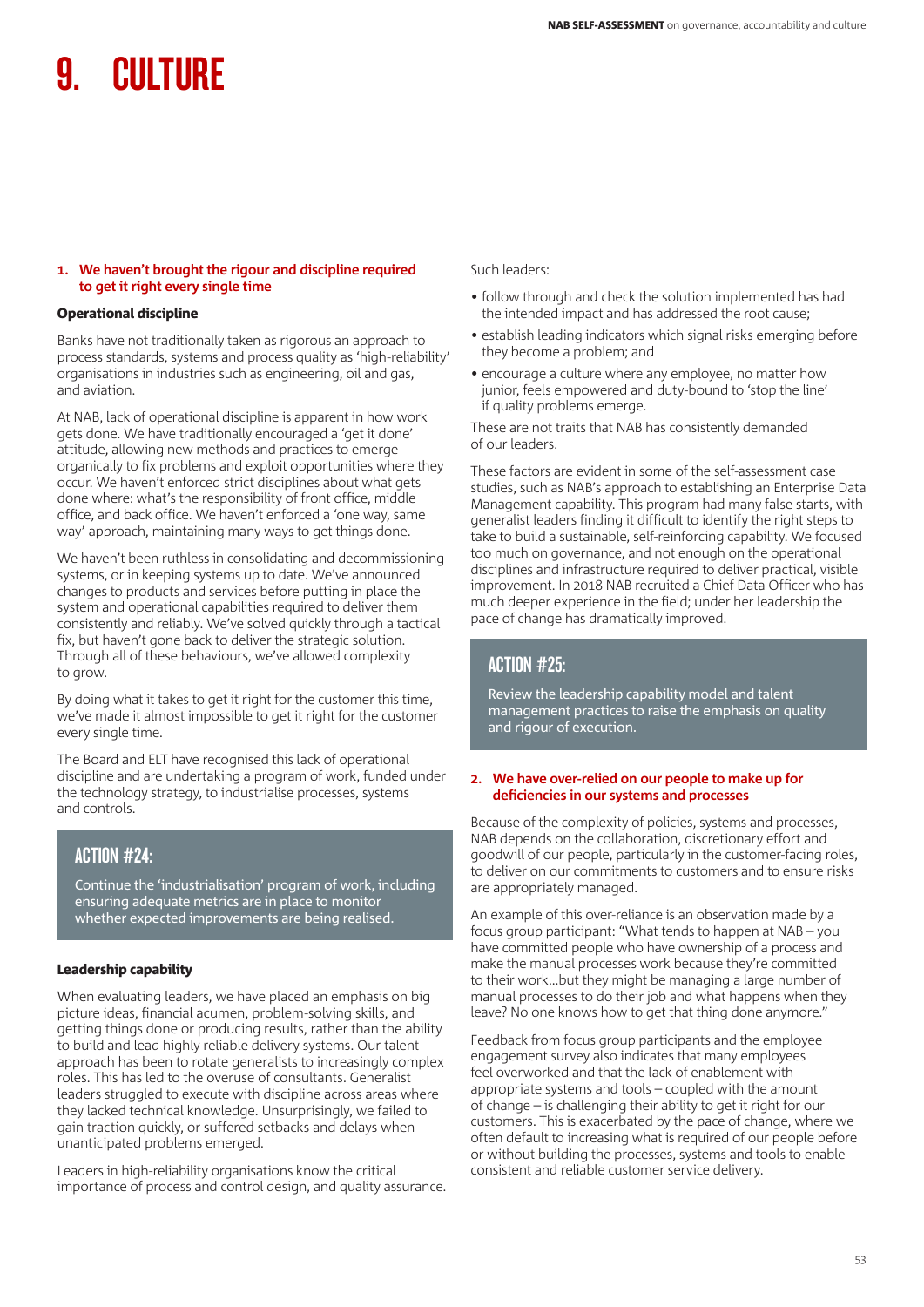#### **3. We have not consistently brought the collective intensity or individual resolve required to fix complex issues**

#### Intensity on speed to resolution

The bank is often seen at its best in a crisis, where we tackle issues decisively and with speed. Employees express their pride at bringing the 'best of NAB' to help customers when natural disasters strike, such as cyclones, floods or bushfires. Our leaders and teams are clearly capable of bold action, and of working together across divisions to solve urgent problems.

This sense of urgency has not always translated to our dayto-day operating environment. As outlined in Chapter 2: Role of the Board and Chapter 4: Issue Identification, Escalation and Resolution, we have taken too long to fix issues, and to remediate affected customers. As one senior executive observed: "When a customer suffers detriment due to our error, that's a crisis – but we don't always treat it that way".

#### Courage to take on accountability without control

Issues do not respect divisional boundaries; the most difficult issues are those that extend beyond direct spans of control and require coordination, trust and courage to solve.

Internal Audit has examined past audit issues to identify root causes for slow resolution. One important factor they identified is the reluctance of senior managers to take accountability for resolving issues that extend beyond their direct area. Often this is because the corporate support, funding and resources, that would give leaders the confidence to act with courage and take on accountability for resolving complex issues, is not there.

We are starting to see the behaviours of reaching across divisional boundaries actively role modelled. In 2018, one long-standing lending issue, spanning front office, back office and technology, saw much greater progress than in prior years when the Chief Customer Officer Business & Private Banking and the Chief Technology and Operations Officer (CTOO) worked cooperatively to fix the issue. The Chief Customer Officer Business & Private Banking maintained accountability, but placed trust and reliance on the CTOO to solve critical aspects of the issue.

With BEAR, we have recognised an opportunity to 'start from the top' with all material issues, with the CEO first assigning a relevant ELT member accountable for resolution, supported as necessary by all team members to deliver required changes.

## Collaboration and teamwork

NAB has a culture that values relationships and collaboration. Our people informally refer to "Nice NAB", reflecting a dominant culture of politeness and respect. While this is admirable, it can sometimes lack the edge required to deliver for our customers. First, this politeness doesn't always translate into full cooperation – the 2018 Employee Engagement Survey found only 45% of employees agreed that there is effective cooperation between different teams. Second, sometimes we step away from issues that we know should be raised or from the constructive conflict necessary to develop breakthrough solutions. And finally, we

may not develop the levels of trust required to deliver truly high performance, where all members can fully rely on each other to deliver, and where feedback is timely, candid and in service of the vision.

#### Courage to set ambitious standards

Too often we fall into the trap of thinking "this is how things are", accepting sub-optimal outcomes and attributing these poor outcomes to externalities that we see as being beyond our control. We compare our practices to our peers as a benchmark, and may act with less urgency when we consider something to be an 'industry' issue (particularly when we perceive a firstmover disadvantage). This is not taking a stand for customers.

#### Declaring victory too early

The self-assessment has observed a habit of declaring victory too early, for example, when we perceive we are first to make a change. We haven't always executed well, or subsequently confirmed that the change has achieved what was intended. Additionally, we haven't brought the discipline to revisit our judgements as the environment has changed.

## Celebrating and supporting those who step in and step up

Exhibiting all the attributes outlined above takes courage and conviction. As an organisation we have not done enough to back our people who have been bold enough to move such complex issues forward. We can do more to call them out, and to lean in with resources and priority to help them.

#### **4. We have not listened to or learned enough from our customers, regulators and employees**

We have too often responded late, missed or resisted the internal or external signals that challenge our existing position and that present an opportunity for us to question our point of view. Further, we often wait for certainty or direction before digging deeper or staring in to the bigger questions. As a result, we are often reactive – missing the opportunity to engage early with regard to challenges from regulators, customers and our people.

We've been too quick to create and accept a convenient narrative to explain our decisions, actions and mistakes. But errors at NAB have usually been preceded by signals and warnings, be it in past experience, regulatory communications, or feedback from customers.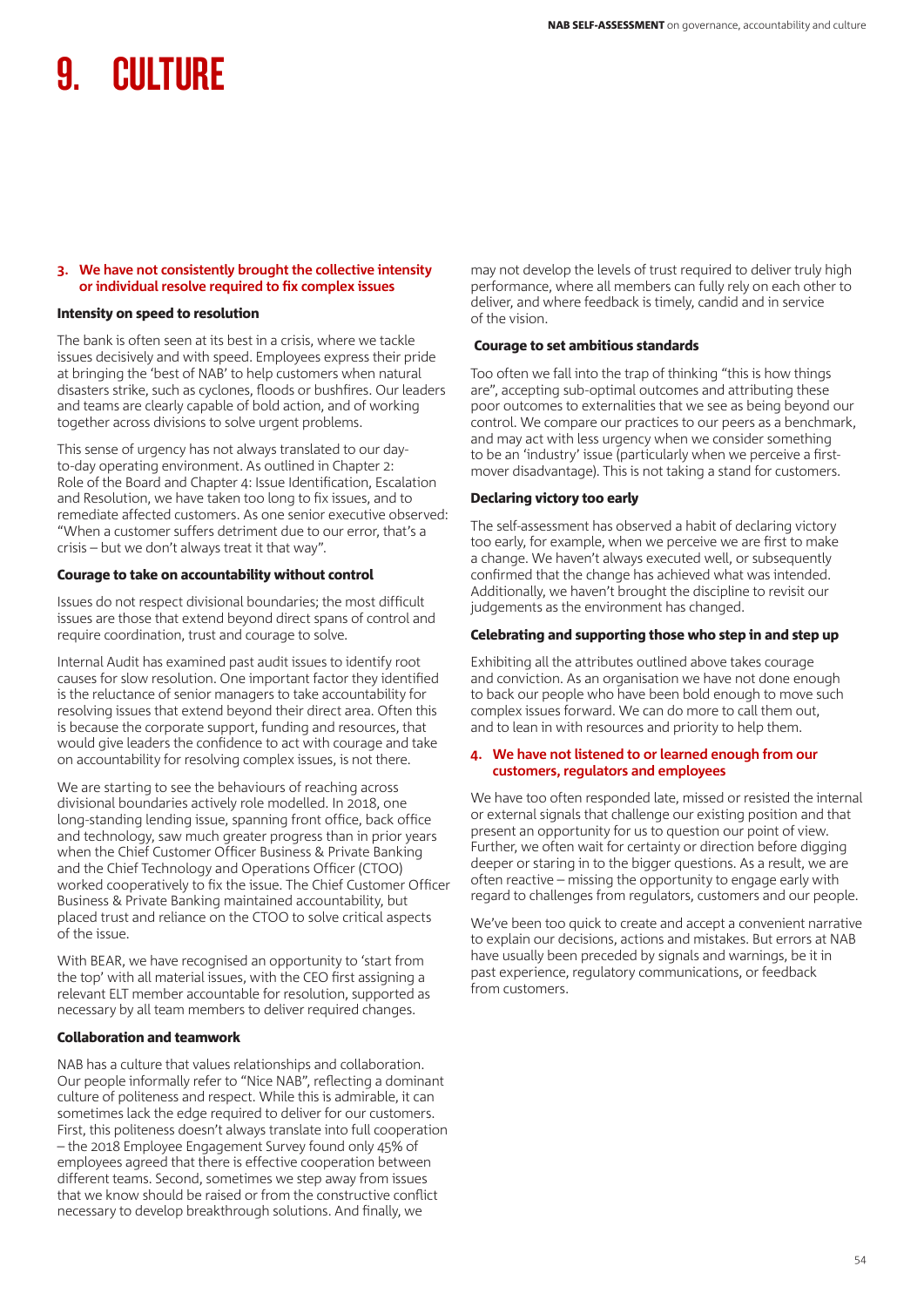#### Customer voice

NAB's target behaviours now include "Getting it right for the customer, every single time". Among other things, getting it right for customers requires that products and services are: designed to meet the needs of targeted customers; distributed with integrity and honesty in a simple and efficient way; and serviced accurately in accordance with promised terms.

NAB employees indicate they are motivated to get it right for the customer. Results from the 2018 Employee Engagement Survey show that 79% of NAB people agreed with the statement "I am encouraged to look at things from our customer's perspective in my day-to-day work" (above the top quartile benchmark of 73%).

Getting it right includes dealing with, and learning from, customer complaints. As one Board member commented: "The best companies not only respond quickly to customer complaints, they see them as a fabulous source of information to drive service innovation."

Our track record in listening to and learning from customer complaints has been poor, although significant improvements have recently been implemented. Customers report that we act slowly throughout the complaints handling process; that there are shortfalls and delays in identifying the most significant issues.

We have not always been quick to recognise recurring patterns and deal with them diligently.

Getting it right means delivering great experience, and delivering outcomes that will stand the test of time. Lifting customer experience (as measured by NPS) is one of our core objectives under the bank's strategy. However, while we have established a clear method for measuring experience, we have not yet established the same discipline in measuring customer outcomes. And, in some cases we have allowed practices to emerge where immediate experience is in conflict with longer-term outcomes, for example, the practice detailed in the Royal Commission of not witnessing beneficiary nomination signatures correctly. As described in Section 6.3.3, many employees felt this made it easier for customers, but it subjects their wishes to potential future challenge.

## Regulator voice

Regulators have access to a wealth of knowledge that we cannot observe directly. Examples are findings from breach reporting and investigations across the industry, messages from legislators and advocacy groups, private conversations with international regulatory bodies, and the combined experience of their employees. The voice of the regulator is expressed through many mediums: through legislation, regulatory guides, letters and direct interactions, industry reports, enforcement actions undertaken, endorsement of codes of conduct, and speeches and media releases. Regulators make observations not just about what has gone wrong, but also about how things could be better. Some messages are direct, some are subtle. All should be considered seriously.

As described in Chapter 2: Role of the Board, Chapter 4: Risk Management and Compliance and Chapter 5: Issue Identification, Escalation and Resolution, we don't always listen to and learn effectively from regulators. We have disciplines in place to ensure legislated obligations are captured, internalised, and supported by specified processes and controls although interviews and case studies show that these are not always well understood, well integrated, or consistently effective. We have less established disciplines to manage regulatory messaging that exists outside legislation. And at times, we have failed to take away the messages from the regulator, to reflect, and to adapt accordingly.

## Employee voice

As highlighted in Chapter 5: Issue Identification, Escalation and Resolution, most employees agree that risk issues are identified and reported quickly and openly and that they can report an instance of unethical conduct without fear of retaliation. But they are less comfortable disclosing failures and mistakes and challenging overtly the decisions and behaviour of others.

Our people also say there are things that make it hard for them to provide exceptional service to customers. In the recent employee engagement survey employees commented on feeling sales pressure, having inadequate access to relief employees to cover absences at branches, and having to work with complex systems and processes that make it difficult to do their job. In addition, many employees perceive there to be an arbitrary harshness in the consequences imposed for breaches. Some of this feedback has persisted through many survey cycles, indicating that our people are not seeing desired change.

#### **5. While we have a strong commitment to customers, we have too often put other priorities first**

Banking is built on trust, and trust has many elements. Our customers expect us to be safe and stable, applying sound financial management practices and acting prudently, with longterm sustainability in mind. Our customers also expect us to deliver services fairly, honestly and efficiently.

In certain circumstances these interests can appear to be in conflict. It is how we choose to act and respond in these moments that define the level of trust our customers will be willing to place in us.

## Taking a stand for the customer in decision-making

Our purpose is to **back the bold who move Australia forward**, a powerful motivator to all of NAB's employees. We have a passion for customers and our genuine intent is to put our customers' interests first. In September 2018 we introduced to our target behaviours the concept of 'taking a stand for the customer'.

During the self-assessment, our people questioned whether we clearly adhere to this standard, every time. Among other factors, they stated they have experienced an organisational dynamic that placed more emphasis on short-term financial management than customer outcomes.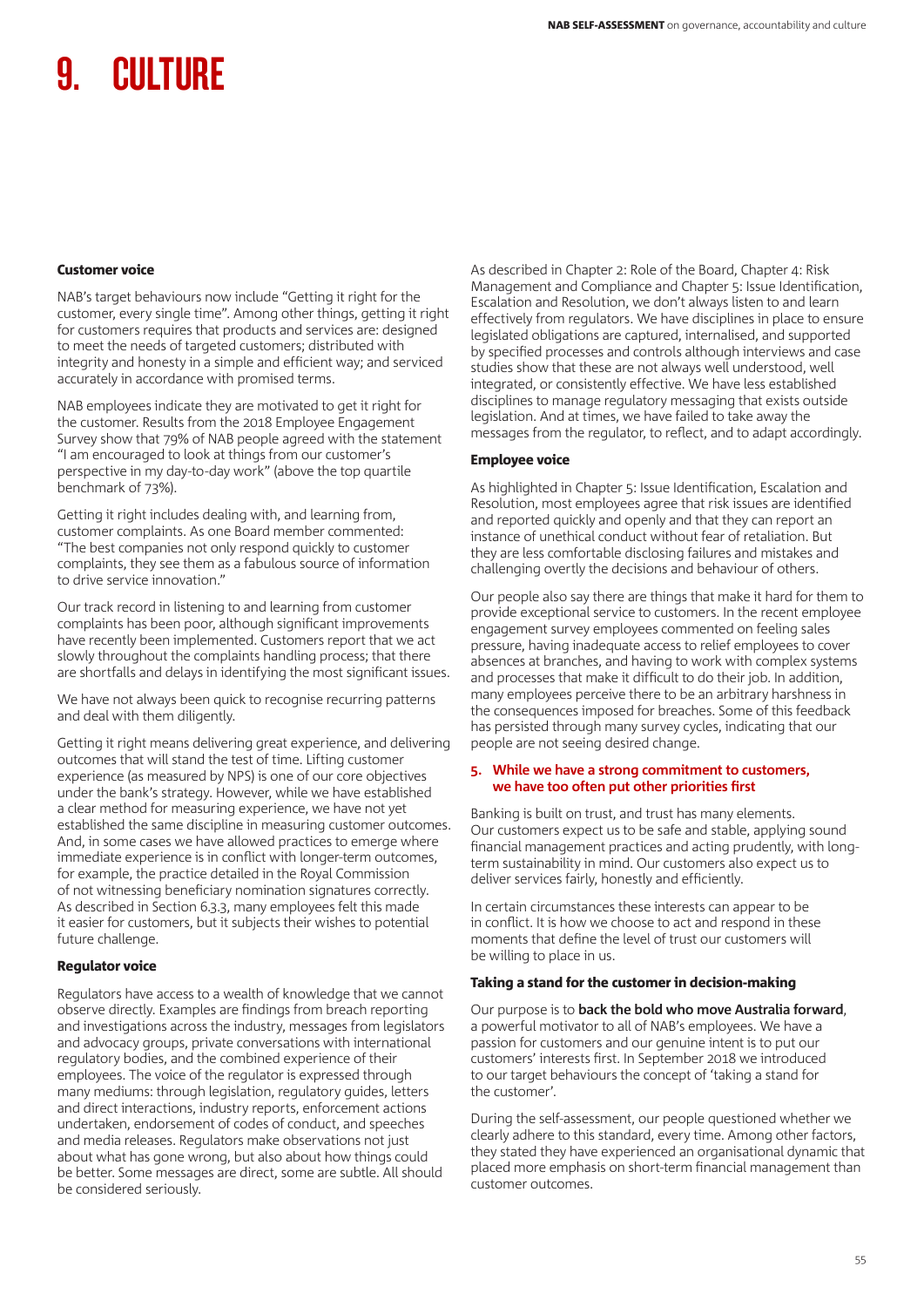We need to ensure we're taking a stand for our customers in all of our decisions, including:

- Systems and controls: Have we made it easy for our bankers to get it right for our customers, every time? Have we built the quality assurance that will tell us, right away, if things are going wrong?
- Maintenance: Are we investing enough, sustainably, to keep the systems our customers rely on stable and secure?
- Third parties: When we enter business relationships (including originating via intermediaries), do we confirm that they maintain or enhance the quality, depth and reliability of services for our customers?
- Customer remediation: If we get it wrong, how quickly do we fix it for our customers? How easy do we make it for them? If the right approach is unclear, do we err in their favour?

The self-assessment also revealed an example of these principles in action, starting at the top. When management made a recommendation regarding the restructuring of a particular contractual arrangement, the Board did not feel the decision focused enough on how it would affect customers. The Board rejected the recommendation.

To support and enable NAB to live by these principles, employees across the bank routinely participate in Customer Huddles. These huddles focus on reviewing insights and feedback from customers (including NPS verbatim comments, complaints, customer stories) within their teams to support the identification of issues and create action plans to drive improvements in their local teams and across the bank.

## Taking a stand for the customer in every interaction

Some time ago we recognised the need to systematically reinforce our commitment to our customers in what we communicate, measure and manage to ensure the right customer outcomes. We changed our remuneration practices, refocusing incentives and performance measures (as outlined in Chapter 8: Remuneration).

Despite these changes, and communicating about NAB's priorities, some focus group participants said they still perceive that the pressure to deliver the short-term numbers remains the primary focus. Old rituals (such as the visible 'Leaderboard' for sales) have not all been removed and replaced consistently with new ones such as weekly or fortnightly leader-led Customer Huddles. As observed by a respondent to the employee engagement survey: "I ... don't think there is enough emphasis on people doing the right thing by customers. And this needs to change. We reward sales stars over service stars".

# ACTION #26:

With oversight from the Board, implement the Culture Embed Plan to support the achievement of NAB's desired culture.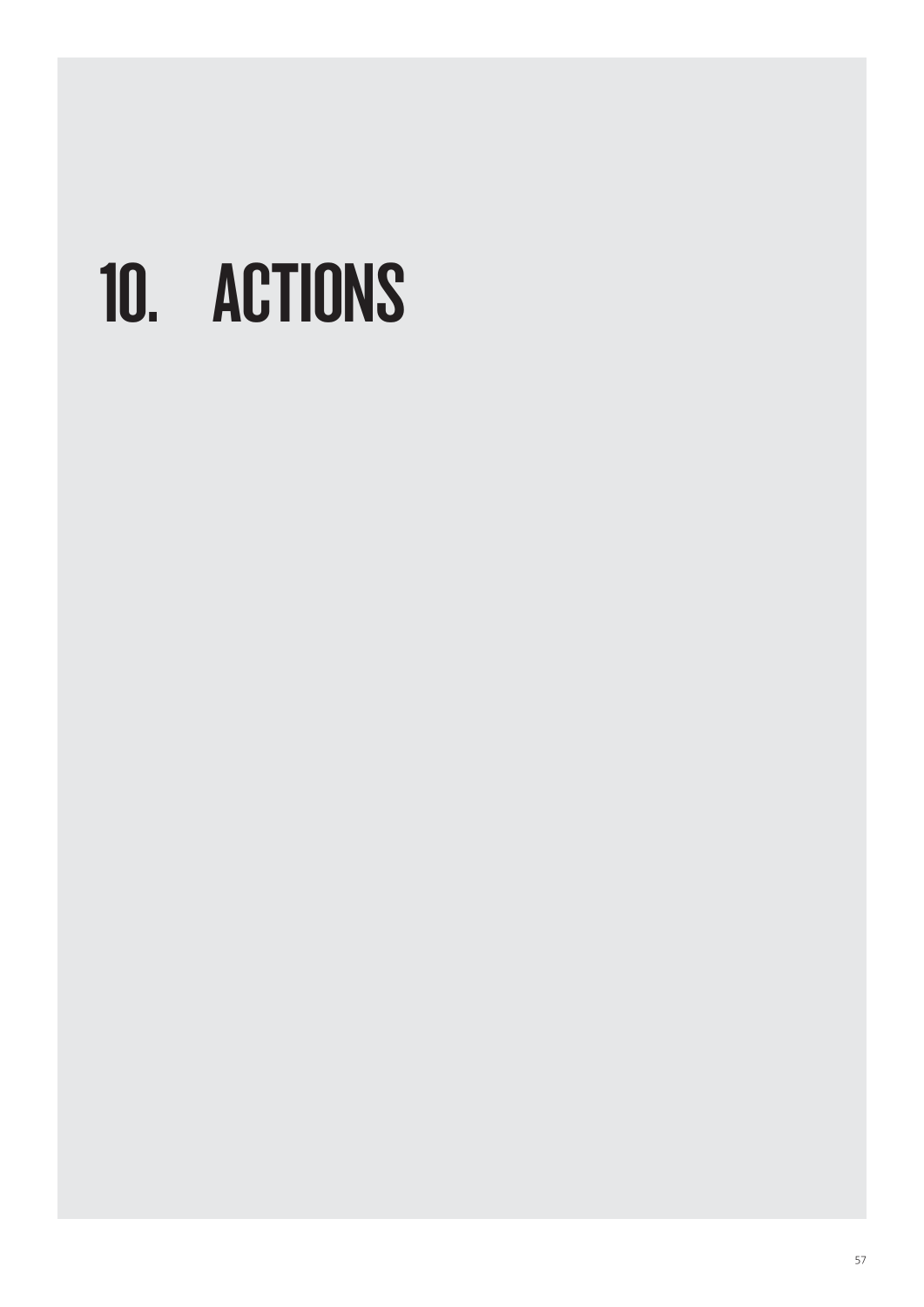# 10.1 ACTIONS SUMMARY

The Board and ELT of NAB have reflected on the findings of the self-assessment and the response that is required to address both the symptoms and the causes of these issues.

Fundamentally, the self-assessment has reinforced the importance of the bank's vision to be 'Australia's leading bank, trusted by customers for exceptional service'. The bank is already on a path towards this vision, under a transformation strategy which the bank believes is well aligned to addressing many of the issues identified in this self-assessment. But there is much more work to do.

The bank is under no illusion about the significance of the changes required to address the findings and recognises the high standards and resolve required, as an organisation and as individuals, to successfully change. Many of the issues that have been raised reflect practices and norms that have built up over a long time, are deeply embedded and will not change overnight.

The environment is likely to present further challenges, require more reflection from the bank and place more demands on the bank's people to make the right decisions and hold course.

As a result, in forming the response to the self-assessment the bank has focused on both the goals that will guide its response and the initial actions required.

These guiding goals define the standards that the Board will expect and ELT will drive to ensure the response truly addresses the issues identified:

- **Bringing the voice of the customer firmly into the bank** – in the way we make decisions and into our governance, accountability and risk management practices.
- **Improving the rigour and discipline of our delivery** emphasising the skills and experience needed and engineering our systems, processes and controls to get it right for our customers every single time.
- **Strengthening our accountability and risk management practices** – strengthening risk ownership for our leaders and lifting significantly the bank's capabilities, investment and focus on conduct and compliance.
- **Overhauling our approach to issues** identifying and fixing issues with intensity, purpose and addressing the root causes.
- **Realise NAB's desired culture** visibly rewarding the right behaviours and sanctioning the wrong behaviours through sound remuneration, performance and consequence management approaches.

Initial actions have been identified through this self-assessment and are set out in Section 10.2. Many of these actions build on work already in progress under the bank's transformation. Other actions represent additional work that the bank must undertake.

## Oversight of the response

With the finalisation of the self-assessment, the Board will discuss the review and its findings with APRA. The Board will oversee the establishment of a program of work to deliver the identified actions, to track progress towards the defined goals, and to course-correct as appropriate. Updates will be provided to customers, investors and employees through regular reporting mechanisms such as NAB's annual reporting.

ELT leads have been allocated to each area and will have accountability for the delivery of the actions outlined.

#### Figure 10.1 NAB's goals in responding to self-assessment findings



# 10.2INITIAL ACTIONS IDENTIFIED

The actions identified within each individual chapter of the report, aligned to the guiding goals are listed below.

## Bringing the voice of the customer firmly into the bank

#1 The Board will require and oversee a significant lift in the importance given to the voice of the customer and a more intense focus on customer outcomes, and is instituting structural (e.g. Board committee) changes to support this.

#6 The ELT will drive an uplift in the voice of the customer through governance, reporting, decisions and relevant controls – incorporating a more intense focus on customer outcomes.

Update NAB's Risk Management Framework to integrate a stronger focus on customer outcomes.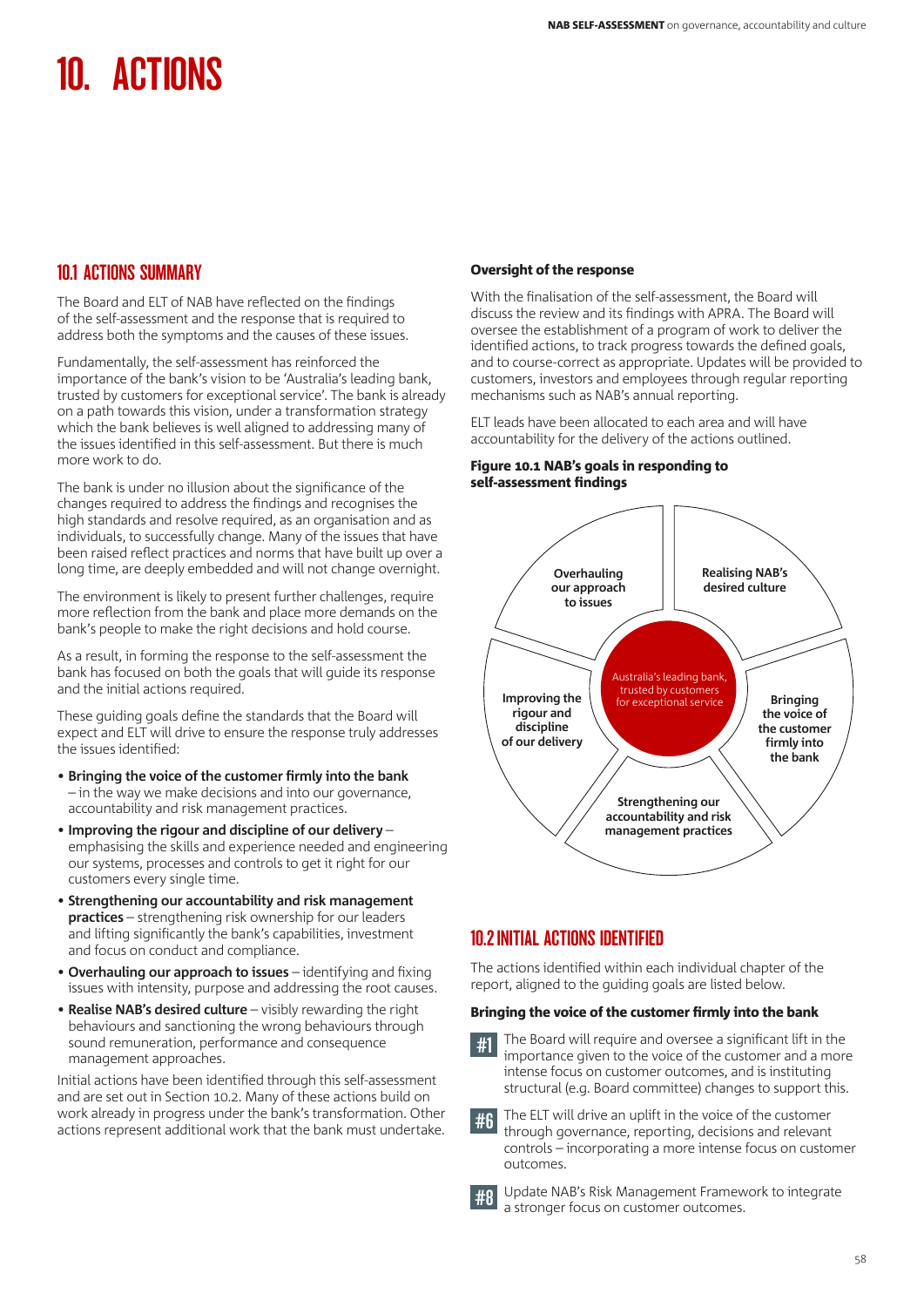

#12 Review and redesign issue management practices to: (i) Better incorporate the voice of the customer.



Establish a consistent and explicit decision-making approach for important decisions, that includes consideration of the impacts on customers, employees, risks, reputation and financials.

#### Improving the rigour and discipline of our delivery

- #11 Improve compliance-related controls and monitoring processes to evidence ongoing compliance and more quickly identify, report and remediate any breaches.
- #18 Revise NAB's approach to the design, management and governance of products and services to identify and assess value delivered to customers, and to monitor the quality of delivery of that value.
- #24 Continue the 'industrialisation' program of work, including ensuring adequate metrics are in place to monitor whether expected improvements are being realised.
- #25 Review the leadership capability model and talent management practices to raise the emphasis on quality and rigour of execution.

#### Strengthening our accountability and risk management practices

- The Board will require and oversee enhancements to nonfinancial risk reporting, in particular to ensure key matters are escalated early and clearly and that adequate agenda time is allocated to them.
- #7 Review and drive changes such that the GRRMC supported by more effective Group and First Line risk governance committees – brings more rigour, discipline and intensity in the areas of conduct, compliance and operational risk.
- **#9** Strengthen the effectiveness of First Line risk management, through:
	- (i) Lifting the standard of overall risk governance, including clarity of accountabilities.
	- (ii) Increasing the capability of First line to proactively and consistently identify and monitor risks.
	- (iii) Improving First Line understanding, design, documentation and execution of effective controls.
- **#10** Improve the effectiveness of Second Line's policy, oversight and reporting activities, including:
	- (i) Driving improvements in non-financial risk reporting including strengthening the Risk View, better escalating significant matters, and monitoring issue ageing.
	- (ii) Changing policies and reporting to help support an evidentiary approach to compliance, and revising authorities to support a stronger voice of Compliance.
	- (iii) Linking, integrating and deepening conduct risk management under an approved framework.
	- (iv) Increasing depth of capabilities and resourcing in critical operational risk and compliance areas.

(v) Engaging Risk earlier in change activities, and improving governance of risk arising from change.



**#15** Review regulatory relationship practices to move beyond transactional interactions, and ensure that all regulatory expectations and commitments are captured and monitored effectively.

#16 Implement a more specific and explicit approach to support BEAR Accountable Persons in evaluating and assessing the adequacy and appropriateness of operational capacity and investment to address the risks for which they are responsible. In support of this, update NAB's categorisation, measurement and reporting of risks to better align to BEAR accountabilities



#20 Further embed accountability principles and practices developed under BEAR, so that leaders beneath the ELT have an equally clear understanding of their responsibilities and expectations of them.

#### Overhauling our approach to issues

- $#4$  The Board will maintain its heightened focus on setting clear directions and expectations for management, being sceptical as well as supportive; and being relentless on the timely, appropriate and sustainable closure of important issues.
- 
- **#12** Review and redesign issue management practices to: (ii) Improve timeliness of resolution (including accountability, resource allocation, monitoring and links to remuneration).



#13 Establish clear targets and refine processes – including root cause analysis, reporting and oversight – with the objective of reducing high-severity complaints.



- #14 Continue to invest to lift the effectiveness of customer remediation practices, reporting and governance.
- #10 For all material issues, the CEO to assign an ELT member to be accountable for ensuring overall issue resolution, supported by all team members as necessary to deliver required change.

## Realising NAB's desired culture

- #2 The Board will continue to promote a clear tone from the top and seek greater insights on how well this has cascaded below executive management.
- #5 The Board will both lead and drive a further maturing of remuneration consequence management practices and require an uplift in remuneration governance activities more generally.



**#22** Improve the quality of data and insights provided to the Board, to facilitate a more data driven approach to testing the effectiveness of NAB's remuneration practices throughout the bank.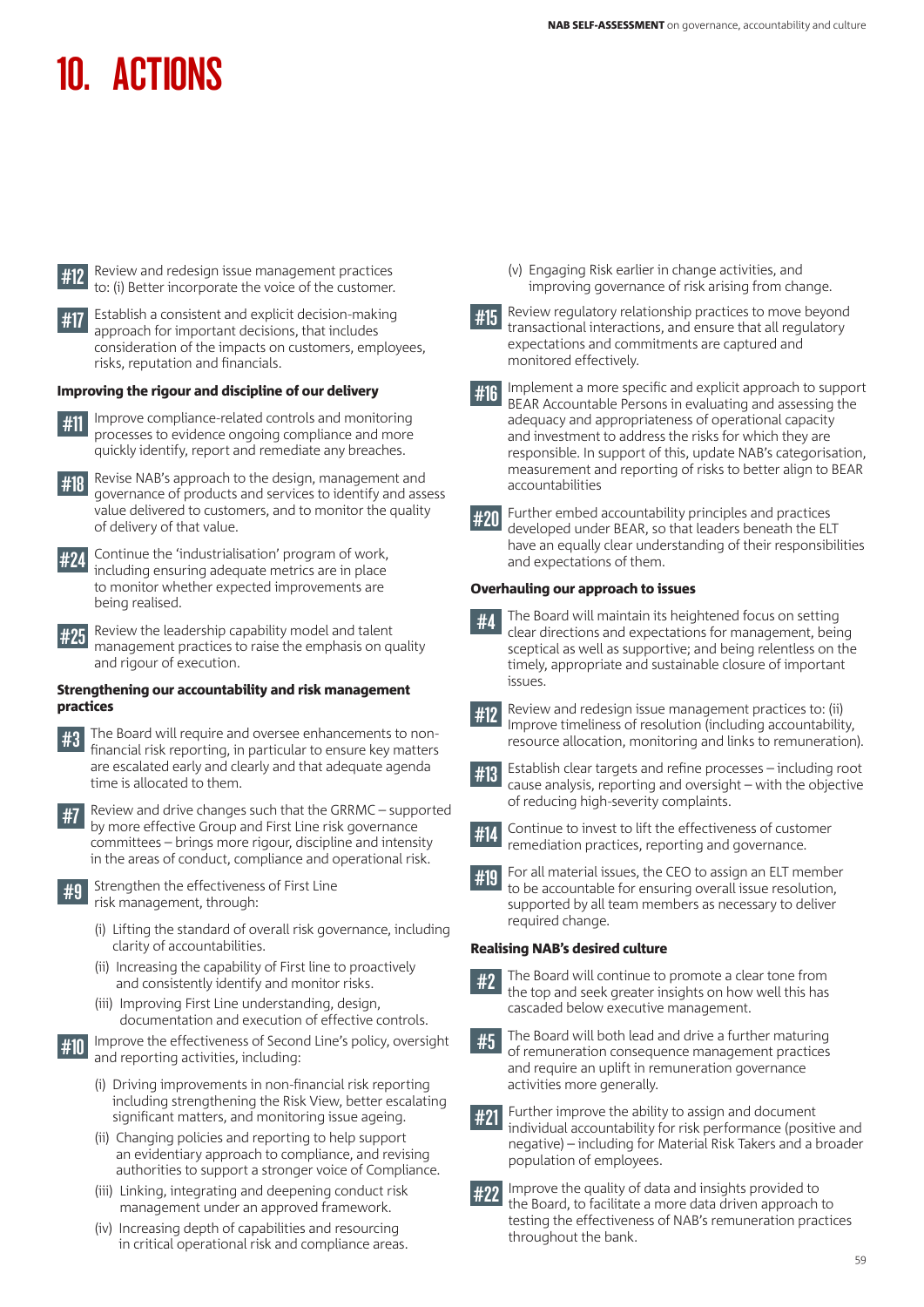

**#23** Monitor the effectiveness of recent remuneration<br>framework changes, including the impact of changes driven by the Sedgwick Review recommendations for retail banking.



#26 With oversight from the Board, implement the Culture Embed Plan to support the achievement of NAB's desired culture.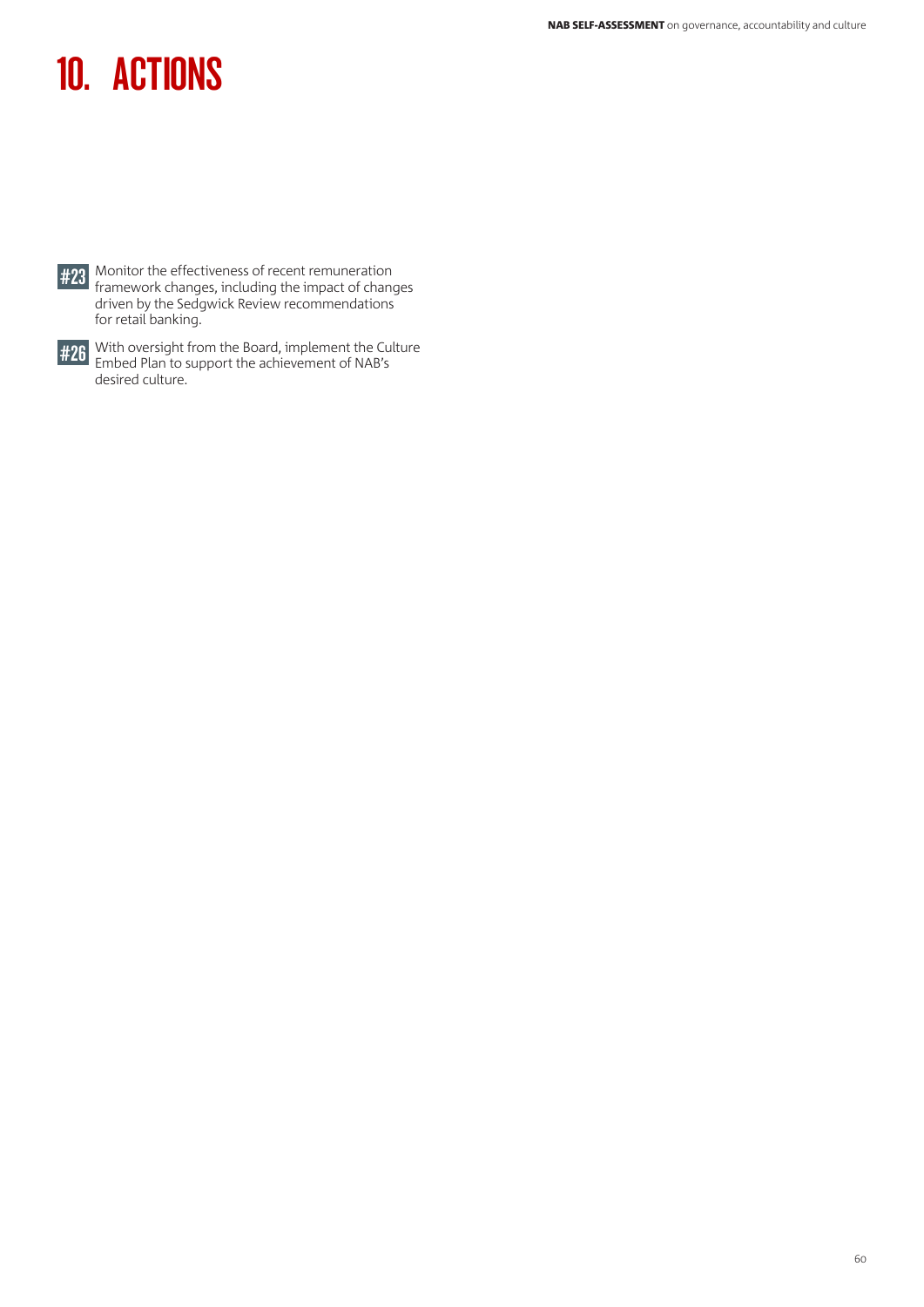# APPENDIX – GLOSSARY